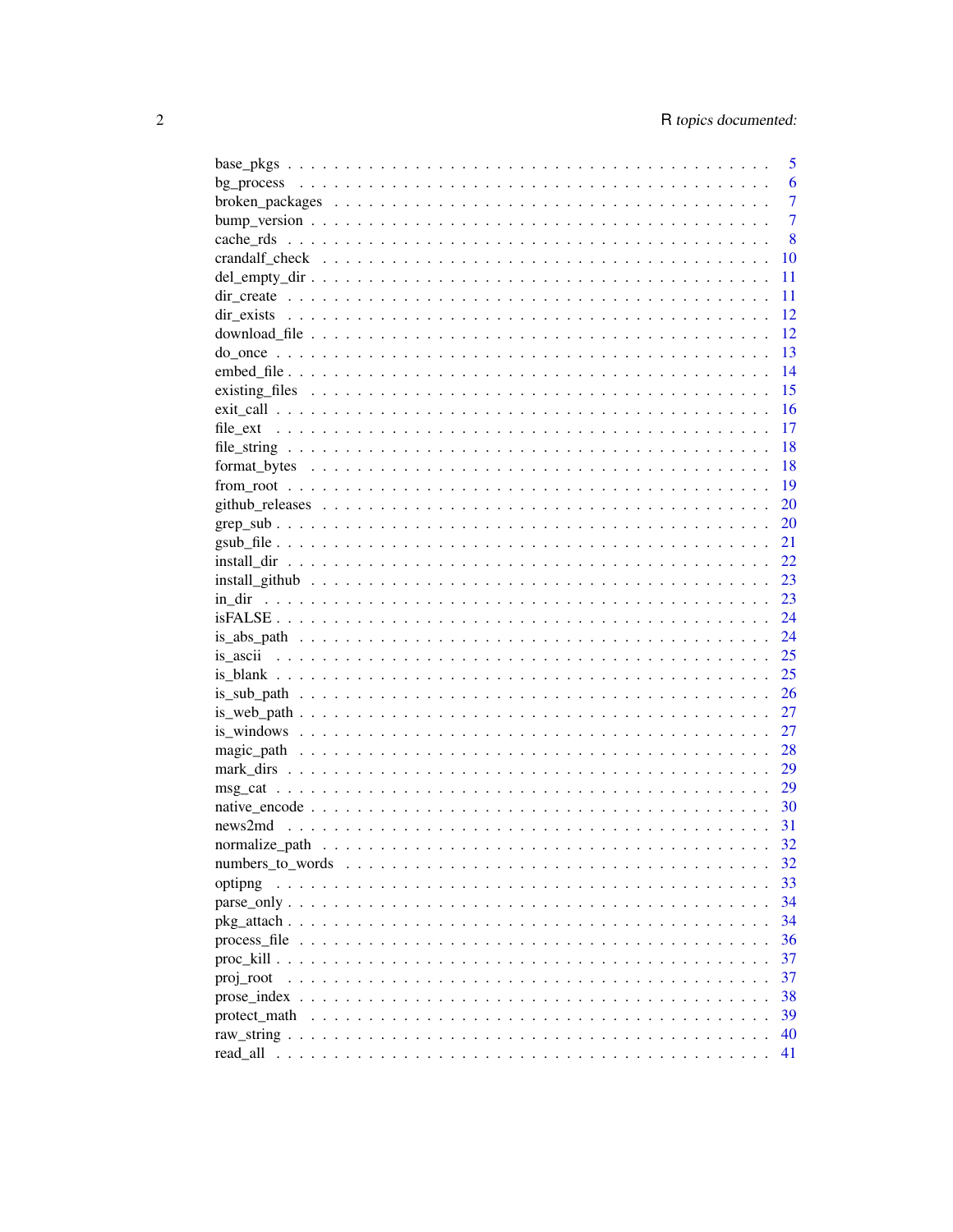<span id="page-2-0"></span>

| 41  |  |
|-----|--|
| 42. |  |
| 43  |  |
| 44  |  |
| 45  |  |
| 46  |  |
| 47  |  |
| 49  |  |
| 50  |  |
| 51  |  |
| 51  |  |
| 52  |  |
| 53  |  |
| 53  |  |
| 54  |  |
| 55  |  |
| 56  |  |
| 56  |  |
| 57  |  |
| 58  |  |
| 59  |  |
| 60  |  |
| 61  |  |
| 62  |  |
| 62  |  |
| 63  |  |
| 64  |  |
| 64  |  |
|     |  |

# **Index**

<span id="page-2-1"></span>attr

Obtain an attribute of an object without partial matching

# $\begin{minipage}{.4\linewidth} \textbf{Description} \end{minipage} \vspace{-0.5em}$

An abbreviation of base:: attr(exact = TRUE).

# **Usage**

 $attr(...)$ 

# **Arguments**

 $\ldots$ 

Passed to base:: attr() (without the exact argument).

66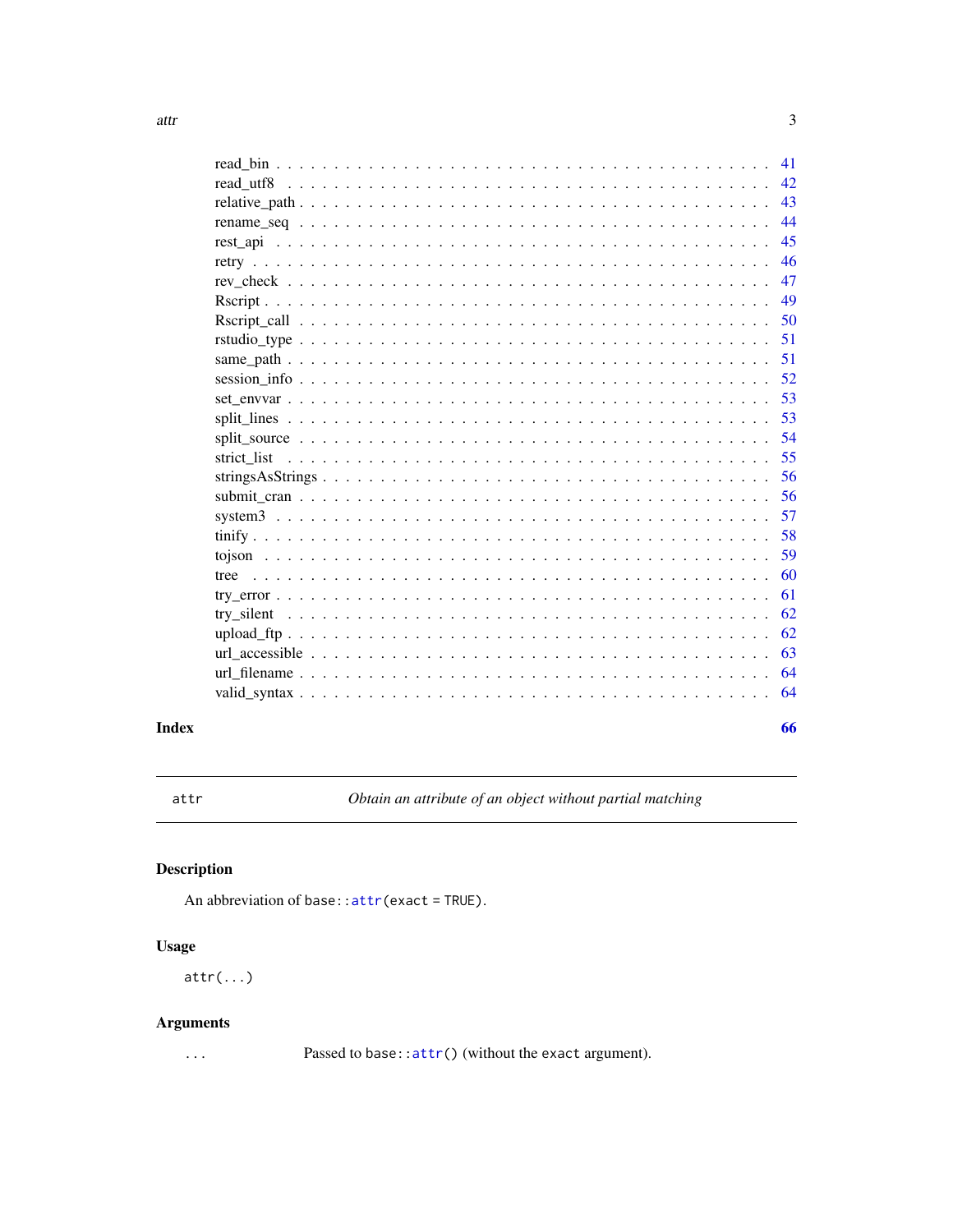# Examples

```
z = structure(list(a = 1), foo = 2)base::attr(z, "f") # 2
xfun::attr(z, "f") # NULL
xfun::attr(z, "foo") # 2
```
base64\_encode *Encode/decode data into/from base64 encoding.*

#### Description

The function base64\_encode() encodes a file or a raw vector into the base64 encoding. The function base64\_decode() decodes data from the base64 encoding.

#### Usage

```
base64_encode(x)
```
 $base64\_decode(x, from = NA)$ 

#### Arguments

| $\mathsf{x}$ | For base64_encode(), a raw vector. If not raw, it is assumed to be a file or a<br>connection to be read via read Bin(). For base 64_decode(), a string. |
|--------------|---------------------------------------------------------------------------------------------------------------------------------------------------------|
| from         | If provided (and x is not provided), a connection or file to be read via readChar $($ ),<br>and the result will be passed to the argument x.            |

# Value

base64\_encode() returns a character string. base64\_decode() returns a raw vector.

```
xfun::base64_encode(as.raw(1:10))
logo = xfun::R_logo()xfun::base64_encode(logo)
xfun::base64_decode("AQIDBAUGBwgJCg==")
```
<span id="page-3-0"></span>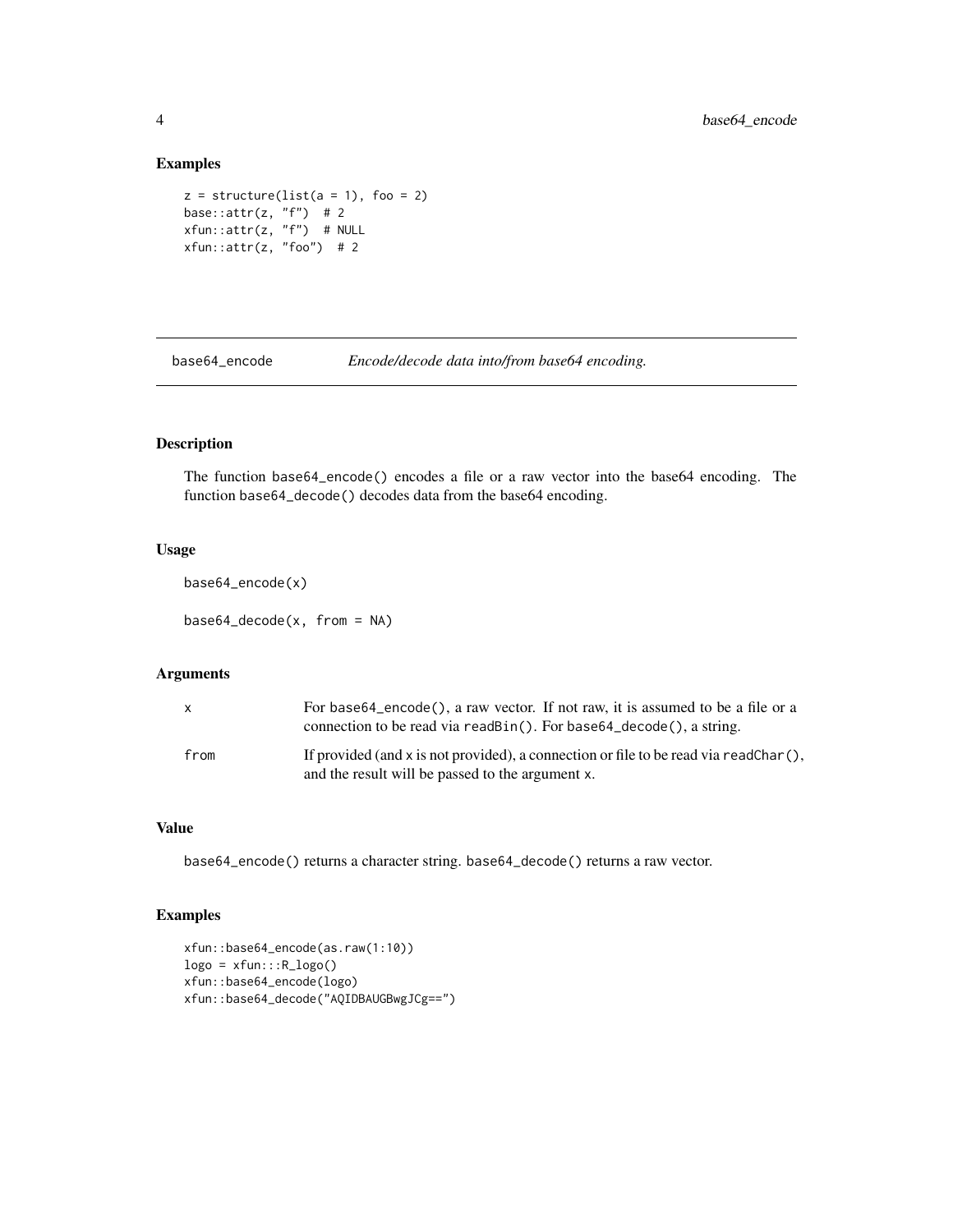<span id="page-4-0"></span>

Encode the file in the base64 encoding, and add the media type. The data URI can be used to embed data in HTML documents, e.g., in the src attribute of the  $\langle \rangle$  tag.

#### Usage

 $base64_uri(x, type = mine::guess_type(x))$ 

#### Arguments

|      | A file path.                                                       |
|------|--------------------------------------------------------------------|
| type | The MIME type of the file, e.g., "image/png" for a PNG image file. |

# Value

A string of the form data:<media type>;base64,<data>.

#### Note

By default, this function requires the mime package to determine the MIME type of the file.

#### Examples

```
logo = xfun::R_logo()img = htmltools::img(src = xfun::base64_uri(logo), alt = "R logo")
if (interactive()) htmltools::browsable(img)
```
base\_pkgs *Get base R package names*

#### Description

Return names of packages from [installed.packages\(](#page-0-0)) of which the priority is "base".

#### Usage

base\_pkgs()

#### Value

A character vector of base R package names.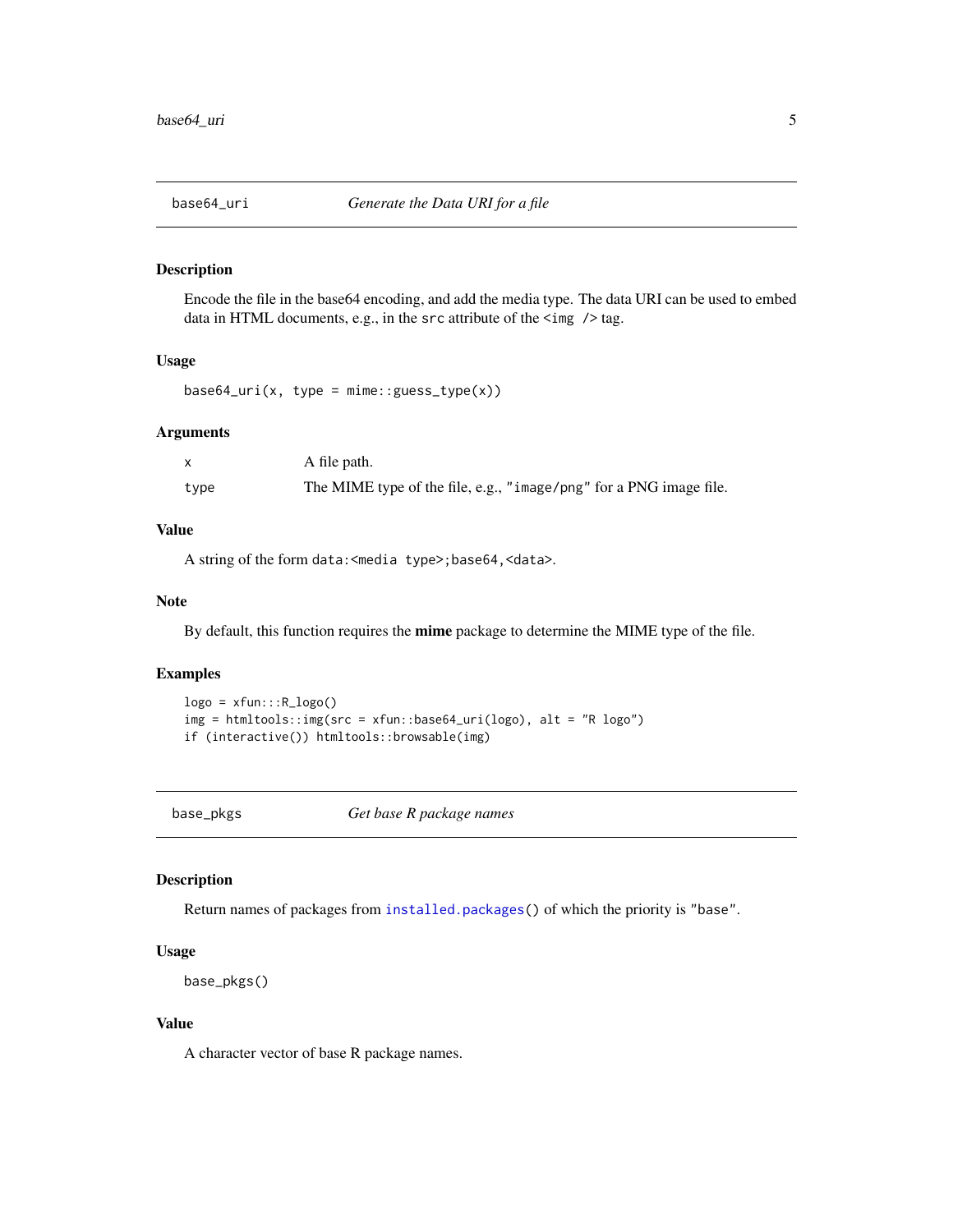#### <span id="page-5-0"></span>Examples

xfun::base\_pkgs()

bg\_process *Start a background process*

#### Description

Start a background process using the PowerShell cmdlet Start-Process -PassThru on Windows or the ampersand & on Unix, and return the process ID.

#### Usage

```
bg_process(
  command,
  args = character(),verbose = getOption("xfun.bg_process.verbose", FALSE)
)
```
# Arguments

| command, args | The system command and its arguments. They do not need to be quoted, since                            |
|---------------|-------------------------------------------------------------------------------------------------------|
|               | they will be quoted via shouote () internally.                                                        |
| verbose       | If FALSE, suppress the output from stdout (and also stder r on Windows). The                          |
|               | default value of this argument can be set via a global option, e.g., options (xfun.bg_process.verbose |
|               | $=$ TRUE).                                                                                            |

#### Value

The process ID as a character string.

#### Note

On Windows, if PowerShell is not available, try to use [system2\(](#page-0-0)wait = FALSE) to start the background process instead. The process ID will be identified from the output of the command tasklist. This method of looking for the process ID may not be reliable. If the search is not successful in 30 seconds, it will throw an error (timeout). If a longer time is needed, you may set options(xfun.bg\_process.timeout) to a larger value, but it should be very rare that a process cannot be started in 30 seconds. When you reach the timeout, it is more likely that the command actually failed.

#### See Also

[proc\\_kill\(](#page-36-1)) to kill a process.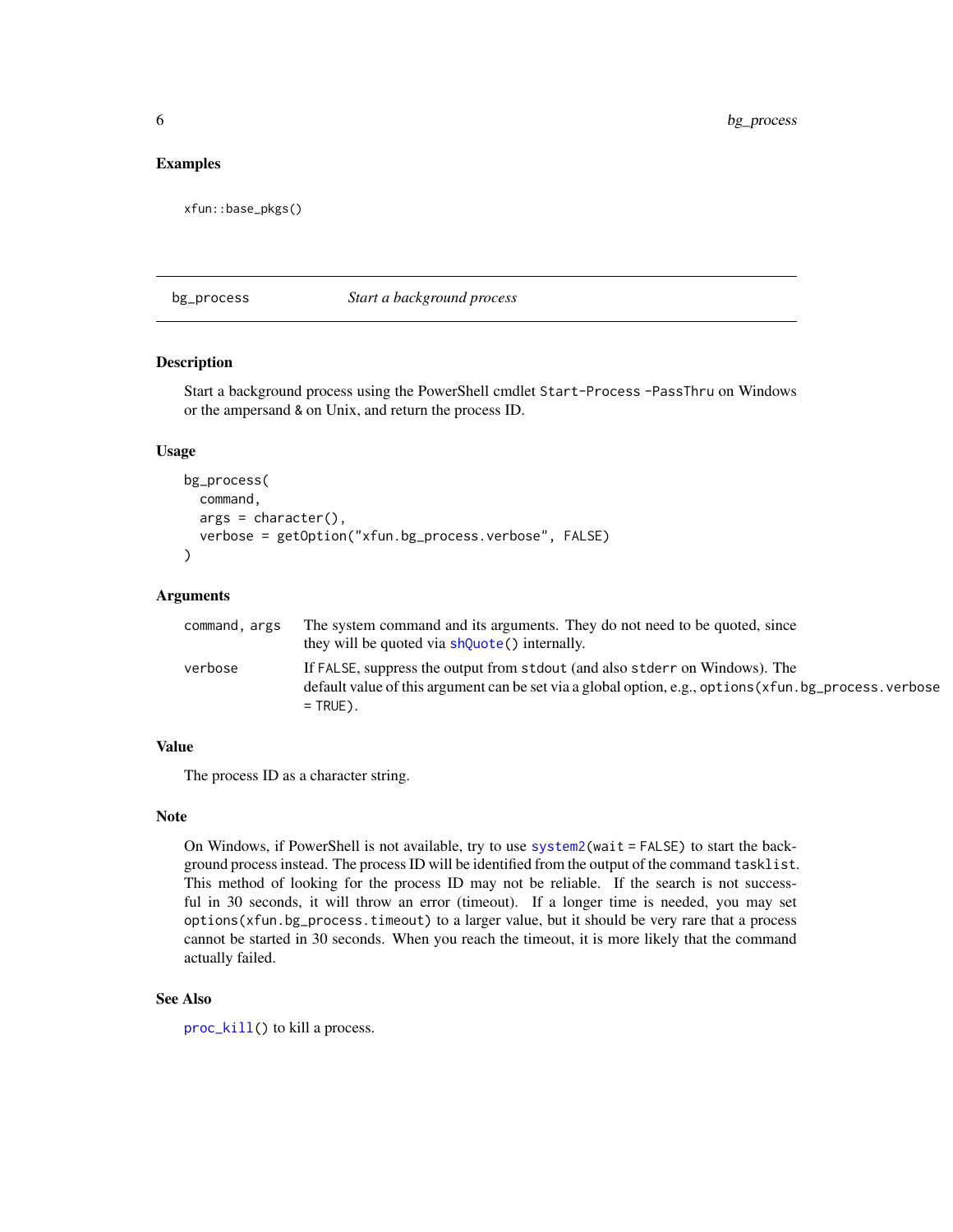<span id="page-6-0"></span>broken\_packages *Find out broken packages and reinstall them*

#### Description

If a package is broken (i.e., not [loadable\(](#page-33-1))), reinstall it.

# Usage

```
broken_packages(reinstall = TRUE)
```
#### Arguments

reinstall Whether to reinstall the broken packages, or only list their names.

#### Details

Installed R packages could be broken for several reasons. One common reason is that you have upgraded R to a newer x.y version, e.g., from 4.0.5 to 4.1.0, in which case you need to reinstall previously installed packages.

#### Value

A character vector of names of broken package.

|--|

# Description

Increase the last digit of version numbers, e.g., from 0.1 to 0.2, or 7.23.9 to 7.23.10.

#### Usage

```
bump_version(x)
```
# Arguments

x A vector of version numbers (of the class "numeric\_version"), or values that can be coerced to version numbers via as.numeric\_version().

#### Value

A vector of new version numbers.

#### Examples

xfun::bump\_version(c("0.1", "91.2.14"))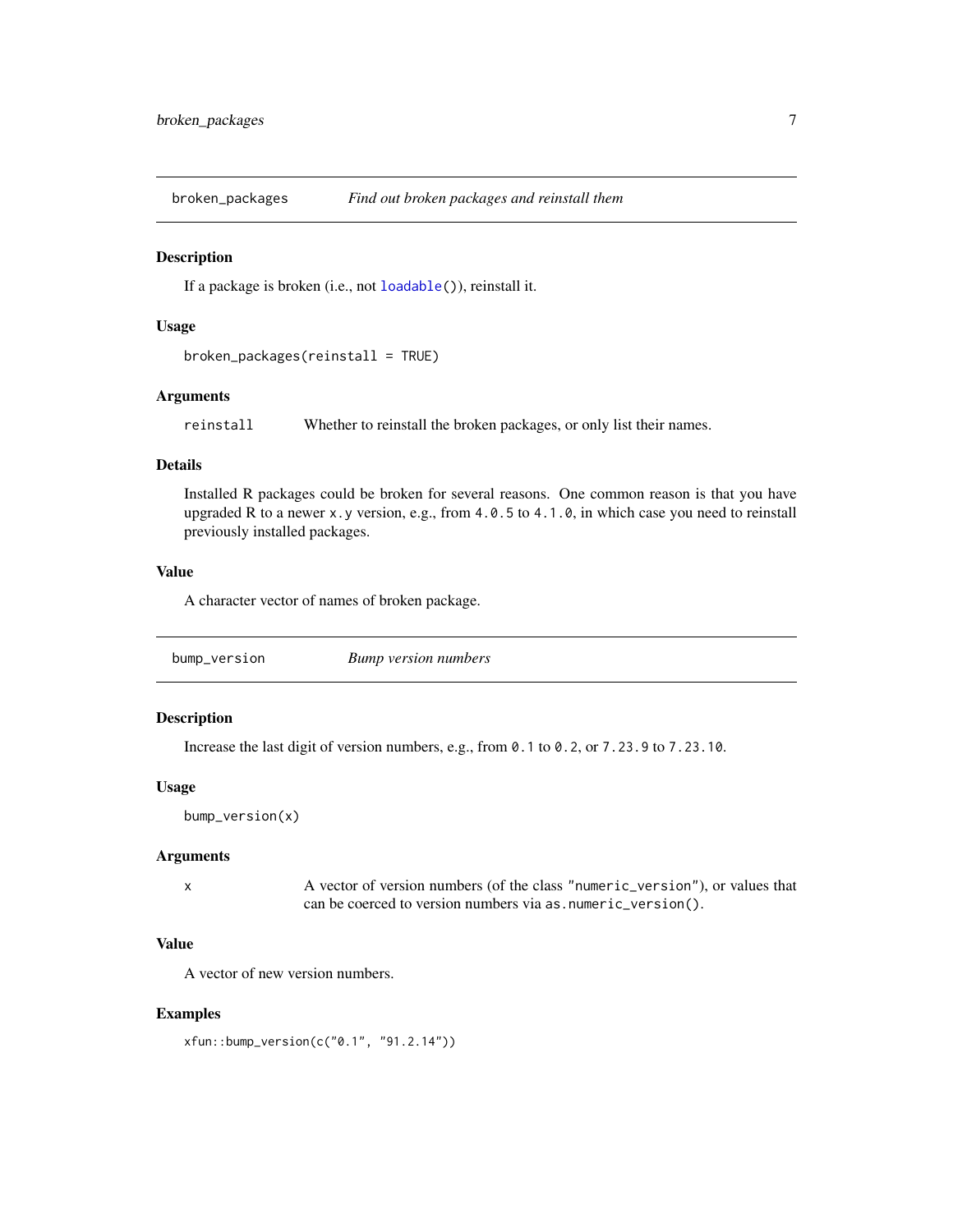<span id="page-7-0"></span>

Save the value of an expression to a cache file (of the RDS format). Next time the value is loaded from the file if it exists.

# Usage

```
cache_rds(
 expr = { },
  rerun = FALSE,
 file = "cache.rds",
 dir = "cache/",hash = NULL,clean = getOption("xfun.cache_rds.clean", TRUE),
  ...
)
```
# Arguments

| expr       | An R expression.                                                                                                                                                                                                                                                                                                                                                                                                                                                     |
|------------|----------------------------------------------------------------------------------------------------------------------------------------------------------------------------------------------------------------------------------------------------------------------------------------------------------------------------------------------------------------------------------------------------------------------------------------------------------------------|
| rerun      | Whether to delete the RDS file, rerun the expression, and save the result again<br>(i.e., invalidate the cache if it exists).                                                                                                                                                                                                                                                                                                                                        |
| file       | The base (see Details) cache filename under the directory specified by the dir<br>argument. If not specified and this function is called inside a code chunk of<br>a knitr document (e.g., an R Markdown document), the default is the current<br>chunk label plus the extension '.rds'.                                                                                                                                                                             |
| dir        | The path of the RDS file is partially determined by paste $\theta$ (dir, file). If not<br>specified and the knitr package is available, the default value of dir is the knitr<br>chunk option cache. path (so if you are compiling a knitr document, you do not<br>need to provide this dir argument explicitly), otherwise the default is 'cache/'.<br>If you do not want to provide a dir but simply a valid path to the file argument,<br>you may use $dir = "".$ |
| hash       | A list object that contributes to the MD5 hash of the cache filename (see De-<br>tails). It can also take a special character value "auto". Other types of objects<br>are ignored.                                                                                                                                                                                                                                                                                   |
| clean      | Whether to clean up the old cache files automatically when expr has changed.                                                                                                                                                                                                                                                                                                                                                                                         |
| $\ddots$ . | Other arguments to be passed to saveRDS().                                                                                                                                                                                                                                                                                                                                                                                                                           |
|            |                                                                                                                                                                                                                                                                                                                                                                                                                                                                      |

#### Details

Note that the file argument does not provide the full cache filename. The actual name of the cache file is of the form 'BASENAME\_HASH.rds', where 'BASENAME' is the base name provided via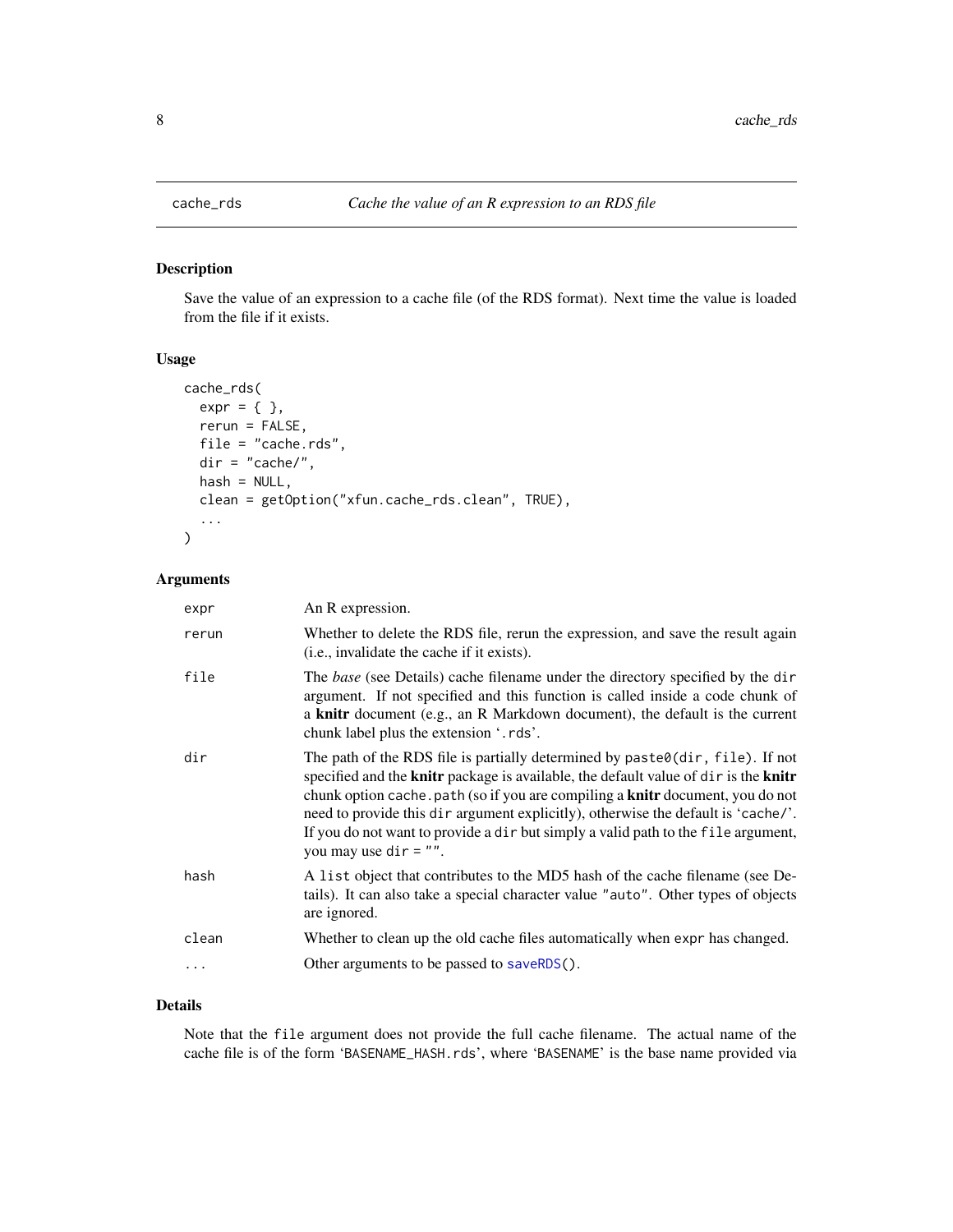<span id="page-8-0"></span>the 'file' argument (e.g., if file = 'foo.rds', BASENAME would be 'foo'), and 'HASH' is the MD5 hash (also called the 'checksum') calculated from the R code provided to the expr argument and the value of the hash argument, which means when the code or the hash argument changes, the 'HASH' string may also change, and the old cache will be invalidated (if it exists). If you want to find the cache file, look for '.rds' files that contain 32 hexadecimal digits (consisting of 0-9 and a-z) at the end of the filename.

The possible ways to invalidate the cache are: 1) change the code in expr argument; 2) delete the cache file manually or automatically through the argument rerun = TRUE; and 3) change the value of the hash argument. The first two ways should be obvious. For the third way, it makes it possible to automatically invalidate the cache based on changes in certain R objects. For example, when you run cache\_rds( $\{ x + y \}$ ), you may want to invalidate the cache to rerun  $\{ x + y \}$  when the value of x or y has been changed, and you can tell cache\_rds() to do so by cache\_rds( $\{x + y\}$ , hash = list(x,y)). The value of the argument hash is expected to be a list, but it can also take a special value, "auto", which means cache\_rds(expr) will try to automatically figure out the global variables in expr, return a list of their values, and use this list as the actual value of hash. This behavior is most likely to be what you really want: if the code in expr uses an external global variable, you may want to invalidate the cache if the value of the global variable has changed. Here a "global variable" means a variable not created locally in expr, e.g., for cache\_rds( $\{x \le -1; x\}$ + y }), x is a local variable, and y is (most likely to be) a global variable, so changes in y should invalidate the cache. However, you know your own code the best. If you want to be completely sure when to invalidate the cache, you can always provide a list of objects explicitly rather than relying on hash = "auto".

By default (the argument clean = TRUE), old cache files will be automatically cleaned up. Sometimes you may want to use clean = FALSE (set the R global option options (xfun.cache\_rds.clean = FALSE) if you want FALSE to be the default). For example, you may not have decided which version of code to use, and you can keep the cache of both versions with clean = FALSE, so when you switch between the two versions of code, it will still be fast to run the code.

#### Value

If the cache file does not exist, run the expression and save the result to the file, otherwise read the cache file and return the value.

#### Note

Changes in the code in the expr argument do not necessarily always invalidate the cache, if the changed code is [parsed](#page-0-0) to the same expression as the previous version of the code. For example, if you have run cache\_rds({Sys.sleep(5);1+1}) before, running cache\_rds({ Sys.sleep( 5 ) ; 1 + 1 }) will use the cache, because the two expressions are essentially the same (they only differ in white spaces). Usually you can add/delete white spaces or comments to your code in expr without invalidating the cache. See the package vignette vignette('xfun', package = 'xfun') for more examples.

When this function is called in a code chunk of a **knitr** document, you may not want to provide the filename or directory of the cache file, because they have reasonable defaults.

Side-effects (such as plots or printed output) will not be cached. The cache only stores the last value of the expression in expr.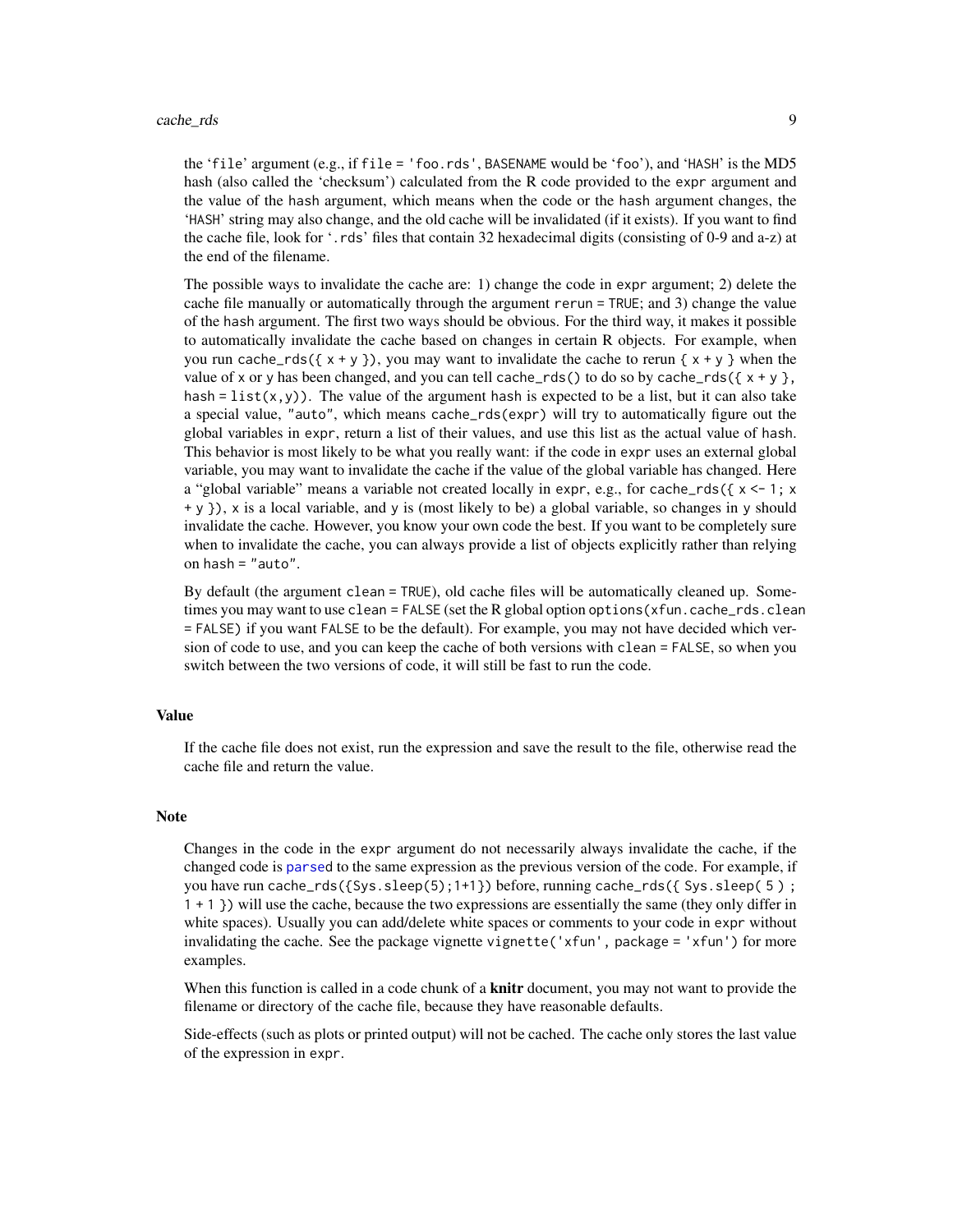# Examples

```
f = tempfile() # the cache file
compute = function(...) {
   res = xfun::cache_rds({
       Sys.sleep(1)
       1:10
   }, file = f, dir = ", ...)
   res
}
compute() # takes one second
compute() # returns 1:10 immediately
compute() # fast again
compute(rerun = TRUE) # one second to rerun
compute()
file.remove(f)
```
crandalf\_check *Submit check jobs to crandalf*

#### Description

Check the reverse dependencies of a package using the crandalf service: [https://github.com/](https://github.com/yihui/crandalf) [yihui/crandalf](https://github.com/yihui/crandalf). If the number of reverse dependencies is large, they will be split into batches and pushed to crandalf one by one.

# Usage

```
crandalf_check(pkg, size = 400, jobs = Inf, which = "all")
crandalf_results(pkg, repo = NA, limit = 200, wait = 5 * 60)
```

| pkg   | The package name of which the reverse dependencies are to be checked.                                                                                                                                                                                                            |
|-------|----------------------------------------------------------------------------------------------------------------------------------------------------------------------------------------------------------------------------------------------------------------------------------|
| size  | The number of reverse dependencies to be checked in each job.                                                                                                                                                                                                                    |
| jobs  | The number of jobs to run in Github Actions (by default, all jobs are submitted,<br>but you can choose to submit the first few jobs).                                                                                                                                            |
| which | The type of dependencies (see $rev_{\text{check}}()$ ).                                                                                                                                                                                                                          |
| repo  | The crandalf repo on Github (of the form user/repo such as "yihui/crandalf").<br>Usually you do not need to specify it, unless you are not calling this function<br>inside the crandalf project, because gh should be able to figure out the repo<br>automatically.              |
| limit | The maximum of records for gh run list to retrieve. You only need a larger<br>number if the check results are very early in the Github Action history.                                                                                                                           |
| wait  | Number of seconds to wait if not all jobs have been completed on Github. By<br>default, this function checks the status every 5 minutes until all jobs are com-<br>pleted. Set wait to 0 to disable waiting (and throw an error immediately when<br>any jobs are not completed). |

<span id="page-9-0"></span>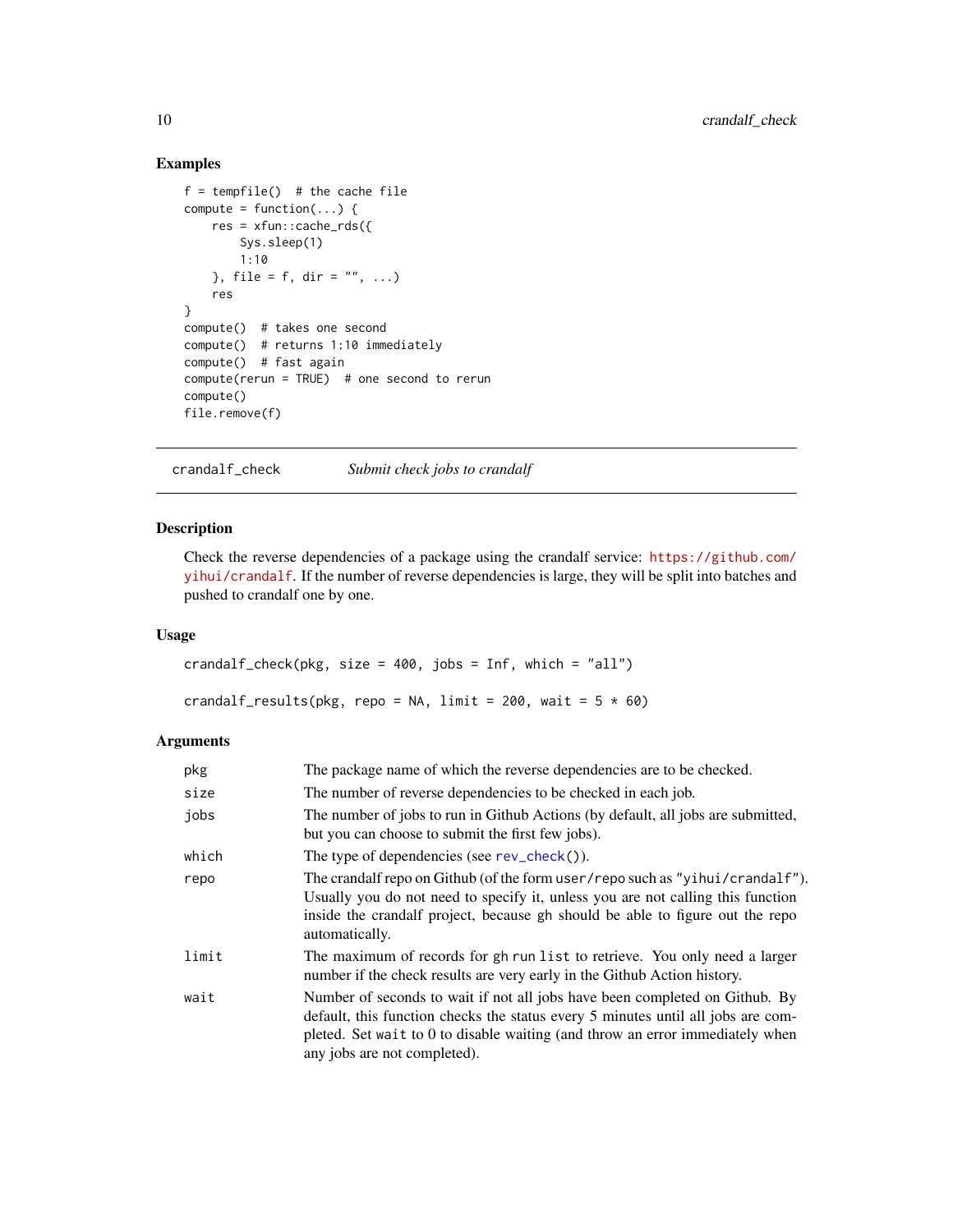#### <span id="page-10-0"></span>Details

Due to the time limit of a single job on Github Actions (6 hours), you will have to split the large number of reverse dependencies into batches and check them sequentially on Github (at most 5 jobs in parallel). The function crandalf\_check() does this automatically when necessary. It requires the git command to be available.

The function crandalf\_results() fetches check results from Github after all checks are completed, merge the results, and show a full summary of check results. It requires gh (Github CLI: <https://cli.github.com/manual/>) to be installed and you also need to authenticate with your Github account beforehand.

del\_empty\_dir *Delete an empty directory*

#### Description

Use list.file() to check if there are any files or subdirectories under a directory. If not, delete this empty directory.

#### Usage

del\_empty\_dir(dir)

#### Arguments

dir Path to a directory. If NULL or the directory does not exist, no action will be performed.

dir\_create *Create a directory recursively by default*

#### Description

First check if a directory exists. If it does, return TRUE, otherwise create it with [dir.create\(](#page-0-0)recursive = TRUE) by default.

#### Usage

dir\_create(x, recursive = TRUE, ...)

| X                       | A path name.                                            |
|-------------------------|---------------------------------------------------------|
| recursive               | Whether to create all directory components in the path. |
| $\cdot$ $\cdot$ $\cdot$ | Other arguments to be passed to dir. create().          |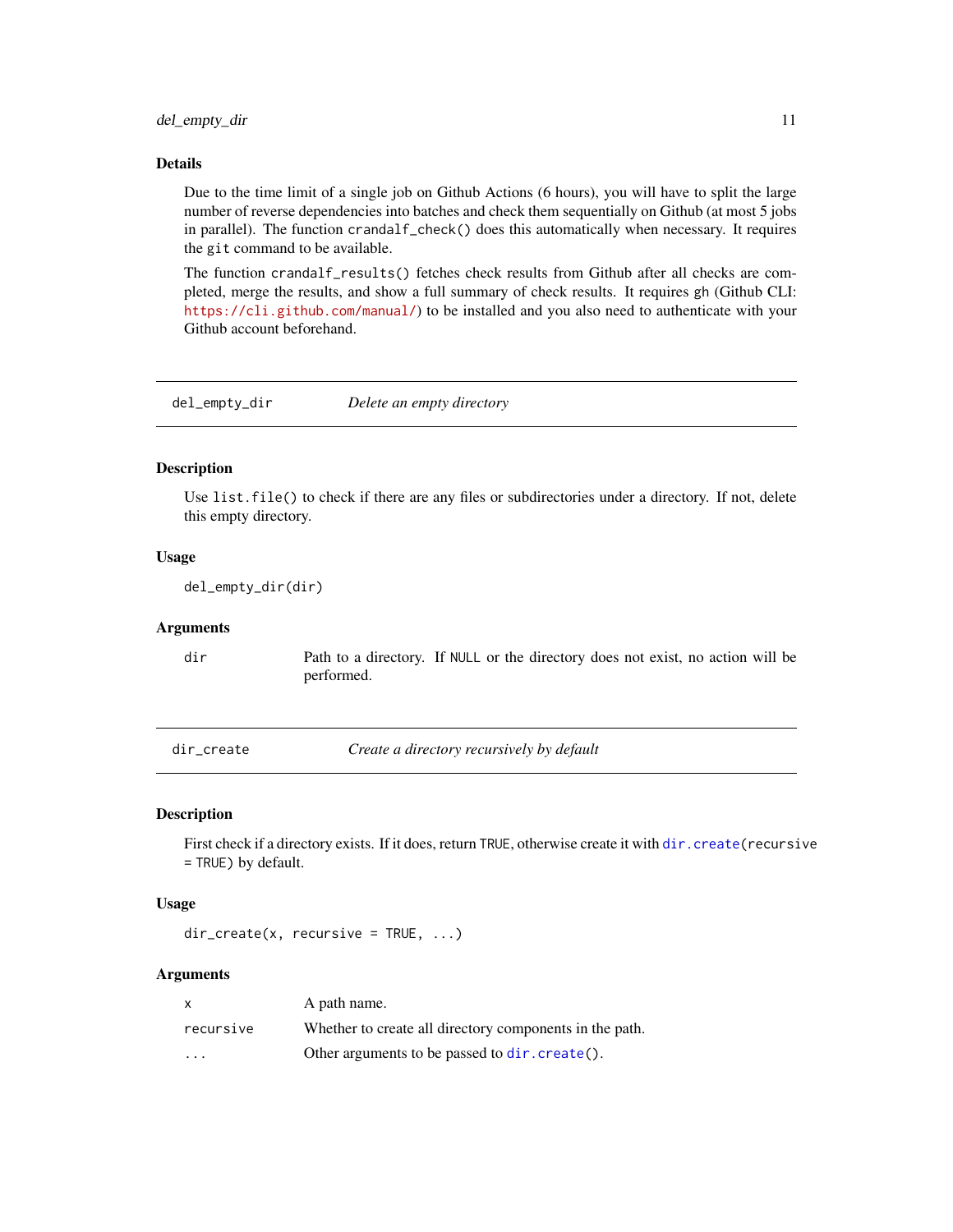# <span id="page-11-0"></span>Value

A logical value indicating if the directory either exists or is successfully created.

dir\_exists *Test the existence of files and directories*

# Description

These are wrapper functions of utils:[:file\\_test\(](#page-0-0)) to test the existence of directories and files. Note that file\_exists() only tests files but not directories, which is the main difference between [file.exists\(](#page-0-0)) in base R. If you use are using the R version 3.2.0 or above, dir\_exists() is the same as [dir.exists\(](#page-0-0)) in base R.

#### Usage

```
dir_exists(x)
```
file\_exists(x)

#### Arguments

x A vector of paths.

#### Value

A logical vector.

download\_file *Try various methods to download a file*

# Description

Try all possible methods in [download.file\(](#page-0-0)) (e.g., libcurl, curl, wget, and wininet) and see if any method can succeed. The reason to enumerate all methods is that sometimes the default method does not work, e.g., <https://stat.ethz.ch/pipermail/r-devel/2016-June/072852.html>.

# Usage

```
download_file(
  url,
  output = url_filename(url),
  ...,
  .error = "No download method works (auto/wininet/wget/curl/lynx)"
\mathcal{E}
```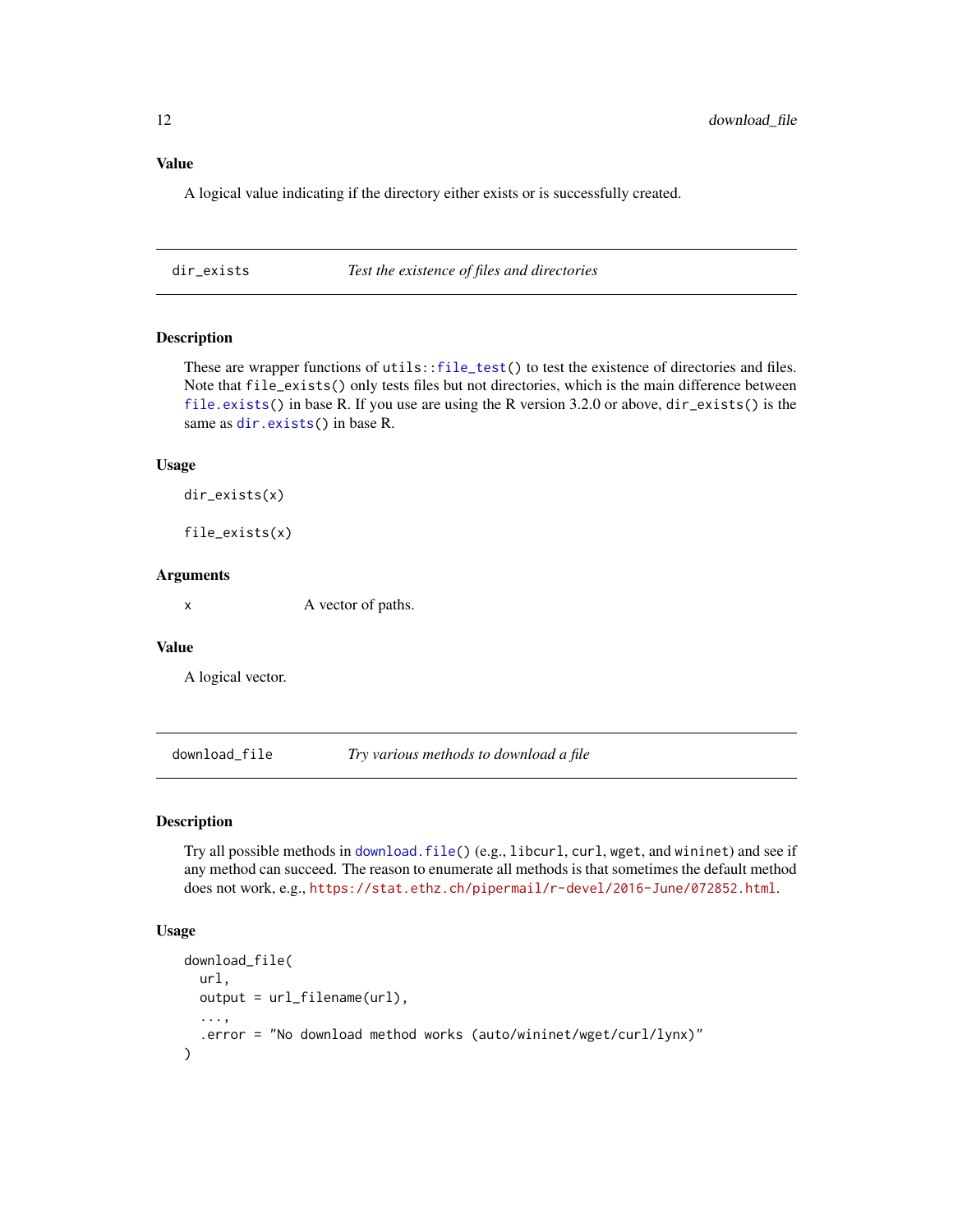#### <span id="page-12-0"></span>do\_once 13

# Arguments

| url      | The URL of the file.                                                        |
|----------|-----------------------------------------------------------------------------|
| output   | Path to the output file. By default, it is determined by $url_filename()$ . |
| $\cdots$ | Other arguments to be passed to download, file() (except method).           |
| error.   | An error message to signal when the download fails.                         |

# Value

The integer code 0 for success, or an error if none of the methods work.

#### Note

To allow downloading large files, the timeout option in [options\(](#page-0-0)) will be temporarily set to one hour (3600 seconds) inside this function when this option has the default value of 60 seconds. If you want a different timeout value, you may set it via options(timeout = N), where N is the number of seconds (not 60).

# do\_once *Perform a task once in an R session*

# Description

Perform a task once in an R session, e.g., emit a message or warning. Then give users an optional hint on how not to perform this task at all.

#### Usage

```
do_once(
  task,
  option,
  hint = c("You will not see this message again in this R session.",
    "If you never want to see this message,",
    sprintf("you may set options(%s = FALSE) in your .Rprofile.", option))
\mathcal{E}
```

| task   | Any R code expression to be evaluated once to perform a task, e.g., warning ('Danger!')<br>or message('Today is', Sys.Date()).                                                                                                                                                           |
|--------|------------------------------------------------------------------------------------------------------------------------------------------------------------------------------------------------------------------------------------------------------------------------------------------|
| option | An R option name. This name should be as unique as possible in options $()$ .<br>After the task has been successfully performed, this option will be set to FALSE<br>in the current R session, to prevent the task from being performed again the next<br>time when do_once() is called. |
| hint   | A character vector to provide a hint to users on how not to perform the task or<br>see the message again in the current R session. Set hint $=$ "" if you do not want<br>to provide the hint.                                                                                            |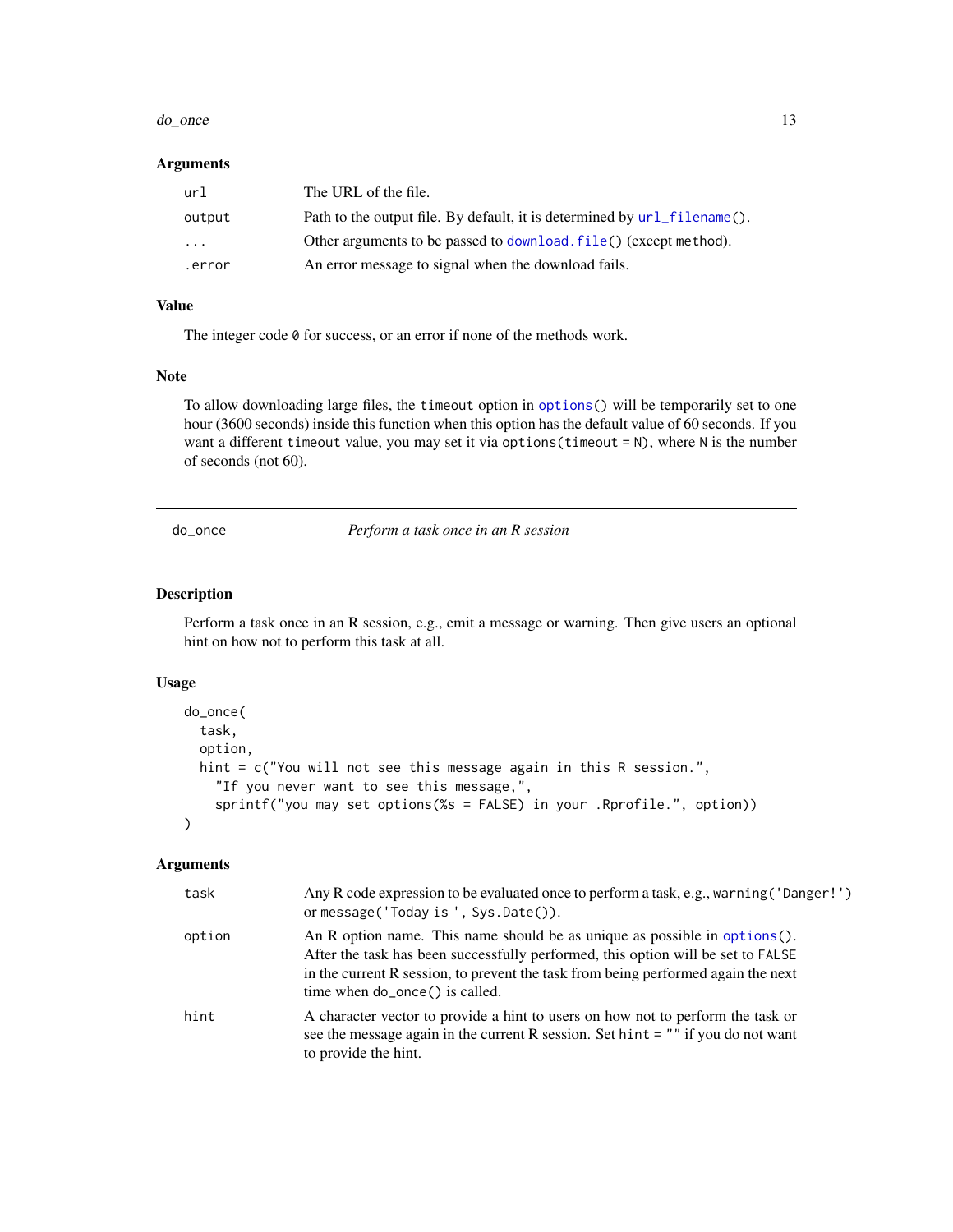# Value

The value returned by the task, invisibly.

# Examples

```
do_once(message("Today's date is ", Sys.Date()), "xfun.date.reminder")
# if you run it again, it will not emit the message again
do_once(message("Today's date is ", Sys.Date()), "xfun.date.reminder")
do_once({
   Sys.sleep(2)
    1 + 1}, "xfun.task.1plus1")
do_once({
    Sys.sleep(2)
    1 + 1}, "xfun.task.1plus1")
```
embed\_file *Embed a file, multiple files, or directory on an HTML page*

#### Description

For a file, first encode it into base64 data (a character string). Then generate a hyperlink of the form '<a href="base64 data" download="filename">Download filename</a>'. The file can be downloaded when the link is clicked in modern web browsers. For a directory, it will be compressed as a zip archive first, and the zip file is passed to embed\_file(). For multiple files, they are also compressed to a zip file first.

#### Usage

```
embed_file(path, name = basename(path), text = paste("Download", name), ...)
embed_dir(path, name = paste0(normalize_path(path), ".zip"), ...)
embed_files(path, name = with_ext(basename(path[1]), ".zip"), ...)
```

| path | Path to the file(s) or directory.                                                                                                                                                  |
|------|------------------------------------------------------------------------------------------------------------------------------------------------------------------------------------|
| name | The default filename to use when downloading the file. Note that for $embed\_dir()$ ,<br>only the base name (of the zip filename) will be used.                                    |
| text | The text for the hyperlink.                                                                                                                                                        |
| .    | For embed_file(), additional arguments to be passed to html tools: : $a()$ (e.g.,<br>class = $'$ foo'). For embed_dir() and embed_files(), arguments passed to<br>$embed_file()$ . |

<span id="page-13-0"></span>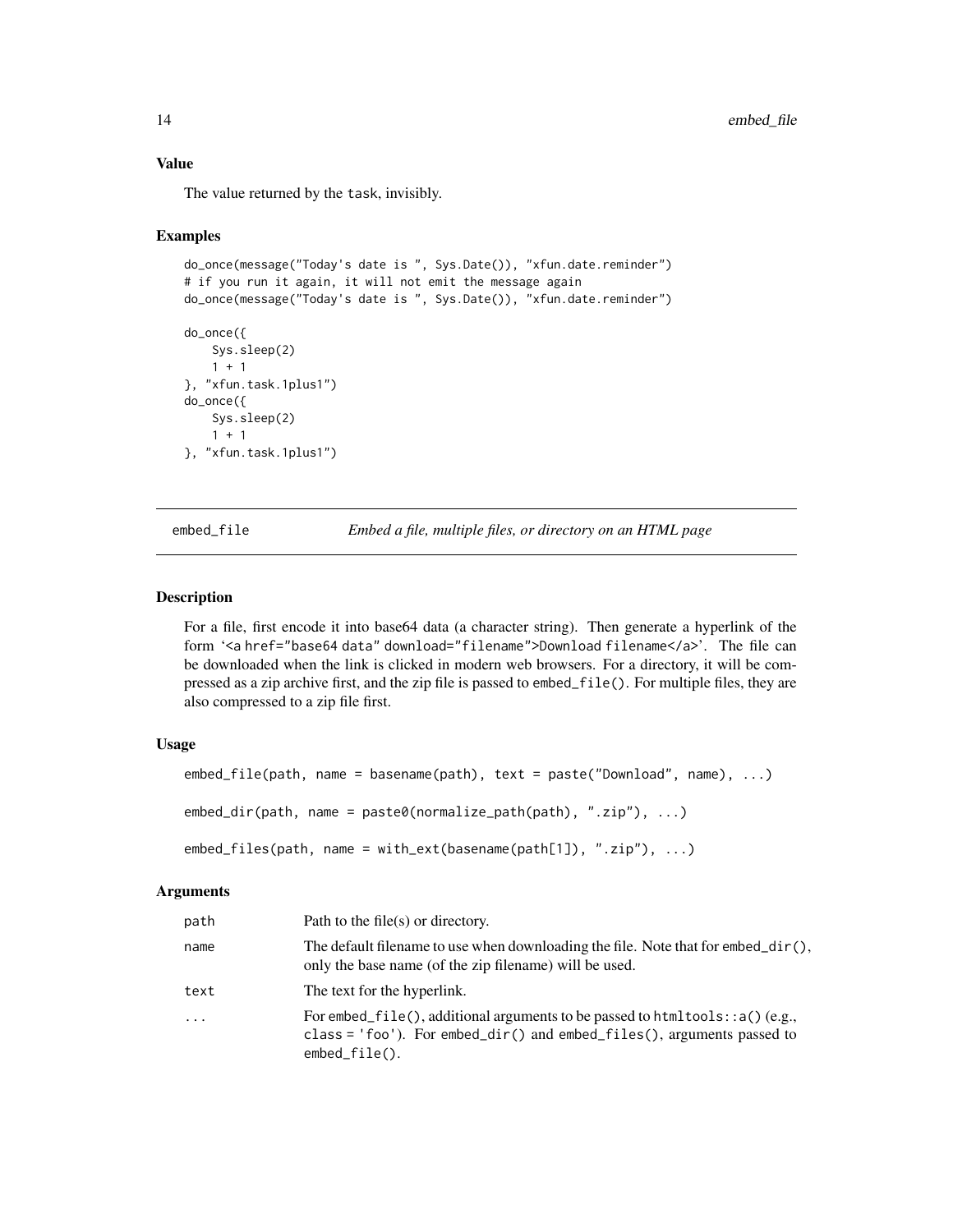# <span id="page-14-0"></span>existing\_files 15

# Details

These functions can be called in R code chunks in R Markdown documents with HTML output formats. You may embed an arbitrary file or directory in the HTML output file, so that readers of the HTML page can download it from the browser. A common use case is to embed data files for readers to download.

# Value

An HTML tag '<a>' with the appropriate attributes.

#### Note

Windows users may need to install Rtools to obtain the zip command to use embed\_dir() and embed\_files().

These functions require R packages mime and htmltools. If you have installed the rmarkdown package, these packages should be available, otherwise you need to install them separately.

Currently Internet Explorer does not support downloading embedded files ([https://caniuse.](https://caniuse.com/#feat=download) [com/#feat=download](https://caniuse.com/#feat=download)). Chrome has a 2MB limit on the file size.

#### Examples

```
logo = xfun::R_logo()link = xfun::embed_file(logo, text = "Download R logo")
link
if (interactive()) htmltools::browsable(link)
```
existing\_files *Find file paths that exist*

#### Description

This is a shorthand of  $x[file.exists(x)],$  and optionally returns the first existing file path.

#### Usage

```
existing_files(x, first = FALSE, error = TRUE)
```

| X     | A vector of file paths.                                                                                                                         |
|-------|-------------------------------------------------------------------------------------------------------------------------------------------------|
| first | Whether to return the first existing path. If TRUE and no specified files exist, it<br>will signal an error unless the argument error = FALSE.  |
| error | Whether to throw an error when first = TRUE but no files exist. It can also take<br>a character value, which will be used as the error message. |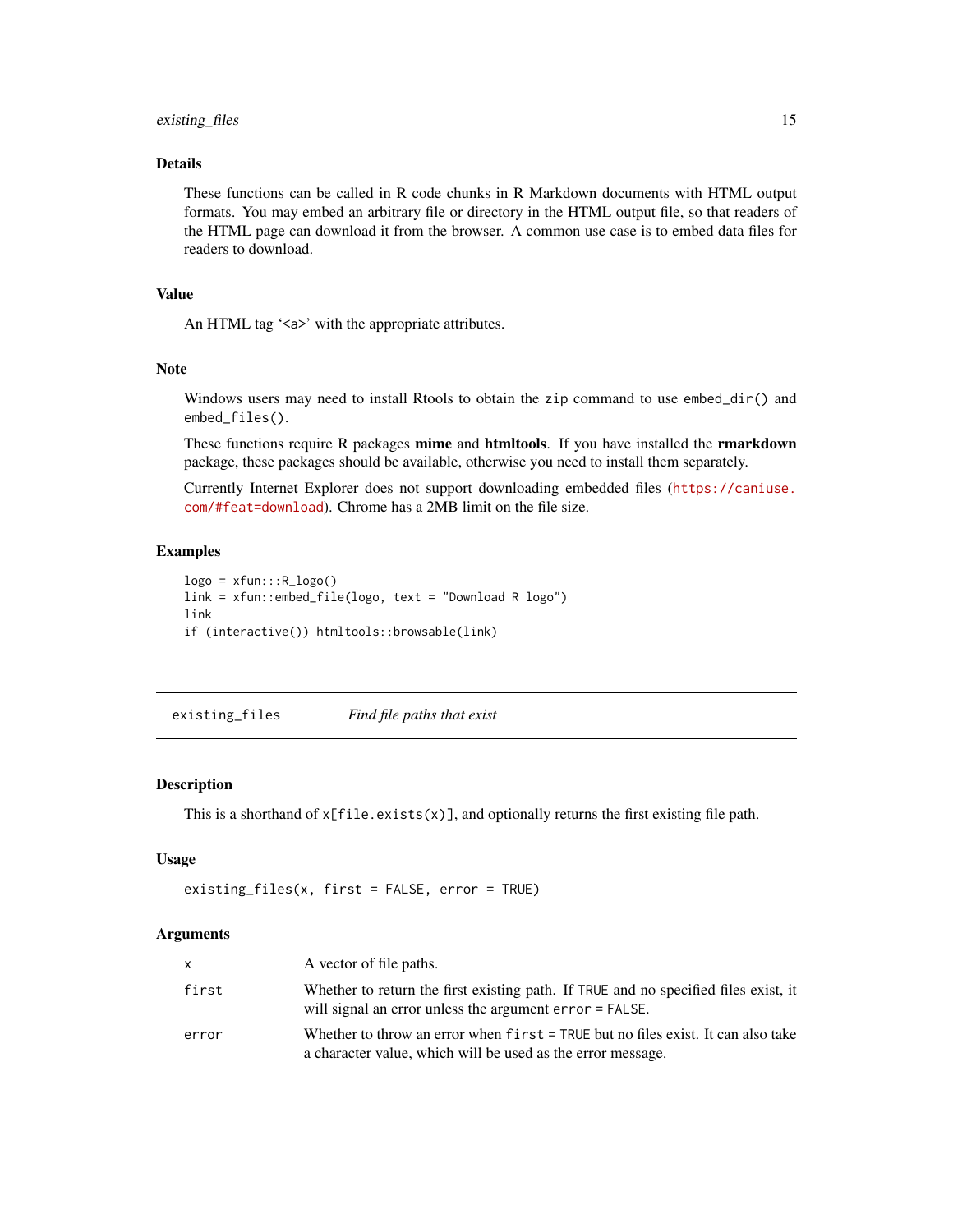# Value

A vector of existing file paths.

# Examples

```
xfun::existing_files(c("foo.txt", system.file("DESCRIPTION", package = "xfun")))
```
exit\_call *Call* on.exit() *in a parent function*

# Description

The function [on.exit\(](#page-0-0)) is often used to perform tasks when the current function exits. This exit\_call() function allows calling a function when a parent function exits (thinking of it as inserting an on.exit() call into the parent function).

# Usage

 $exit_call(fun, n = 2, ...)$ 

#### Arguments

| fun       | A function to be called when the parent function exits.                                                                                                                                           |  |
|-----------|---------------------------------------------------------------------------------------------------------------------------------------------------------------------------------------------------|--|
| n         | The parent frame number. For $n = 1$ , $exit\_call(fun)$ is the same as on. $exit(fun))$ ;<br>$n = 2$ means adding on. exit(fun()) in the parent function; $n = 3$ means the<br>grandparent, etc. |  |
| $\ddotsc$ | Other arguments to be passed to on. $exit()$ .                                                                                                                                                    |  |

# References

This function was inspired by Kevin Ushey: <https://yihui.org/en/2017/12/on-exit-parent/>

```
f = function(x) {
   print(x)
   xfun::exit_call(function() print("The parent function is exiting!"))
}
g = function(y) {
    f(y)print("f() has been called!")
}
g("An argument of g()!")
```
<span id="page-15-0"></span>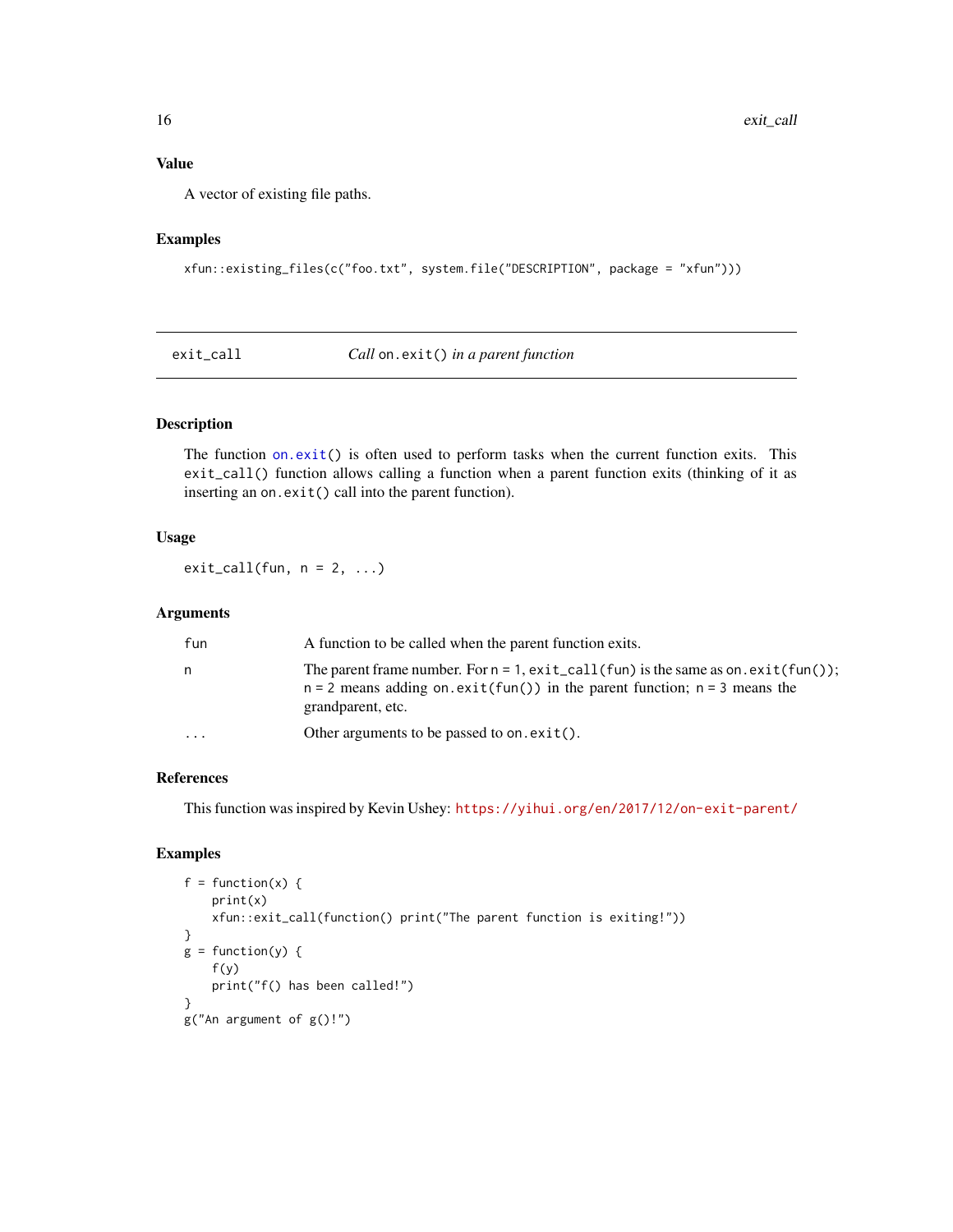<span id="page-16-1"></span><span id="page-16-0"></span>

Functions to obtain (file\_ext()), remove (sans\_ext()), and change (with\_ext()) extensions in filenames.

#### Usage

file\_ext(x) sans\_ext(x)

with\_ext(x, ext)

# Arguments

|     | A character of file paths.                                                       |
|-----|----------------------------------------------------------------------------------|
| ext | A vector of new extensions. It must be either of length 1, or the same length as |
|     |                                                                                  |

# Details

file\_ext() is similar to tools:[:file\\_ext\(](#page-16-1)), and sans\_ext() is similar to tools:[:file\\_path\\_sans\\_ext\(](#page-0-0)). The main differences are that they treat  $\tan (gz|bz2|xz)$  and nb.html as extensions (but functions in the tools package doesn't allow double extensions by default), and allow characters ~ and # to be present at the end of a filename.

#### Value

A character vector of the same length as x.

```
library(xfun)
p = c("abc.doc", "def123.tex", "path/to/foo.Rmd", "backup.ppt~", "pkg.tar.xz")
file_ext(p)
sans_ext(p)
with_ext(p, ".txt")
with_ext(p, c(".ppt", ".sty", ".Rnw", "doc", "zip"))
with_ext(p, "html")
```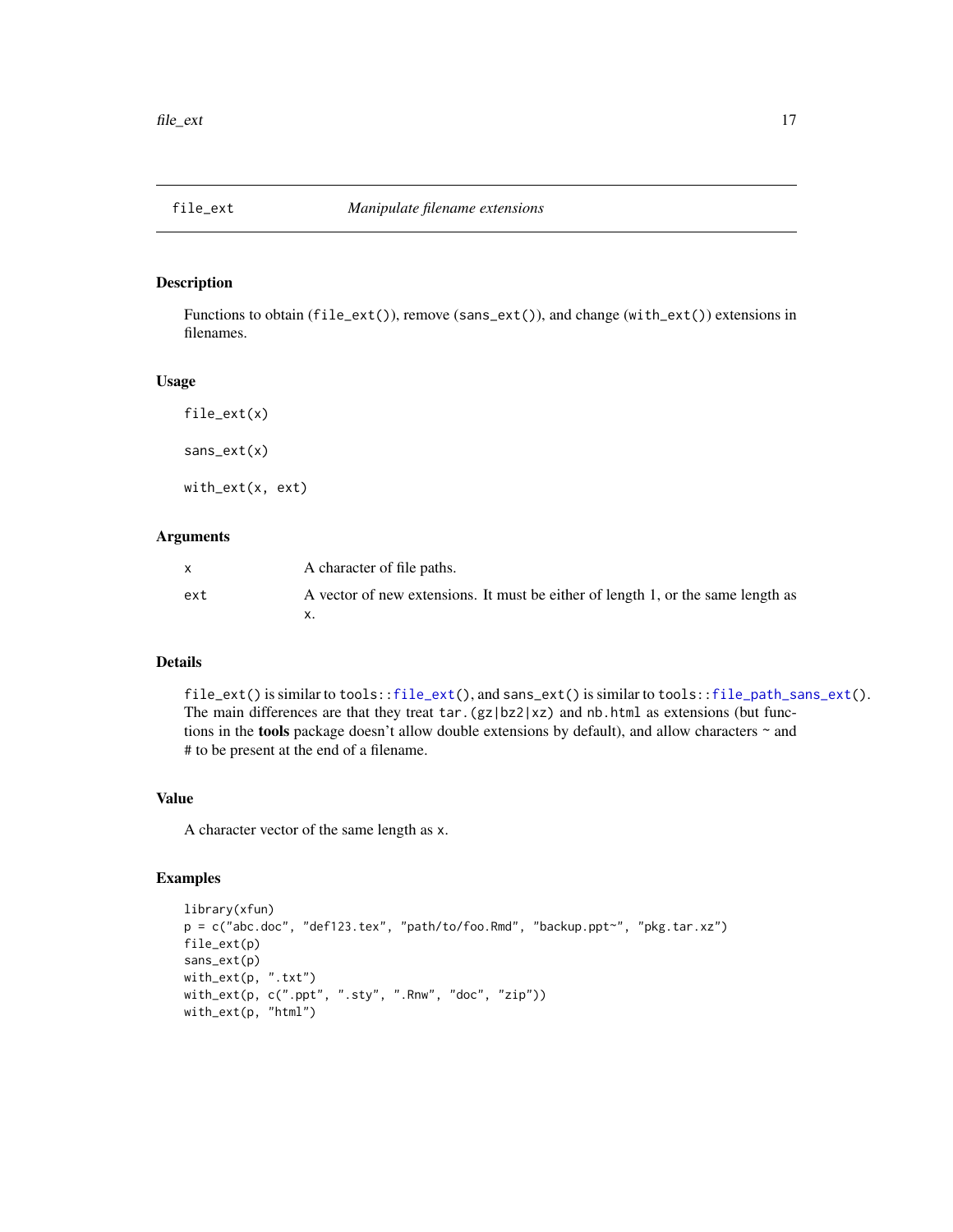<span id="page-17-0"></span>

The source code of this function should be self-explanatory.

#### Usage

file\_string(file)

# Arguments

file Path to a text file (should be encoded in UTF-8).

#### Value

A character string of text lines concatenated by '\n'.

# Examples

xfun::file\_string(system.file("DESCRIPTION", package = "xfun"))

format\_bytes *Format numbers of bytes using a specified unit*

# Description

Call the S3 method format.object\_size() to format numbers of bytes.

# Usage

```
format_bytes(x, units = "auto", \dots)
```
#### Arguments

|                 | A numeric vector (each element represents a number of bytes). |
|-----------------|---------------------------------------------------------------|
| units, $\ldots$ | Passed to $format()$ .                                        |

# Value

A character vector.

```
xfun::format_bytes(c(1, 1024, 2000, 1e+06, 2e+08))
xfun::format_bytes(c(1, 1024, 2000, 1e+06, 2e+08), units = "KB")
```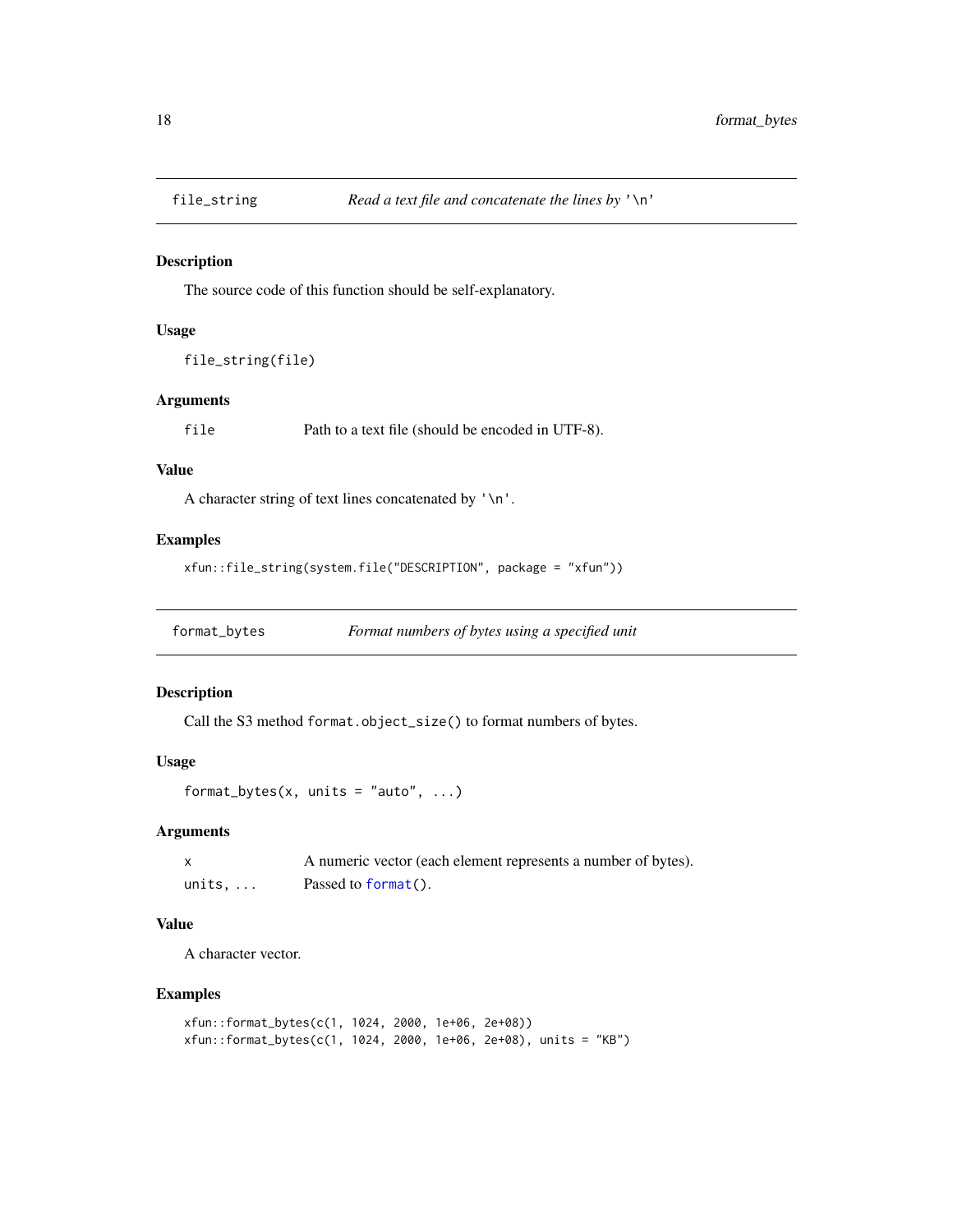<span id="page-18-0"></span>

First compose an absolute path using the project root directory and the relative path components, i.e., [file.path\(](#page-0-0)root, ...). Then convert it to a relative path with [relative\\_path\(](#page-42-1)), which is relative to the current working directory.

# Usage

 $from\_root(..., root = proj\_root()$ ,  $error = TRUE)$ 

# Arguments

| $\ddotsc$ | A character vector of path components <i>relative to the root directory of the</i><br><i>project.</i> |
|-----------|-------------------------------------------------------------------------------------------------------|
| root      | The root directory of the project.                                                                    |
| error     | Whether to signal an error if the path cannot be converted to a relative path.                        |

# Details

This function was inspired by here::here(), and the major difference is that it returns a relative path by default, which is more portable.

#### Value

A relative path, or an error when the project root directory cannot be determined or the conversion failed and error = TRUE.

```
## Not run:
xfun::from_root("data", "mtcars.csv")
## End(Not run)
```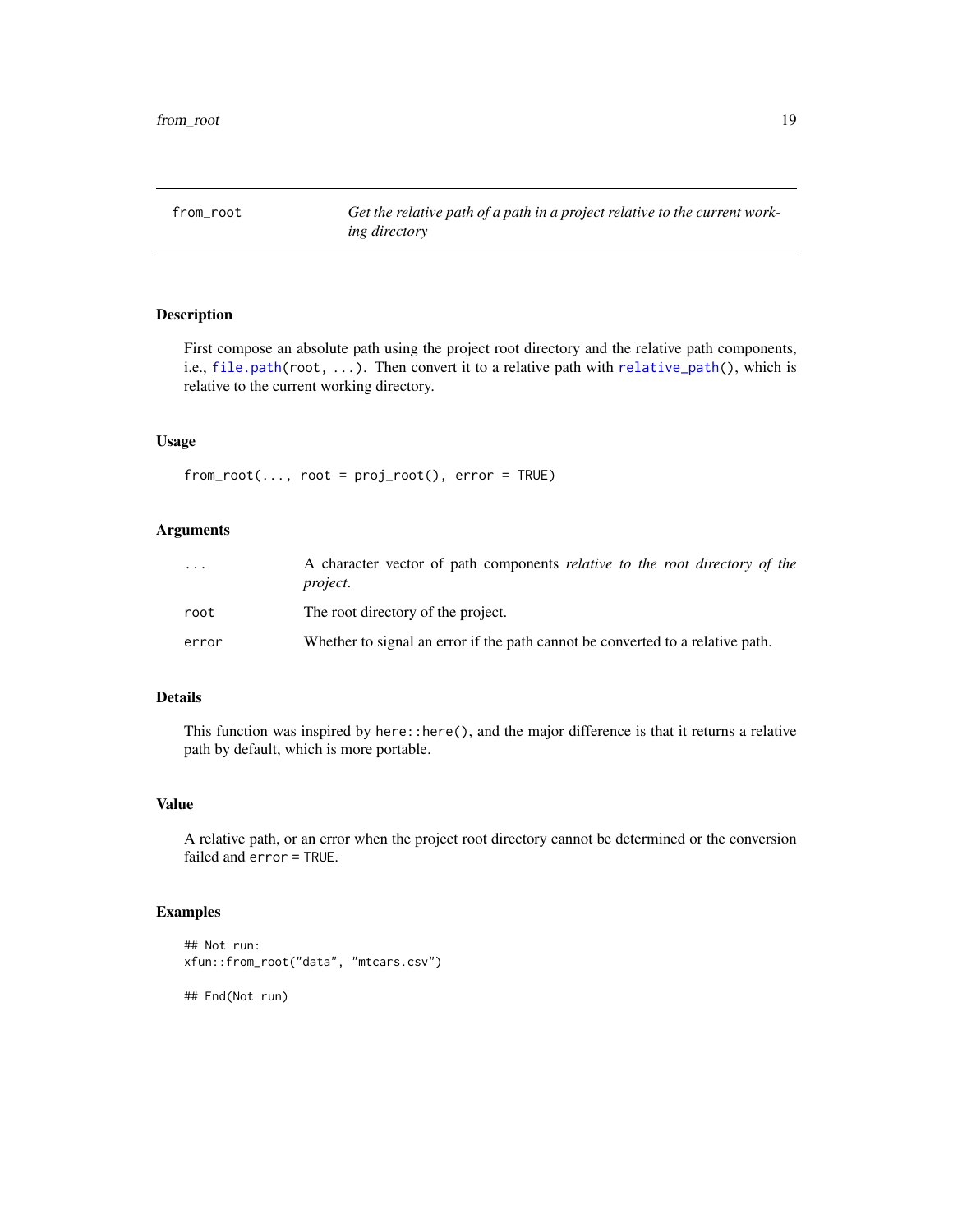<span id="page-19-0"></span>

Use the Github API ([github\\_api\(](#page-44-1))) to obtain the tags of the releases.

# Usage

```
github_releases(
  repo,
  tag = "",
  pattern = "v[0-9.]+",use_jsonlite = loadable("jsonlite")
\mathcal{E}
```
#### Arguments

| repo         | The repository name of the form user/repo, e.g., "yihui/xfun".                                                                                      |  |  |
|--------------|-----------------------------------------------------------------------------------------------------------------------------------------------------|--|--|
| tag          | A tag as a character string. If provided, it will be returned if the tag exists. If<br>$tag = "latest",$ the tag of the latest release is returned. |  |  |
| pattern      | A regular expression to match the tags.                                                                                                             |  |  |
| use_jsonlite | Whether to use <b>jsonlite</b> to parse the releases info.                                                                                          |  |  |

#### Value

A character vector of (GIT) tags.

# Examples

```
xfun::github_releases("yihui/xfun")
xfun::github_releases("gohugoio/hugo")
```

| grep_sub | Perform replacement with gsub() on elements matched from grep() |  |  |
|----------|-----------------------------------------------------------------|--|--|
|          |                                                                 |  |  |

# Description

This function is a shorthand of gsub(pattern, replacement,grep(pattern, x, value = TRUE)).

#### Usage

```
grep_sub(pattern, replacement, x, ...)
```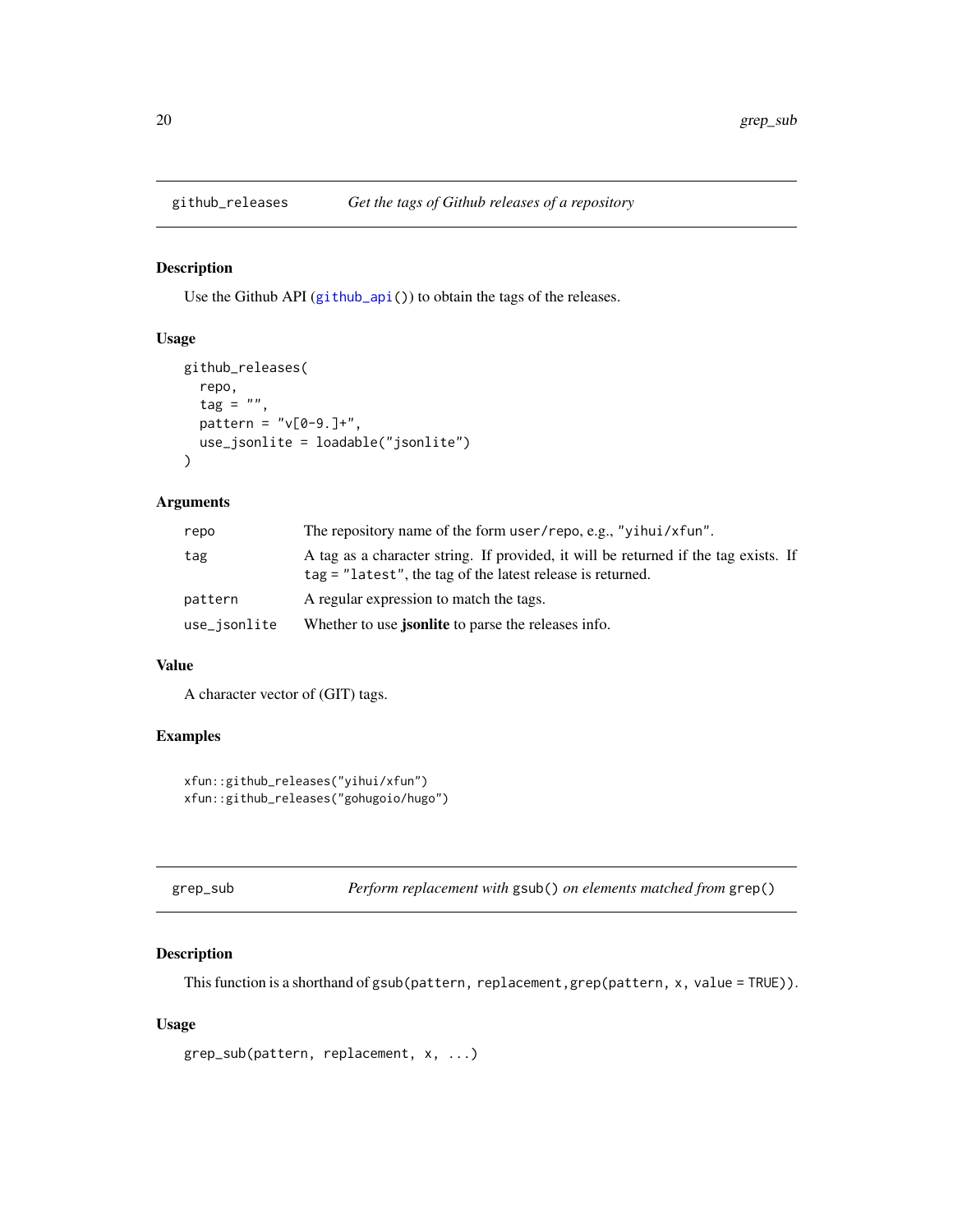#### <span id="page-20-0"></span> $gsub_file$  21

# Arguments

```
pattern, replacement, x, ...
              grep() and gsub().
```
#### Value

A character vector.

#### Examples

```
# find elements that matches 'a[b]+c' and capitalize 'b' with perl regex
xfun::grep_sub("a([b]+)c", "a\\U\\1c", c("abc", "abbbc", "addc", "123"), perl = TRUE)
```
gsub\_file *Search and replace strings in files*

# Description

These functions provide the "file" version of [gsub\(](#page-0-0)), i.e., they perform searching and replacement in files via gsub().

#### Usage

```
gsub_file(file, ..., rw_error = TRUE)
gsub_files(files, ...)
gsub\_dir(..., dir = ".", recursive = TRUE, ext = NULL, mimetype = ".*")
gsub\_ext(ext, ..., dir = ".", recursive = TRUE)
```

| file      | Path of a single file.                                                                                                                                                  |  |  |
|-----------|-------------------------------------------------------------------------------------------------------------------------------------------------------------------------|--|--|
| .         | For gsub_file(), arguments passed to gsub(). For other functions, arguments<br>passed to gsub_file(). Note that the argument x of gsub() is the content of<br>the file. |  |  |
| rw_error  | Whether to signal an error if the file cannot be read or written. If FALSE, the file<br>will be ignored (with a warning).                                               |  |  |
| files     | A vector of file paths.                                                                                                                                                 |  |  |
| dir       | Path to a directory (all files under this directory will be replaced).                                                                                                  |  |  |
| recursive | Whether to find files recursively under a directory.                                                                                                                    |  |  |
| ext       | A vector of filename extensions (without the leading periods).                                                                                                          |  |  |
| mimetype  | A regular expression to filter files based on their MIME types, e.g., ' * text/'<br>for plain text files. This requires the <b>mime</b> package.                        |  |  |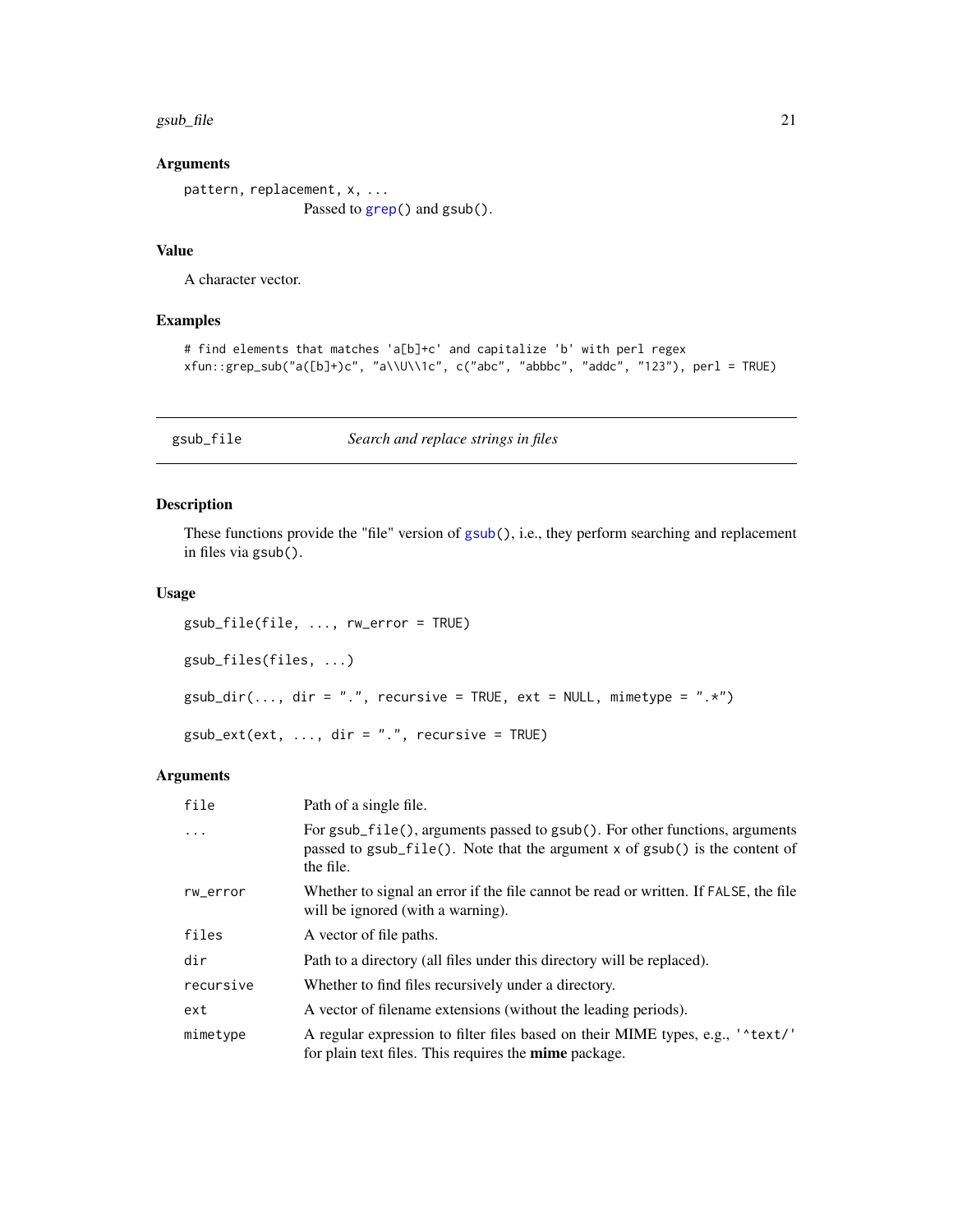# Note

These functions perform in-place replacement, i.e., the files will be overwritten. Make sure you backup your files in advance, or use version control!

# Examples

```
library(xfun)
f = tempfile()
writeLines(c("hello", "world"), f)
gsub_file(f, "world", "woRld", fixed = TRUE)
readLines(f)
```
install\_dir *Install a source package from a directory*

# Description

Run R CMD build to build a tarball from a source directory, and run R CMD INSTALL to install it.

# Usage

```
install_dir(pkg, build = TRUE, build_opts = NULL, install_opts = NULL)
```
# Arguments

| pkg          | The package source directory.                                                                                                                                         |
|--------------|-----------------------------------------------------------------------------------------------------------------------------------------------------------------------|
| build        | Whether to build a tarball from the source directory. If FALSE, run R CMD INSTALL<br>on the directory directly (note that vignettes will not be automatically built). |
| build_opts   | The options for R CMD build.                                                                                                                                          |
| install_opts | The options for R CMD INSTALL.                                                                                                                                        |

# Value

Invisible status from R CMD INSTALL.

<span id="page-21-0"></span>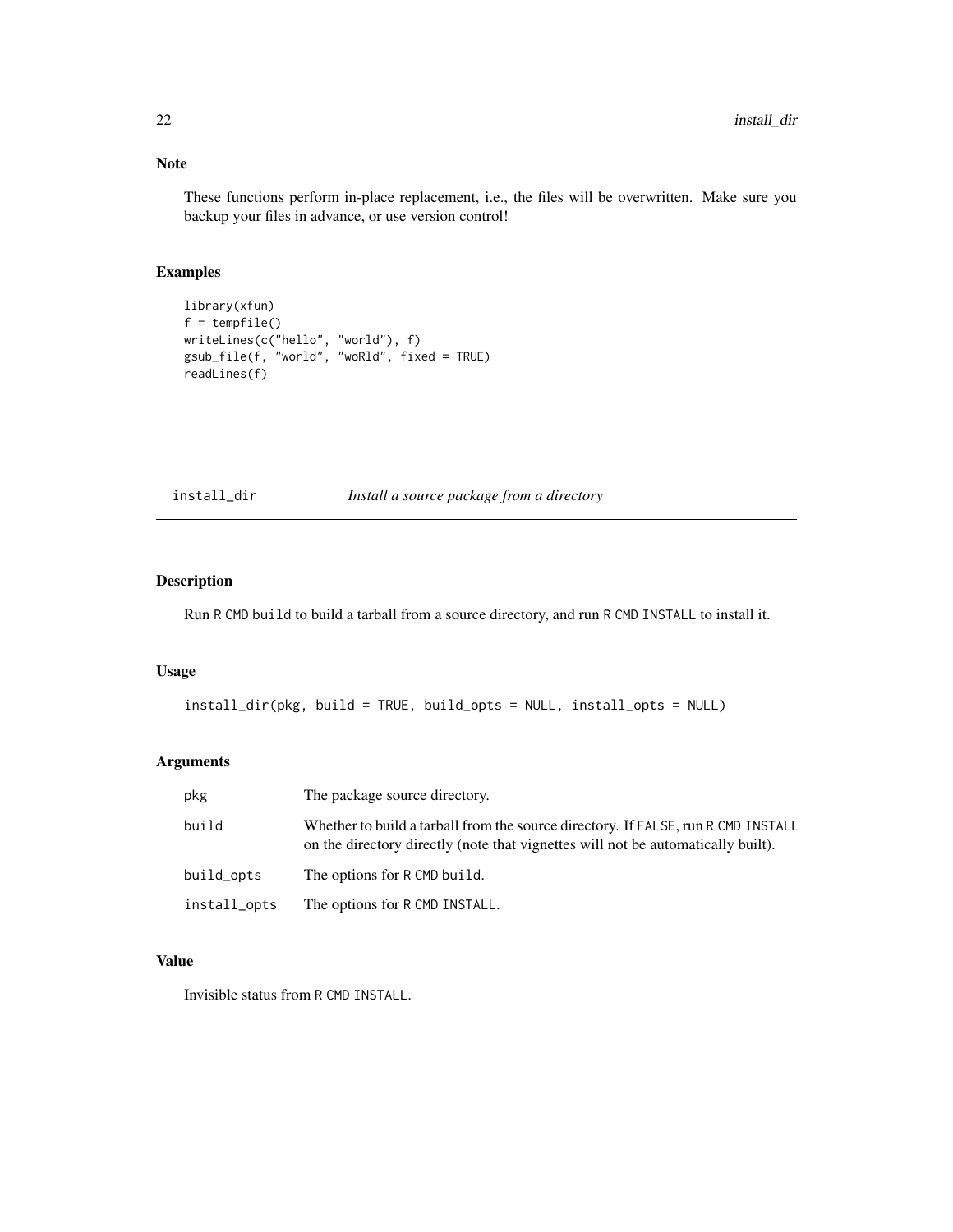<span id="page-22-1"></span><span id="page-22-0"></span>

This alias is to make autocomplete faster via xfun::install\_github, because most remotes::install\_\* functions are never what I want. I only use install\_github and it is inconvenient to autocomplete it, e.g. install\_git always comes before install\_github, but I never use it. In RStudio, I only need to type xfun::ig to get xfun::install\_github.

#### Usage

```
install_github(...)
```
#### Arguments

... Arguments to be passed to remotes:[:install\\_github\(](#page-22-1)).

<span id="page-22-2"></span>

| in dir | Evaluate an expression under a specified working directory |  |
|--------|------------------------------------------------------------|--|
|--------|------------------------------------------------------------|--|

# Description

Change the working directory, evaluate the expression, and restore the working directory.

# Usage

in\_dir(dir, expr)

# Arguments

| dir  | Path to a directory. |
|------|----------------------|
| expr | An R expression.     |

```
library(xfun)
in_dir(tempdir(), {
   print(getwd())
    list.files()
})
```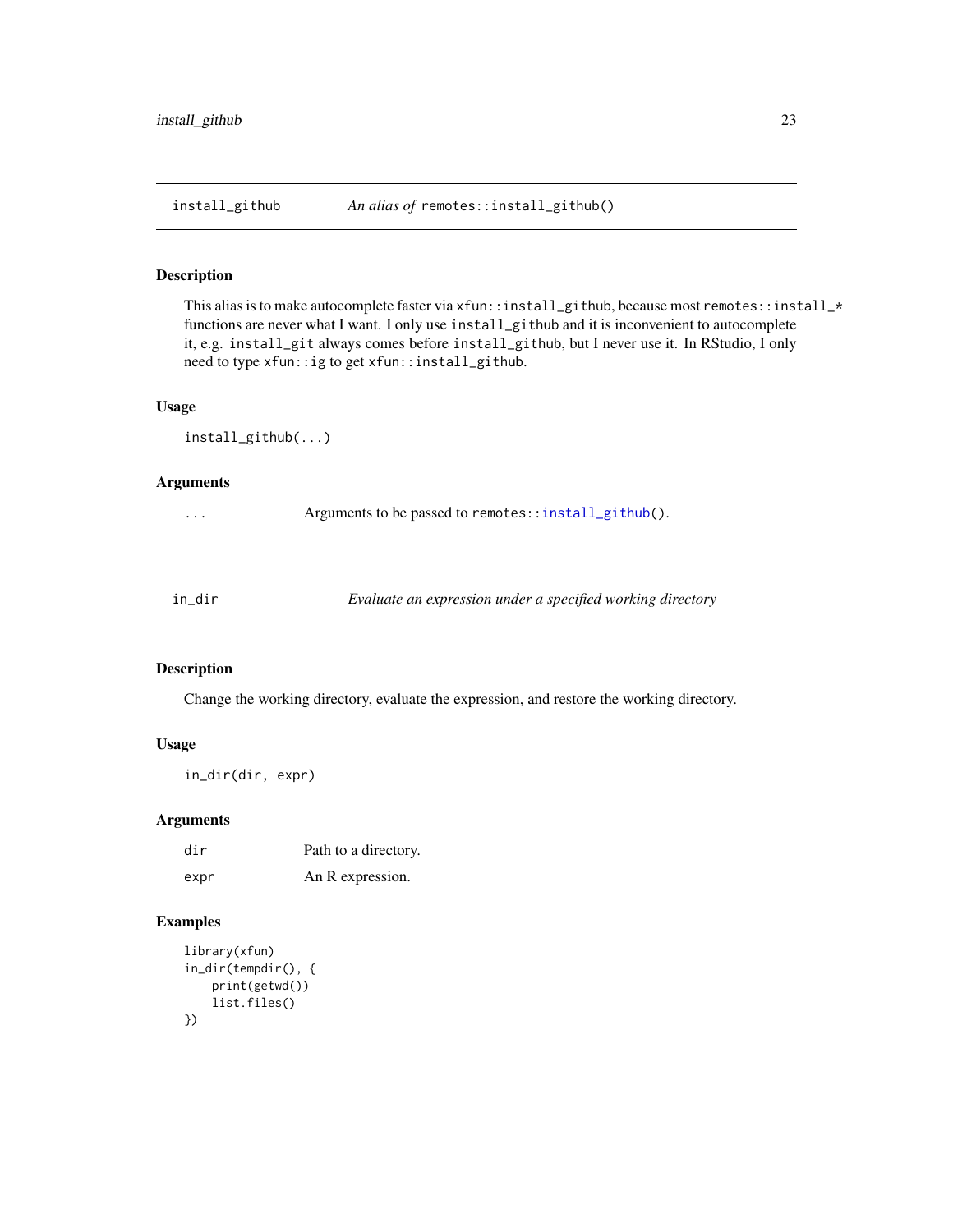<span id="page-23-0"></span>

A simple abbreviation of identical(x, FALSE).

# Usage

isFALSE(x)

#### Arguments

x An R object.

# Examples

```
library(xfun)
isFALSE(TRUE) # false
isFALSE(FALSE) # true
isFALSE(c(FALSE, FALSE)) # false
```
is\_abs\_path *Test if paths are relative or absolute*

# Description

On Unix, check if the paths start with '/' or '~' (if they do, they are absolute paths). On Windows, check if a path remains the same (via xfun:[:same\\_path\(](#page-50-1))) if it is prepended with './' (if it does, it is a relative path).

#### Usage

```
is_abs_path(x)
```

```
is_rel_path(x)
```
# Arguments

x A vector of paths.

#### Value

A logical vector.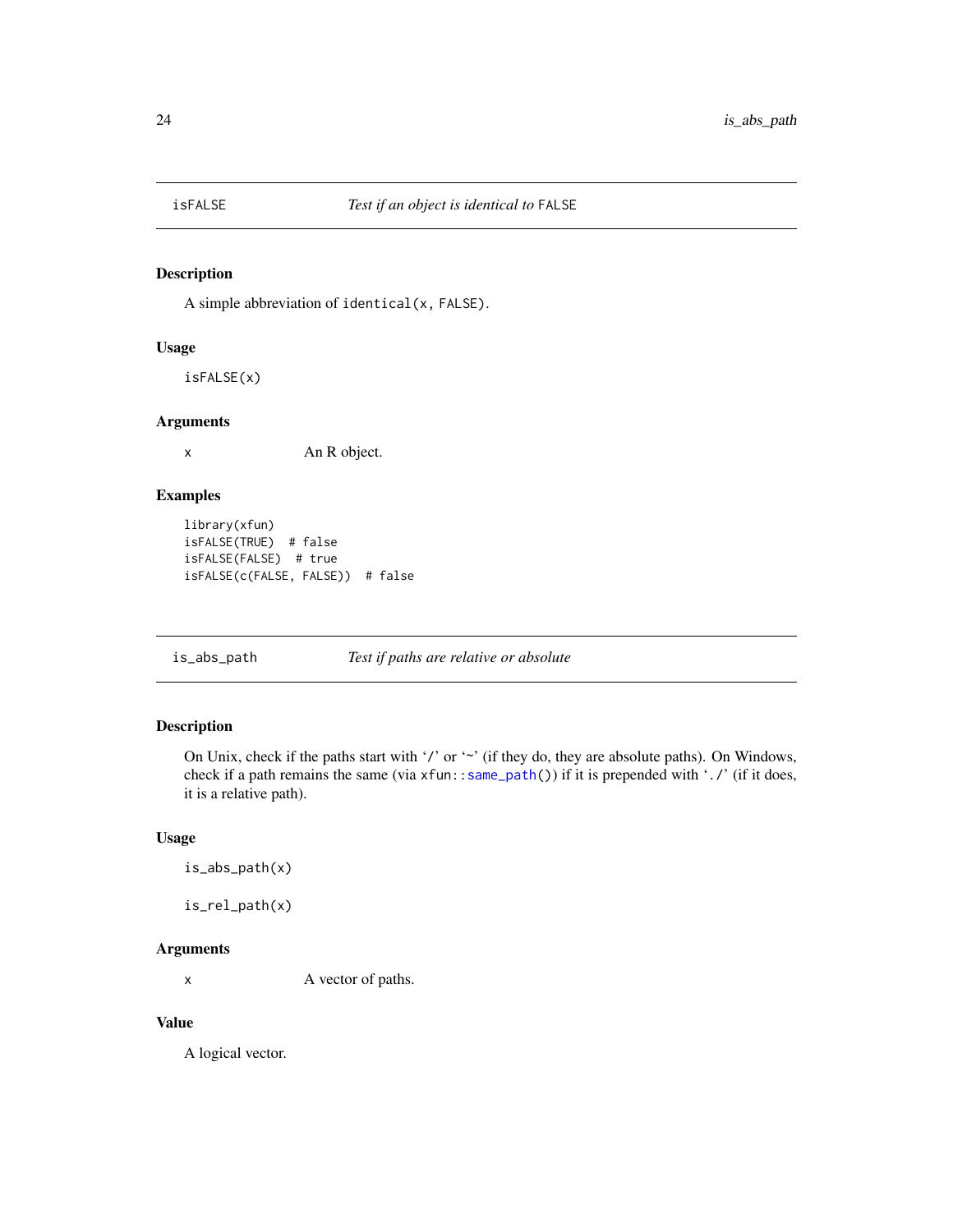#### <span id="page-24-0"></span>is\_ascii 25

#### Examples

```
xfun::is_abs_path(c("C:/foo", "foo.txt", "/Users/john/", tempdir()))
xfun::is_rel_path(c("C:/foo", "foo.txt", "/Users/john/", tempdir()))
```
is\_ascii *Check if a character vector consists of entirely ASCII characters*

#### Description

Converts the encoding of a character vector to 'ascii', and check if the result is NA.

# Usage

is\_ascii(x)

#### Arguments

x A character vector.

#### Value

A logical vector indicating whether each element of the character vector is ASCII.

#### Examples

library(xfun) is\_ascii(letters) # yes is\_ascii(intToUtf8(8212)) # no

is\_blank *Test if a character vector consists of blank strings*

### Description

Return TRUE if all elements of a character vector are blank (white spaces or empty strings).

#### Usage

is\_blank(x)

# Arguments

x A character vector.

# Value

TRUE if the input is blank, or FALSE otherwise.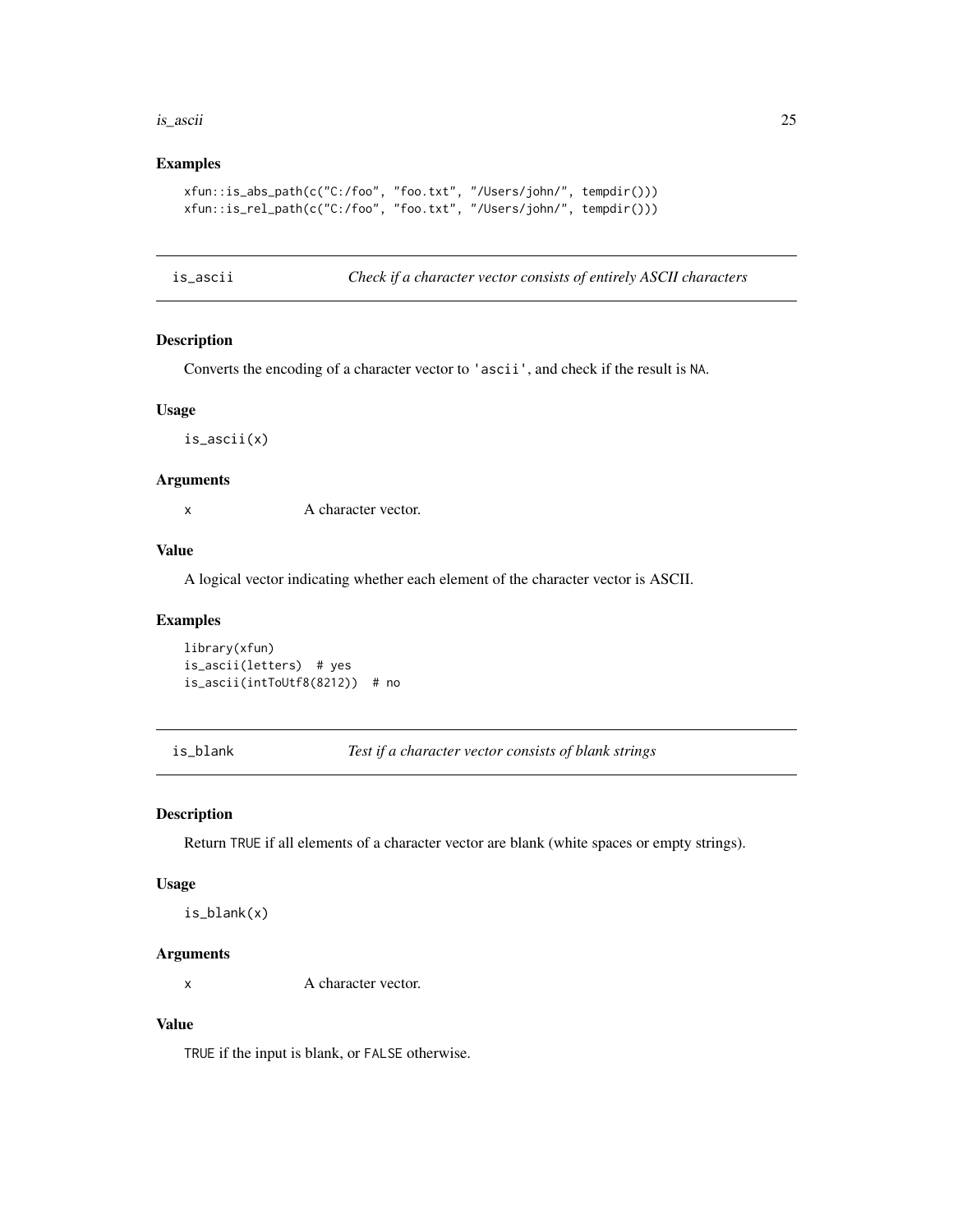# Examples

```
xfun::is_blank("")
xfun::is_blank("abc")
xfun::is_blank(c("", " ", "\n\t"))
xfun::is_blank(c("", " ", "abc"))
```
is\_sub\_path *Test if a path is a subpath of a dir*

# Description

Check if the path starts with the dir path.

# Usage

 $is\_sub\_path(x, dir, n = nchar(dir))$ 

# Arguments

| X   | A vector of paths.           |
|-----|------------------------------|
| dir | A vector of directory paths. |
| n   | The length of dir paths.     |

# Value

A logical vector.

# Note

You may want to normalize the values of the x and dir arguments first (with xfun:[:normalize\\_path\(](#page-31-1))), to make sure the path separators are consistent.

```
xfun::is_sub_path("a/b/c.txt", "a/b") # TRUE
xfun::is_sub_path("a/b/c.txt", "d/b") # FALSE
xfun::is_sub_path("a/b/c.txt", "a\\b") # FALSE (even on Windows)
```
<span id="page-25-0"></span>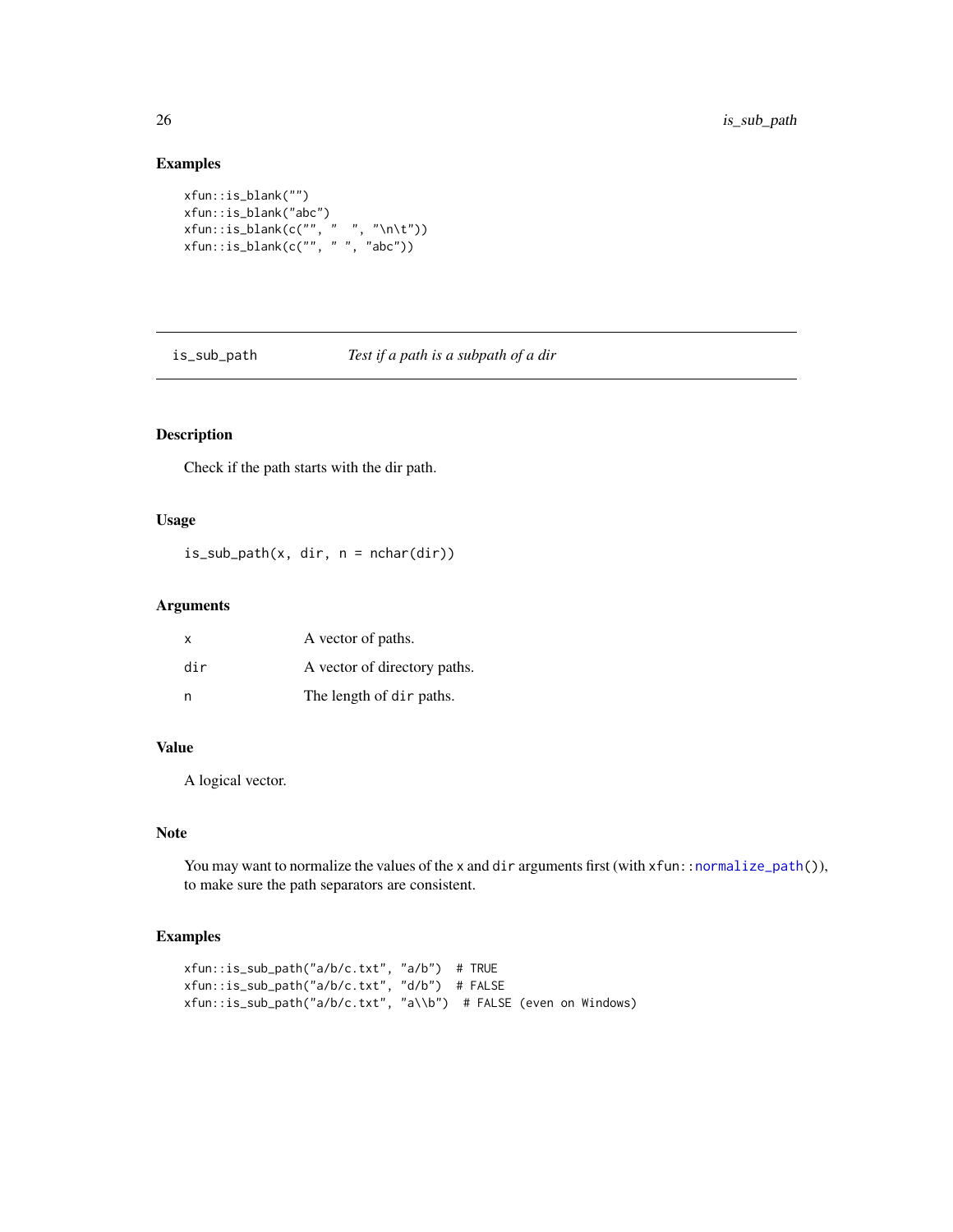<span id="page-26-0"></span>

Check if a path starts with 'http://' or 'https://' or 'ftp://' or 'ftps://'.

#### Usage

```
is_web_path(x)
```
# Arguments

x A vector of paths.

# Value

A logical vector.

# Examples

```
xfun::is_web_path("https://www.r-project.org") # TRUE
xfun::is_web_path("www.r-project.org") # FALSE
```
is\_windows *Test for types of operating systems*

# Description

Functions based on .Platform\$OS.type and Sys.info() to test if the current operating system is Windows, macOS, Unix, or Linux.

#### Usage

is\_windows() is\_unix()

is\_macos()

is\_linux()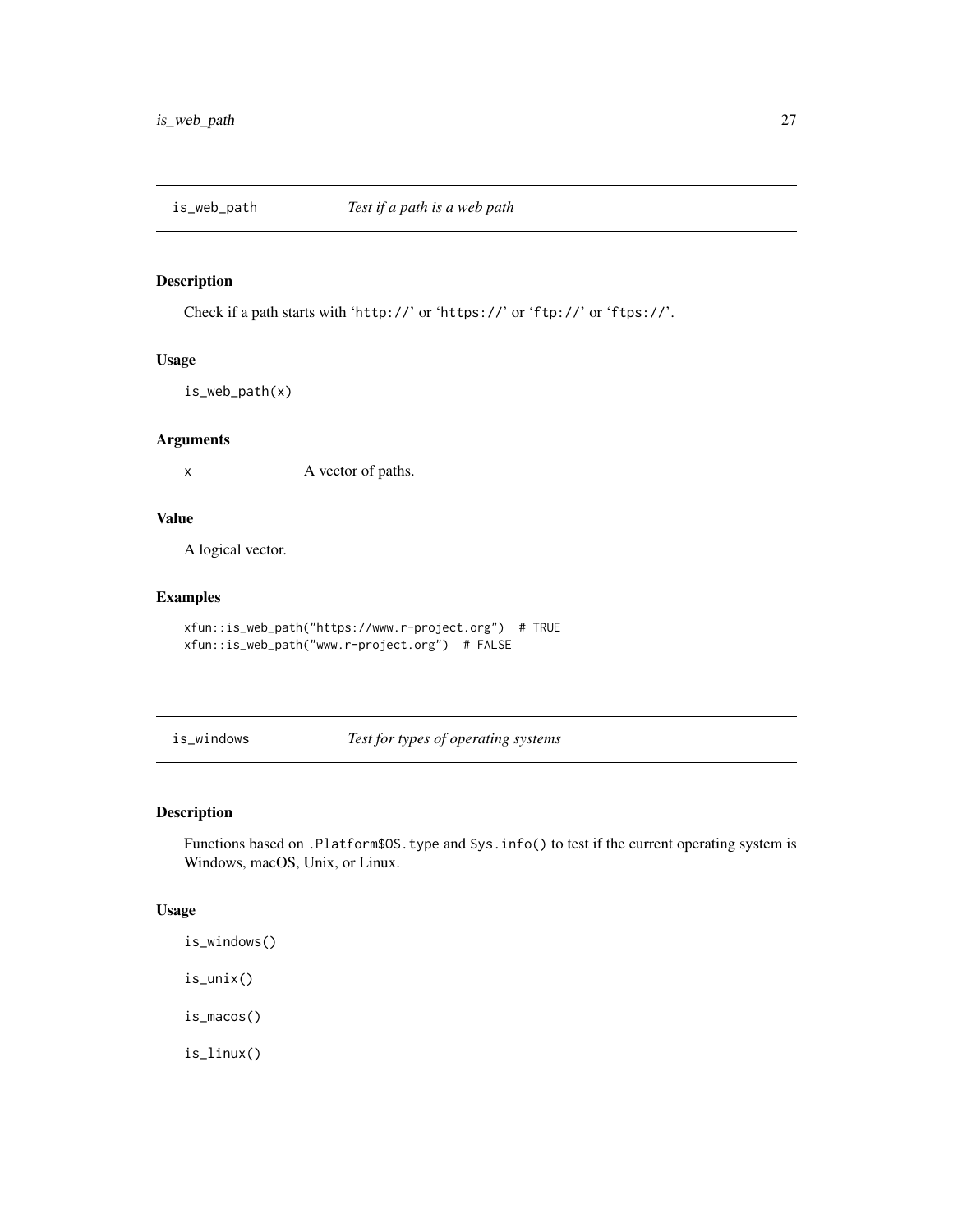# Examples

```
library(xfun)
# only one of the following statements should be true
is_windows()
is_unix() && is_macos()
is_linux()
```
magic\_path *Find a file or directory under a root directory*

# Description

Given a path, try to find it recursively under a root directory. The input path can be an incomplete path, e.g., it can be a base filename, and magic\_path() will try to find this file under subdirectories.

# Usage

```
magic_path(
  ...,
 root = proj\_root(),
 relative = TRUE,
 error = TRUE,
 message = getOption("xfun.magic_path.message", TRUE),
 n_dirs = getOption("xfun.magic_path.n_dirs", 10000)
\mathcal{E}
```
# Arguments

| $\cdots$ | A character vector of path components.                                                                                                                                                                                                                              |
|----------|---------------------------------------------------------------------------------------------------------------------------------------------------------------------------------------------------------------------------------------------------------------------|
| root     | The root directory under which to search for the path. If NULL, the current work-<br>ing directory is used.                                                                                                                                                         |
| relative | Whether to return a relative path.                                                                                                                                                                                                                                  |
| error    | Whether to signal an error if the path is not found, or multiple paths are found.                                                                                                                                                                                   |
| message  | Whether to emit a message when multiple paths are found and error = FALSE.                                                                                                                                                                                          |
| n_dirs   | The number of subdirectories to recursively search. The recursive search may<br>be time-consuming when there are a large number of subdirectories under the<br>root directory. If you really want to search for all subdirectories, you may try<br>$n\_dirs = Inf.$ |

# Value

The path found under the root directory, or an error when error = TRUE and the path is not found (or multiple paths are found).

<span id="page-27-0"></span>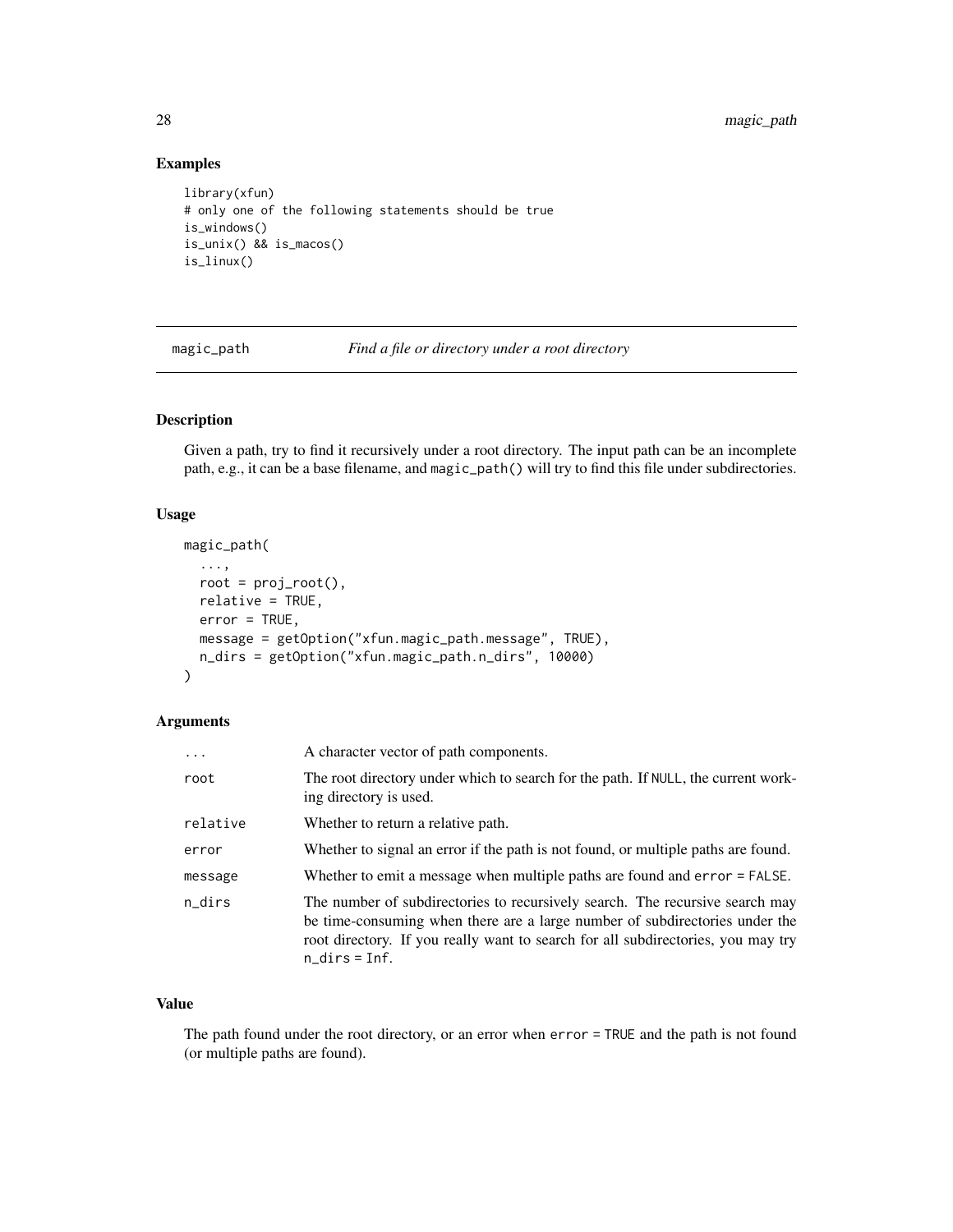#### <span id="page-28-0"></span>mark\_dirs 29

#### Examples

```
## Not run:
xfun::magic_path("mtcars.csv") # find any file that has the base name mtcars.csv
## End(Not run)
```
mark\_dirs *Mark some paths as directories*

# Description

Add a trailing backlash to a file path if this is a directory. This is useful in messages to the console for example to quickly identify directories from files.

#### Usage

mark\_dirs(x)

# Arguments

x Character vector of paths to files and directories.

#### Details

If  $x$  is a vector of relative paths, directory test is done with path relative to the current working dir. Use  $xfun::in\_dir()$  or use absolute paths.

#### Examples

```
mark_dirs(list.files(find.package("xfun"), full.names = TRUE))
```
msg\_cat *Generate a message with* cat()

#### Description

This function is similar to [message\(](#page-0-0)), and the difference is that msg\_cat() uses [cat\(](#page-0-0)) to write out the message, which is sent to [stdout](#page-0-0) instead of [stderr](#page-0-0). The message can be suppressed by [suppressMessages\(](#page-0-0)).

#### Usage

msg\_cat(...)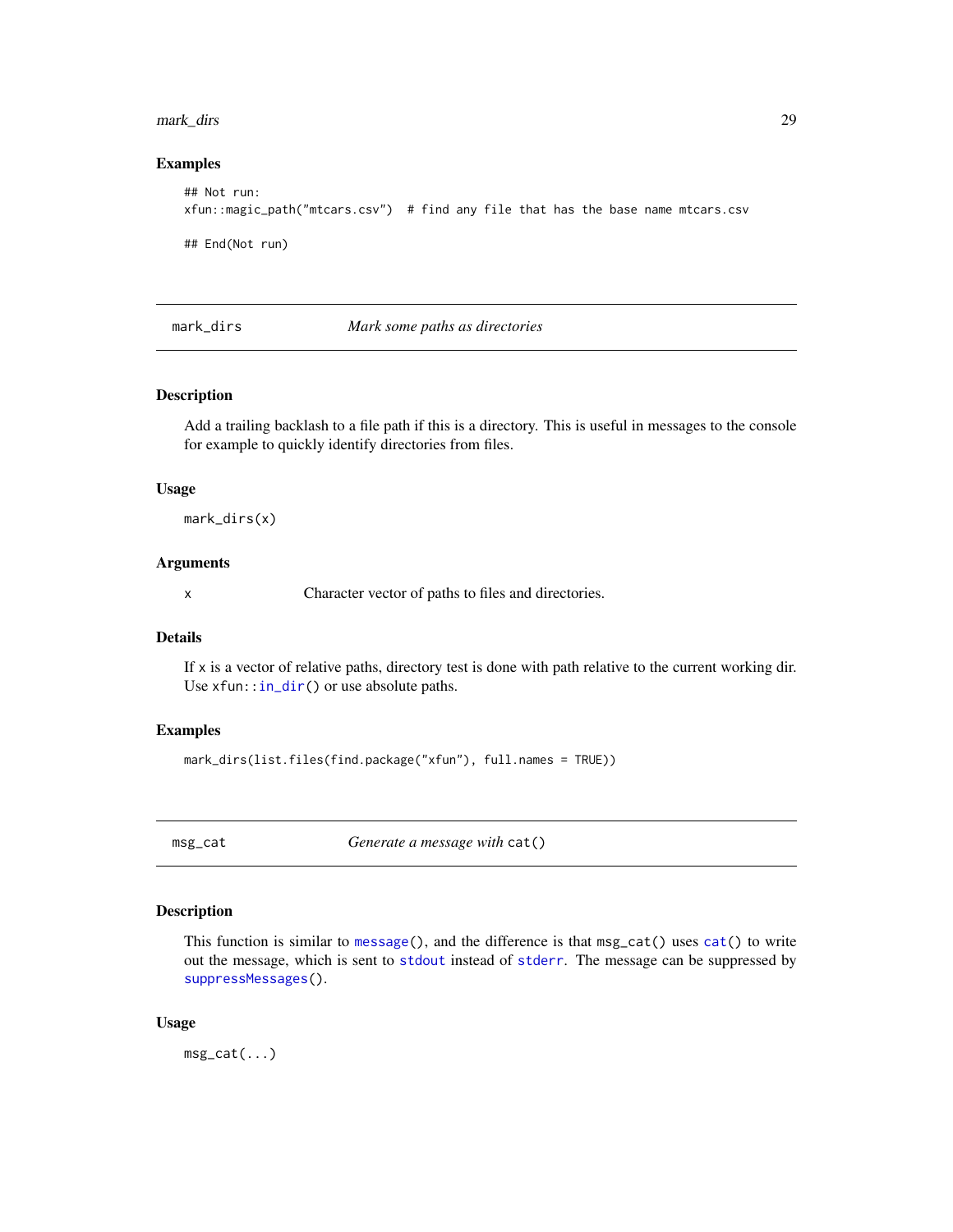#### <span id="page-29-0"></span>Arguments

... Character strings of messages, which will be concatenated into one string via  $pastec(c(...), collapse = '''.$ 

# Value

Invisible NULL, with the side-effect of printing the message.

#### Note

By default, a newline will not be appended to the message. If you need a newline, you have to explicitly add it to the message (see 'Examples').

#### See Also

This function was inspired by rlang::inform().

#### Examples

```
{
    # a message without a newline at the end
   xfun::msg_cat("Hello world!")
    # add a newline at the end
   xfun::msg_cat(" This message appears right after the previous one.\n")
}
suppressMessages(xfun::msg_cat("Hello world!"))
```
native\_encode *Try to use the system native encoding to represent a character vector*

# Description

Apply enc2native() to the character vector, and check if enc2utf8() can convert it back without a loss. If it does, return enc2native $(x)$ , otherwise return the original vector with a warning.

#### Usage

```
native_encode(x)
```
#### Arguments

x A character vector.

#### Note

On platforms that supports UTF-8 as the native encoding ([l10n\\_info\(](#page-0-0))[['UTF-8']] returns TRUE), the conversion will be skipped.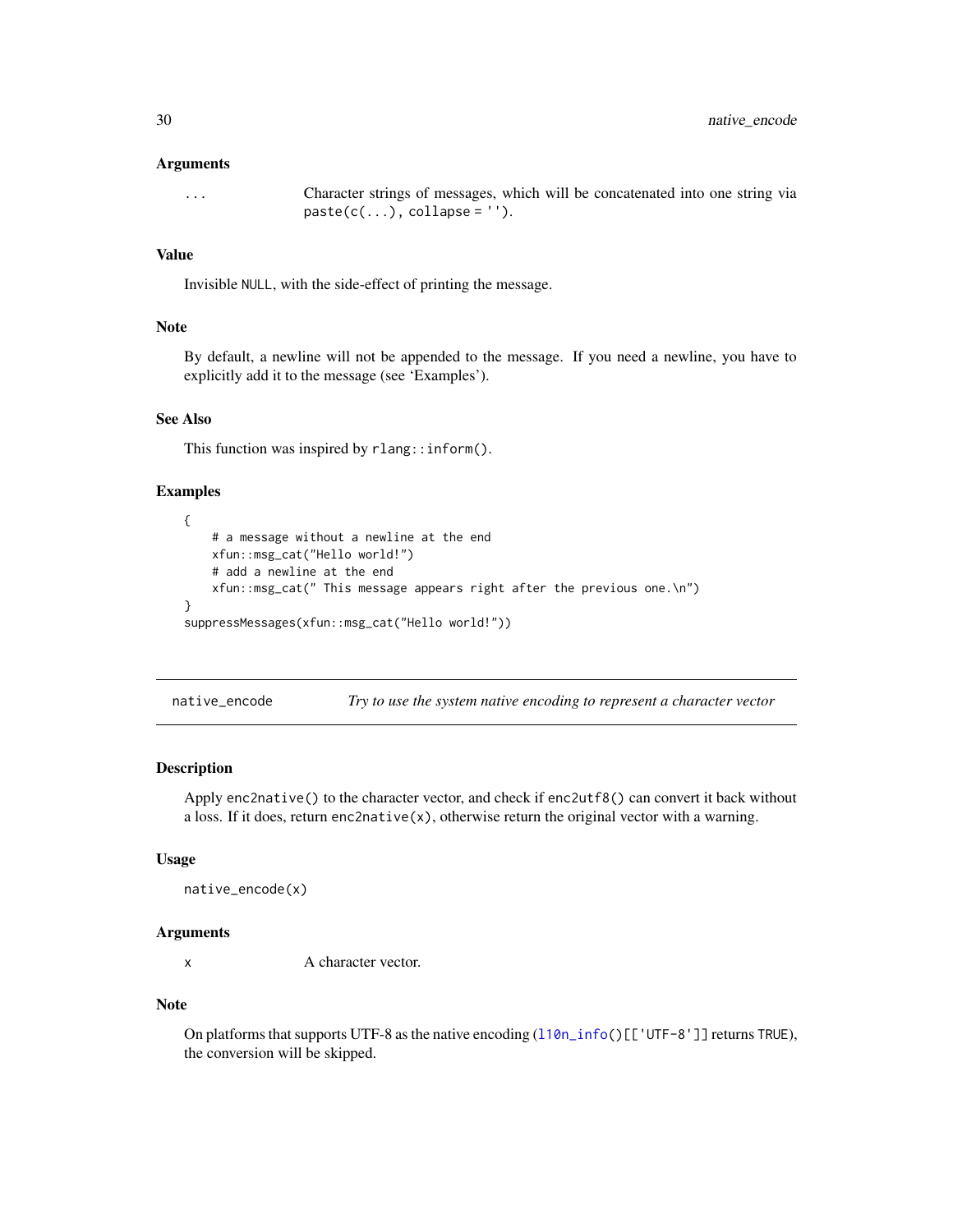#### <span id="page-30-0"></span>news2md 31

# Examples

```
library(xfun)
s = intToUtf8(c(20320, 22909))
Encoding(s)
s2 = native_encode(s)
Encoding(s2)
```
news2md *Convert package news to the Markdown format*

# Description

Read the package news with [news\(](#page-0-0)), convert the result to Markdown, and write to an output file (e.g., 'NEWS.md'). Each package version appears in a first-level header, each category (e.g., 'NEW FEATURES' or 'BUG FIXES') is in a second-level header, and the news items are written into bullet lists.

# Usage

```
news2md(package, ..., output = "NEWS.md", category = TRUE)
```
# Arguments

| package, | Arguments to be passed to news().   |
|----------|-------------------------------------|
| output   | The output file path.               |
| category | Whether to keep the category names. |

# Value

If output = NA, returns the Markdown content as a character vector, otherwise the content is written to the output file.

```
# news for the current version of R
xfun::news2md("R", Version == getRversion(), output = NA)
```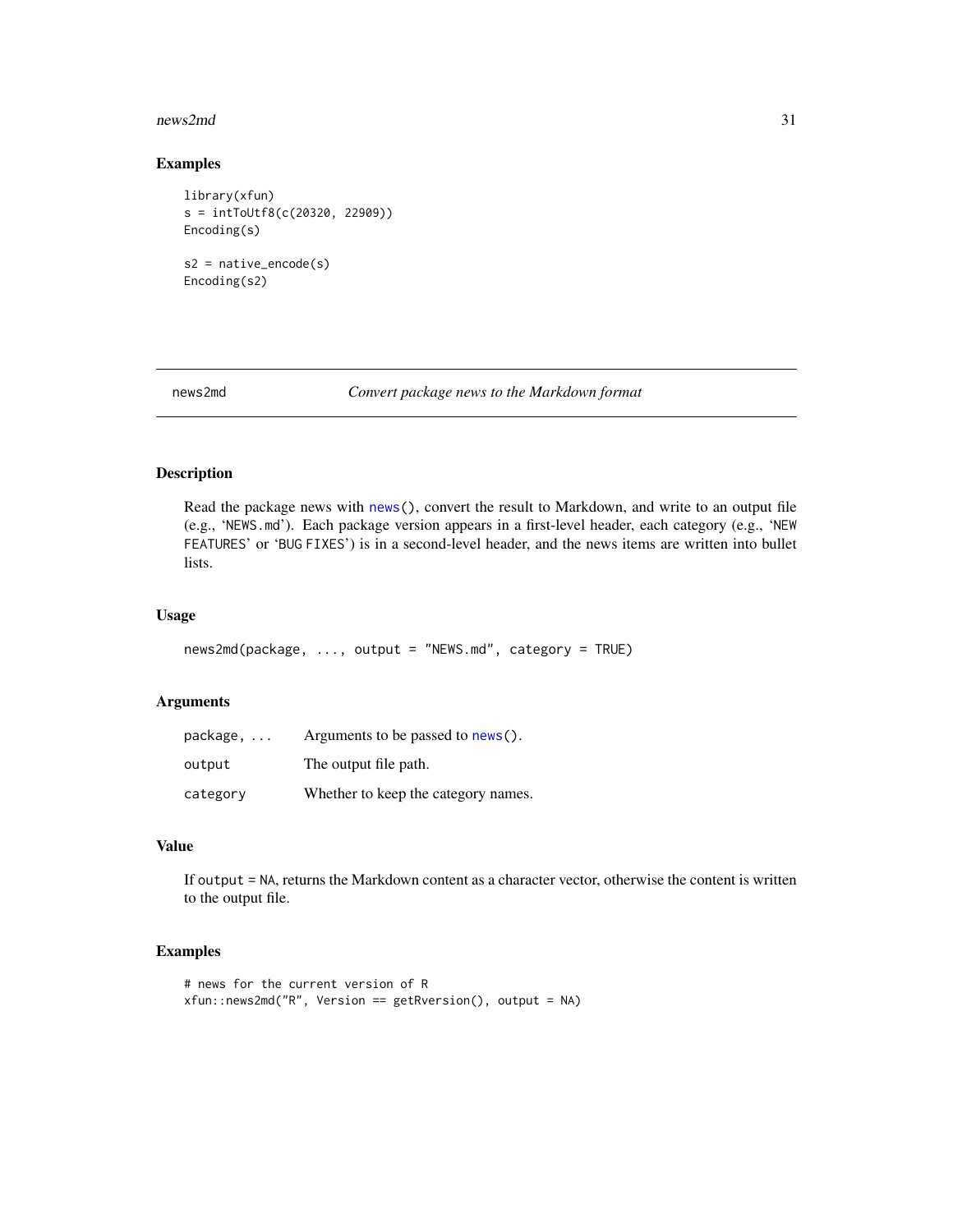<span id="page-31-1"></span><span id="page-31-0"></span>normalize\_path *Normalize paths*

#### Description

A wrapper function of normalizePath() with different defaults.

#### Usage

normalize\_path(x, winslash = "/", must\_work = FALSE)

# Arguments

x, winslash, must\_work Arguments passed to [normalizePath\(](#page-0-0)).

Examples

```
library(xfun)
normalize_path("~")
```
numbers\_to\_words *Convert numbers to English words*

#### Description

This can be helpful when writing reports with **knitr/rmarkdown** if we want to print numbers as English words in the output. The function n2w() is an alias of numbers\_to\_words().

#### Usage

```
numbers_to_words(x, cap = FALSE, hyphen = TRUE, and = FALSE)n2w(x, cap = FALSE, hyphen = TRUE, and = FALSE)
```

| $\mathsf{x}$ | A numeric vector. Values should be integers. The absolute values should be less<br>than $1e15$ .                                             |
|--------------|----------------------------------------------------------------------------------------------------------------------------------------------|
| cap          | Whether to capitalize the first letter of the word. This can be useful when the<br>word is at the beginning of a sentence. Default is FALSE. |
| hyphen       | Whether to insert hyphen (-) when the number is between 21 and 99 (except 30,<br>40, etc.).                                                  |
| and          | Whether to insert and between hundreds and tens, e.g., write 110 as "one hun-<br>dred and ten" if TRUE instead of "one hundred ten".         |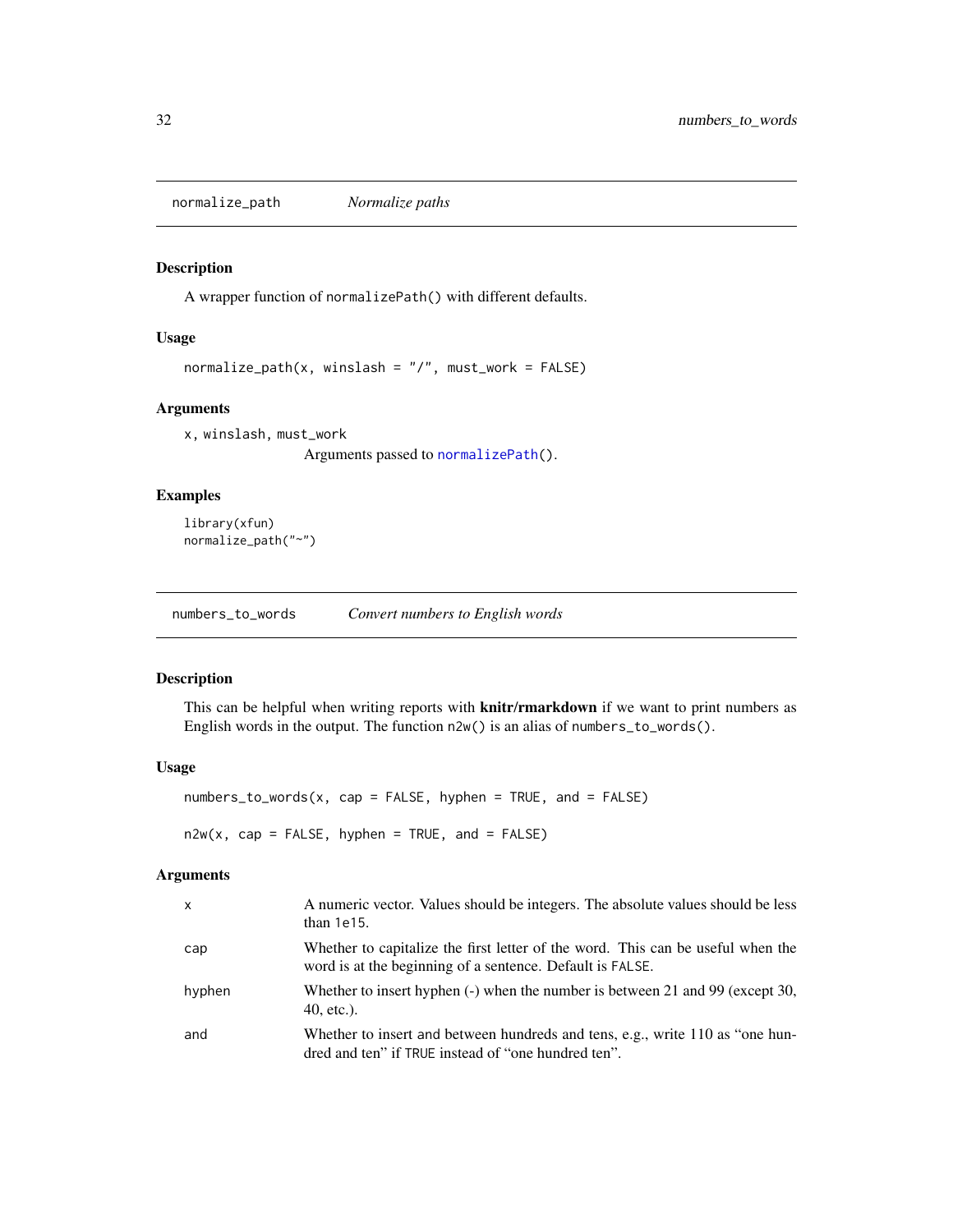#### <span id="page-32-0"></span>optipng 33

# Value

A character vector.

# Author(s)

Daijiang Li

# Examples

```
library(xfun)
n2w(0, cap = TRUE)n2w(0:121, and = TRUE)n2w(1e+06)
n2w(1e+11 + 12345678)
n2w(-987654321)
n2w(1e+15 - 1)
```
optipng *Run OptiPNG on all PNG files under a directory*

# Description

Call the command optipng via system2() to optimize all PNG files under a directory.

# Usage

```
optipng(
  \text{dir} = "."files = list.files(dir, "[.]png$", recursive = TRUE, full.names = TRUE),
  ...
\mathcal{L}
```
# Arguments

| dir      | Path to a directory.                                          |
|----------|---------------------------------------------------------------|
| files    | Alternatively, you can choose the specific files to optimize. |
| $\cdots$ | Arguments to be passed to $s$ ystem2().                       |

#### References

OptiPNG: <http://optipng.sourceforge.net>.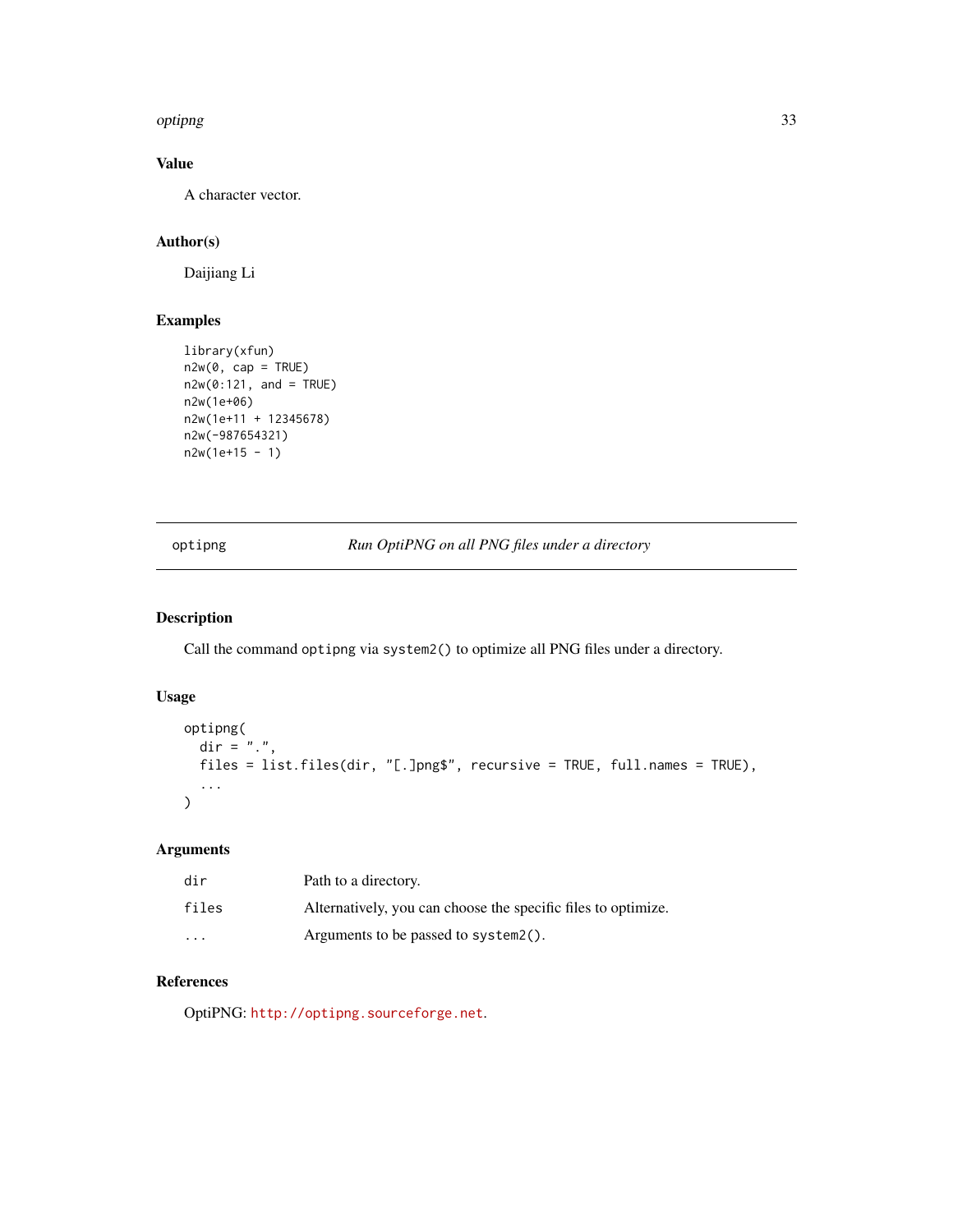<span id="page-33-0"></span>

An abbreviation of parse(keep.source = FALSE).

#### Usage

parse\_only(code)

#### Arguments

code A character vector of the R source code.

# Value

R [expression](#page-0-0)s.

# Examples

```
library(xfun)
parse_only("1+1")
parse\_only(c("y~x", "1:5 # a comment"))parse_only(character(0))
```
pkg\_attach *Attach or load packages, and automatically install missing packages if requested*

#### <span id="page-33-1"></span>Description

pkg\_attach() is a vectorized version of [library\(](#page-0-0)) over the package argument to attach multiple packages in a single function call. pkg\_load() is a vectorized version of [requireNamespace\(](#page-0-0)) to load packages (without attaching them). The functions  $pkg_1 + \text{tach2}$  and  $pkg_1 = \text{tach2}$  are wrappers of pkg\_attach(install = TRUE) and pkg\_load(install = TRUE), respectively. loadable() is an abbreviation of requireNamespace(quietly = TRUE). pkg\_available() tests if a package with a minimal version is available.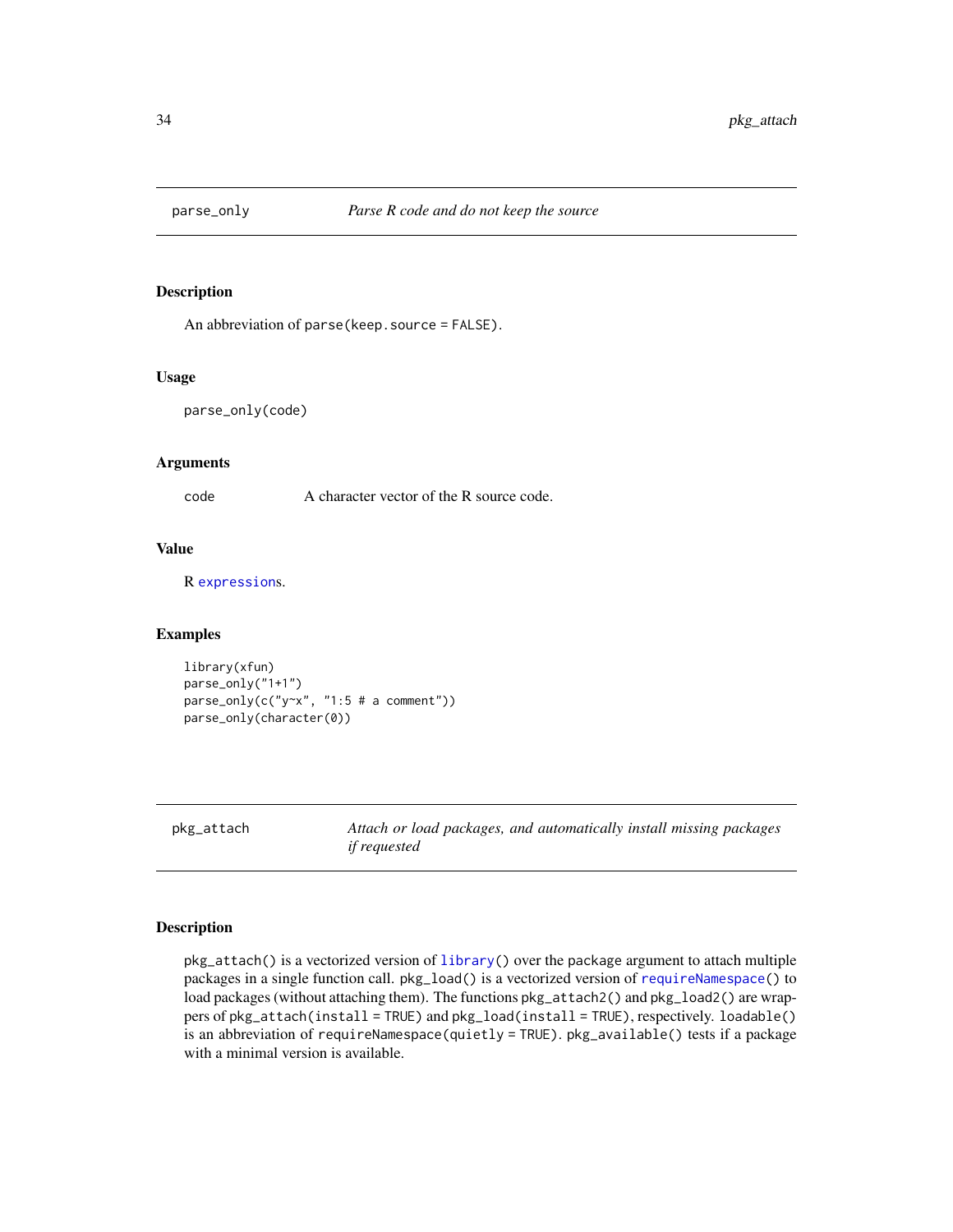# <span id="page-34-0"></span>pkg\_attach 35

# Usage

```
pkg_attach(
  ...,
 install = FALSE,message = getOption("xfun.pkg_attach.message", TRUE)
\mathcal{L}pkg_load(..., error = TRUE, install = FALSE)
loadable(pkg, strict = TRUE, new_session = FALSE)
pkg_available(pkg, version = NULL)
pkg_attach2(...)
pkg_load2(...)
```
#### Arguments

| .           | Package names (character vectors, and must always be quoted).                                                                                                                                                                                                                                                                                                                                                                                                                                                          |
|-------------|------------------------------------------------------------------------------------------------------------------------------------------------------------------------------------------------------------------------------------------------------------------------------------------------------------------------------------------------------------------------------------------------------------------------------------------------------------------------------------------------------------------------|
| install     | Whether to automatically install packages that are not available using install.packages().<br>Besides TRUE and FALSE, the value of this argument can also be a function to in-<br>stall packages (install = TRUE is equivalent to install = install.packages),<br>or a character string "pak" (equivalent to install = pak:: pkg_install, which<br>requires the pak package). You are recommended to set a CRAN mirror in the<br>global option repos via options() if you want to automatically install pack-<br>ages. |
| message     | Whether to show the package startup messages (if any startup messages are<br>provided in a package).                                                                                                                                                                                                                                                                                                                                                                                                                   |
| error       | Whether to signal an error when certain packages cannot be loaded.                                                                                                                                                                                                                                                                                                                                                                                                                                                     |
| pkg         | A single package name.                                                                                                                                                                                                                                                                                                                                                                                                                                                                                                 |
| strict      | If TRUE, use requireNamespace() to test if a package is loadable; otherwise<br>only check if the package is in . packages (TRUE) (this does not really load the<br>package, so it is less rigorous but on the other hand, it can keep the current R<br>session clean).                                                                                                                                                                                                                                                 |
| new_session | Whether to test if a package is loadable in a new R session. Note that new_session<br>= TRUE implies strict = TRUE.                                                                                                                                                                                                                                                                                                                                                                                                    |
| version     | A minimal version number. If NULL, only test if a package is available and do<br>not check its version.                                                                                                                                                                                                                                                                                                                                                                                                                |
|             |                                                                                                                                                                                                                                                                                                                                                                                                                                                                                                                        |

# Details

These are convenience functions that aim to solve these common problems: (1) We often need to attach or load multiple packages, and it is tedious to type several library() calls; (2) We are likely to want to install the packages when attaching/loading them but they have not been installed.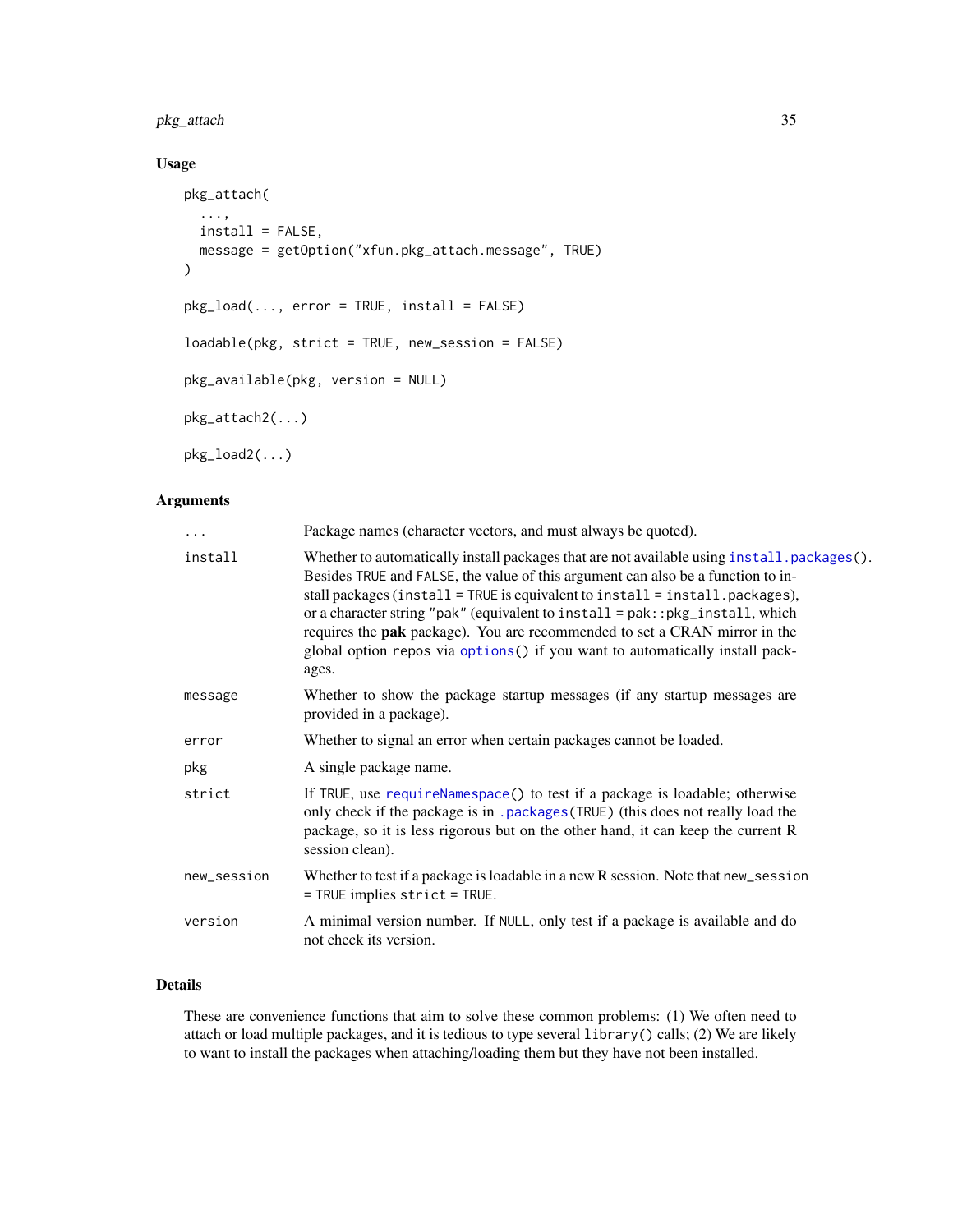#### <span id="page-35-0"></span>Value

pkg\_attach() returns NULL invisibly. pkg\_load() returns a logical vector, indicating whether the packages can be loaded.

#### See Also

pkg\_attach2() is similar to pacman::p\_load(), but does not allow non-standard evaluation (NSE) of the ... argument, i.e., you must pass a real character vector of package names to it, and all names must be quoted. Allowing NSE adds too much complexity with too little gain (the only gain is that it saves your effort in typing two quotes).

#### Examples

```
library(xfun)
pkg_attach("stats", "graphics")
# pkg_attach2('servr') # automatically install servr if it is not installed
(pkg_load("stats", "graphics"))
```
process\_file *Read a text file, process the text with a function, and write the text back*

# Description

Read a text file with the UTF-8 encoding, apply a function to the text, and write back to the original file.

# Usage

```
process_file(file, fun = identity, x = read_utf8(file))
```
sort\_file(..., fun = sort)

#### Arguments

| file | Path to a text file.                      |
|------|-------------------------------------------|
| fun  | A function to process the text.           |
| x    | The content of the file.                  |
|      | Arguments to be passed to process_file(). |

# Details

sort\_file() is an application of process\_file(), with the processing function being [sort\(](#page-0-0)), i.e., it sorts the text lines in a file and write back the sorted text.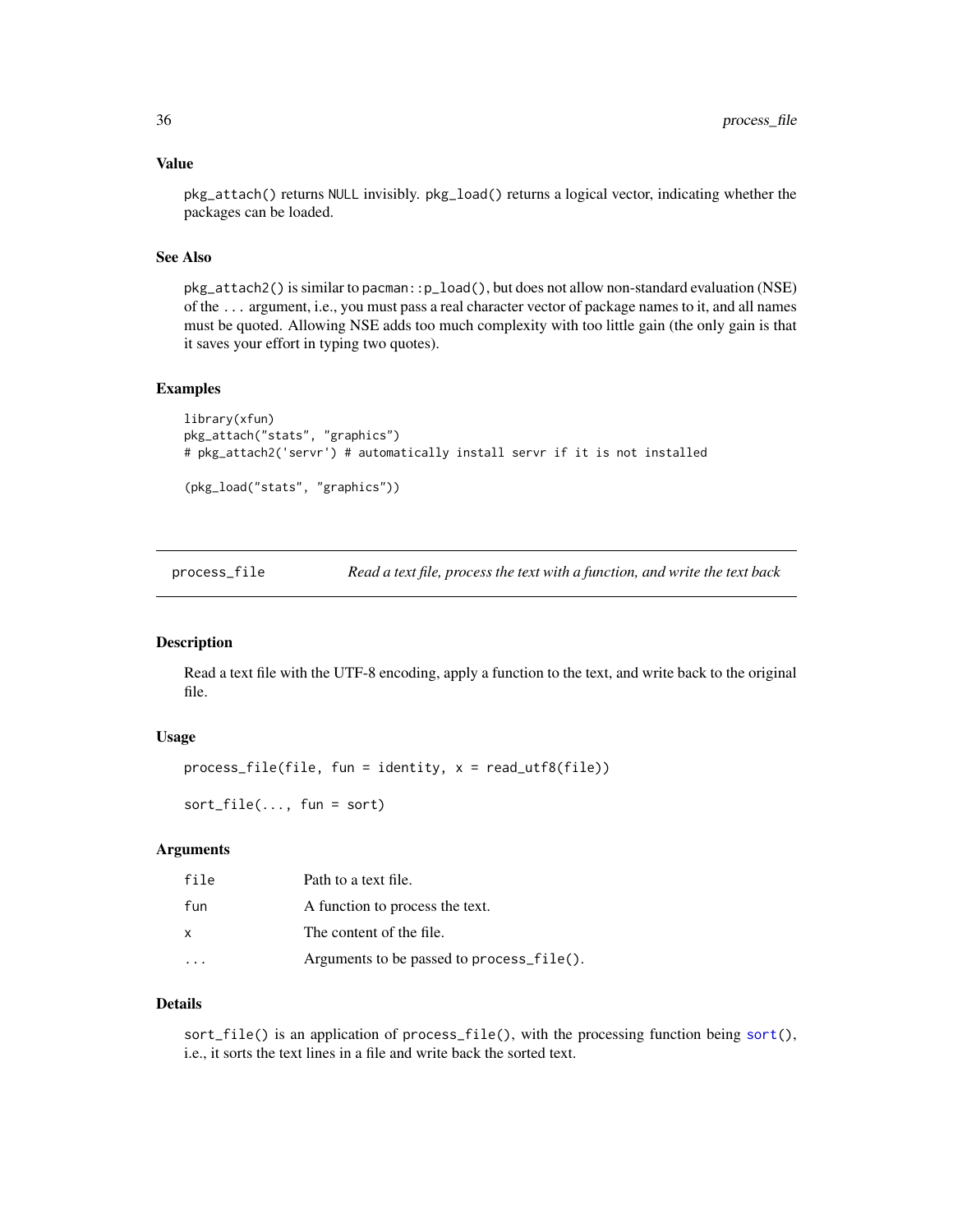#### <span id="page-36-0"></span>proc\_kill 37

#### Value

If file is provided, invisible NULL (the file is updated as a side effect), otherwise the processed content (as a character vector).

#### Examples

```
f = tempfile()xfun::write_utf8("Hello World", f)
xfun::process_file(f, function(x) gsub("World", "woRld", x))
xfun::read_utf8(f) # see if it has been updated
file.remove(f)
```
<span id="page-36-1"></span>

| proc_kill | Kill a process and (optionally) all its child processes |
|-----------|---------------------------------------------------------|
|-----------|---------------------------------------------------------|

# Description

Run the command taskkill /f /pid on Windows and kill on Unix, respectively, to kill a process.

#### Usage

 $proc_kill(pid, recursive = TRUE, ...)$ 

#### Arguments

| pid                     | The process ID.                                                              |
|-------------------------|------------------------------------------------------------------------------|
| recursive               | Whether to kill the child processes of the process.                          |
| $\cdot$ $\cdot$ $\cdot$ | Arguments to be passed to system 2() to run the command to kill the process. |

# Value

The status code returned from system2().

proj\_root *Return the (possible) root directory of a project*

# Description

Given a path of a file (or dir) in a potential project (e.g., an R package or an RStudio project), return the path to the project root directory.

#### Usage

proj\_root(path = "./", rules = root\_rules)

root\_rules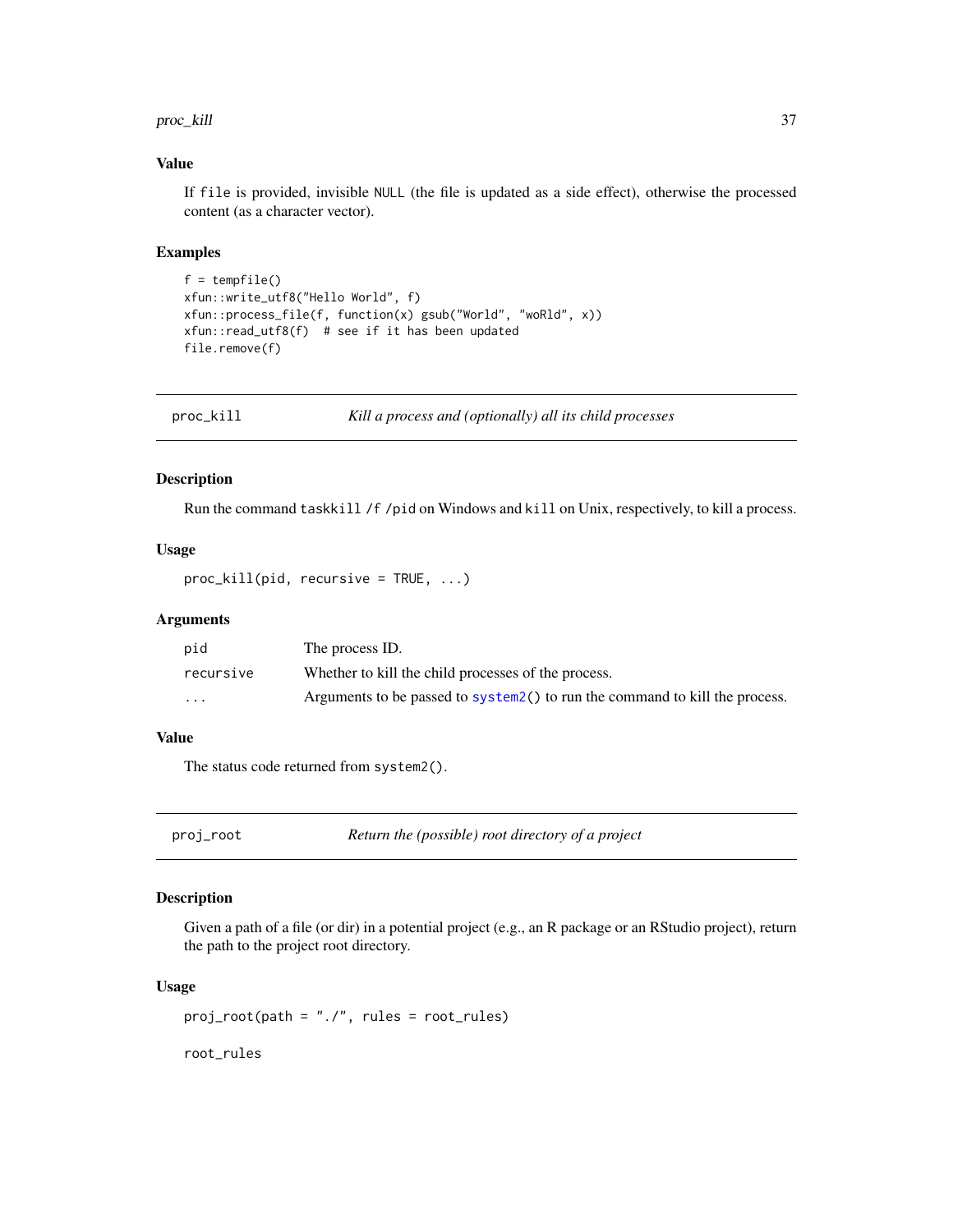#### <span id="page-37-0"></span>Arguments

| path  | The initial path to start the search. If it is a file path, its parent directory will be<br>used.                                                                                                                                                                                                                                     |
|-------|---------------------------------------------------------------------------------------------------------------------------------------------------------------------------------------------------------------------------------------------------------------------------------------------------------------------------------------|
| rules | A matrix of character strings of two columns: the first column contains regular<br>expressions to look for filenames that match the patterns, and the second column<br>contains regular expressions to match the content of the matched files. The<br>regular expression can be an empty string, meaning that it will match anything. |

#### Format

An object of class matrix (inherits from array) with 2 rows and 2 columns.

#### Details

The search for the root directory is performed by a series of tests, currently including looking for a 'DESCRIPTION' file that contains Package: \* (which usually indicates an R package), and a '\*.Rproj' file that contains Version: \* (which usually indicates an RStudio project). If files with the expected patterns are not found in the initial directory, the search will be performed recursively in upper-level directories.

#### Value

Path to the root directory if found, otherwise NULL.

#### Note

This function was inspired by the **rprojroot** package, but is much less sophisticated. It is a rather simple function designed to be used in some of packages that I maintain, and may not meet the need of general users until this note is removed in the future (which should be unlikely). If you are sure that you are working on the types of projects mentioned in the 'Details' section, this function may be helpful to you, otherwise please consider using rprojroot instead.

prose\_index *Find the indices of lines in Markdown that are prose (not code blocks)*

#### Description

Filter out the indices of lines between code block fences such as ``` (could be three or four or more backticks).

# Usage

```
prose\_index(x, warn = TRUE)
```

|      | A character vector of text in Markdown.                      |
|------|--------------------------------------------------------------|
| warn | Whether to emit a warning when code fences are not balanced. |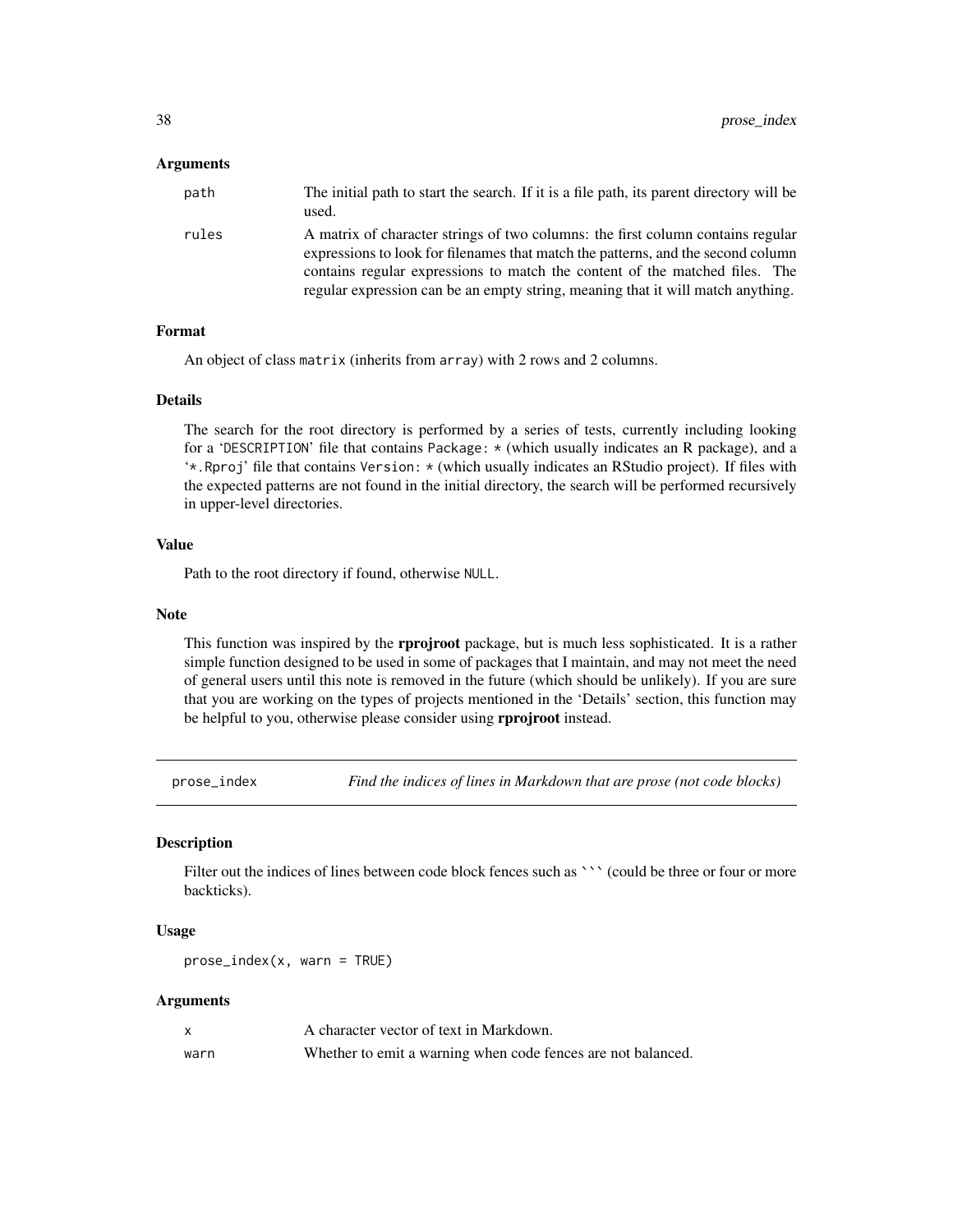# <span id="page-38-0"></span>protect\_math 39

# Value

An integer vector of indices of lines that are prose in Markdown.

# Note

If the code fences are not balanced (e.g., a starting fence without an ending fence), this function will treat all lines as prose.

#### Examples

```
library(xfun)
prose\_index(c("a", "``"", "b", "``"", "c")prose_index(c("a", "````", "```r", "1+1", "````", "````", "c"))
```
protect\_math *Protect math expressions in pairs of backticks in Markdown*

#### Description

For Markdown renderers that do not support LaTeX math, we need to protect math expressions as verbatim code (in a pair of backticks), because some characters in the math expressions may be interpreted as Markdown syntax (e.g., a pair of underscores may make text italic). This function detects math expressions in Markdown (by heuristics), and wrap them in backticks.

#### Usage

```
protect_math(x)
```
#### **Arguments**

x A character vector of text in Markdown.

#### Details

Expressions in pairs of dollar signs or double dollar signs are treated as math, if there are no spaces after the starting dollar sign, or before the ending dollar sign. There should be spaces before the starting dollar sign, unless the math expression starts from the very beginning of a line. For a pair of single dollar signs, the ending dollar sign should not be followed by a number. With these assumptions, there should not be too many false positives when detecing math expressions.

Besides, LaTeX environments ( $\begin{array}{c} \begin{cases} x \\ \end{cases}$  and  $\end{array}$  are also protected in backticks.

#### Value

A character vector with math expressions in backticks.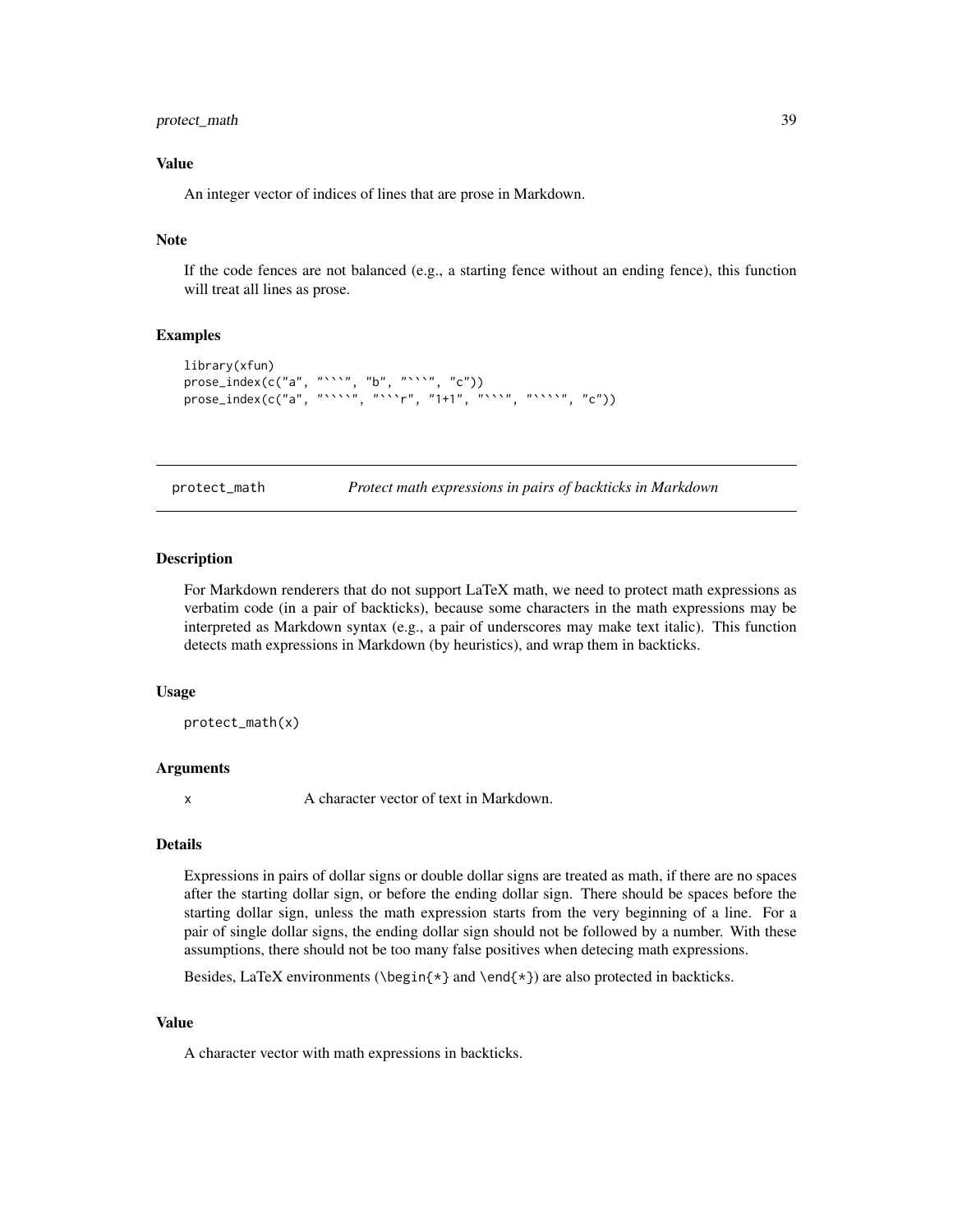#### Note

If you are using Pandoc or the rmarkdown package, there is no need to use this function, because Pandoc's Markdown can recognize math expressions.

#### Examples

```
library(xfun)
protect_math(c("hi $a+b$", "hello $$\\alpha$$", "no math here: $x is $10 dollars"))
protect_math(c("hi $$", "\\begin{equation}", "x + y = z", "\\end{equation}"))
```
<span id="page-39-1"></span>raw\_string *Print a character vector in its raw form*

# Description

The function raw\_string() assigns the class xfun\_raw\_string to the character vector, and the corresponding printing function print.xfun\_raw\_string() uses cat(x, sep = '\n') to write the character vector to the console, which will suppress the leading indices (such as [1]) and double quotes, and it may be easier to read the characters in the raw form (especially when there are escape sequences).

#### Usage

raw\_string(x)

## S3 method for class 'xfun\_raw\_string'  $print(x, \ldots)$ 

# Arguments

|   | For raw_string(), a character vector. For the print method, the raw_string()<br>object. |
|---|-----------------------------------------------------------------------------------------|
| . | Other arguments (currently ignored).                                                    |

```
library(xfun)
raw_string(head(LETTERS))
raw_string(c("a \"b\"", "hello\tworld!"))
```
<span id="page-39-0"></span>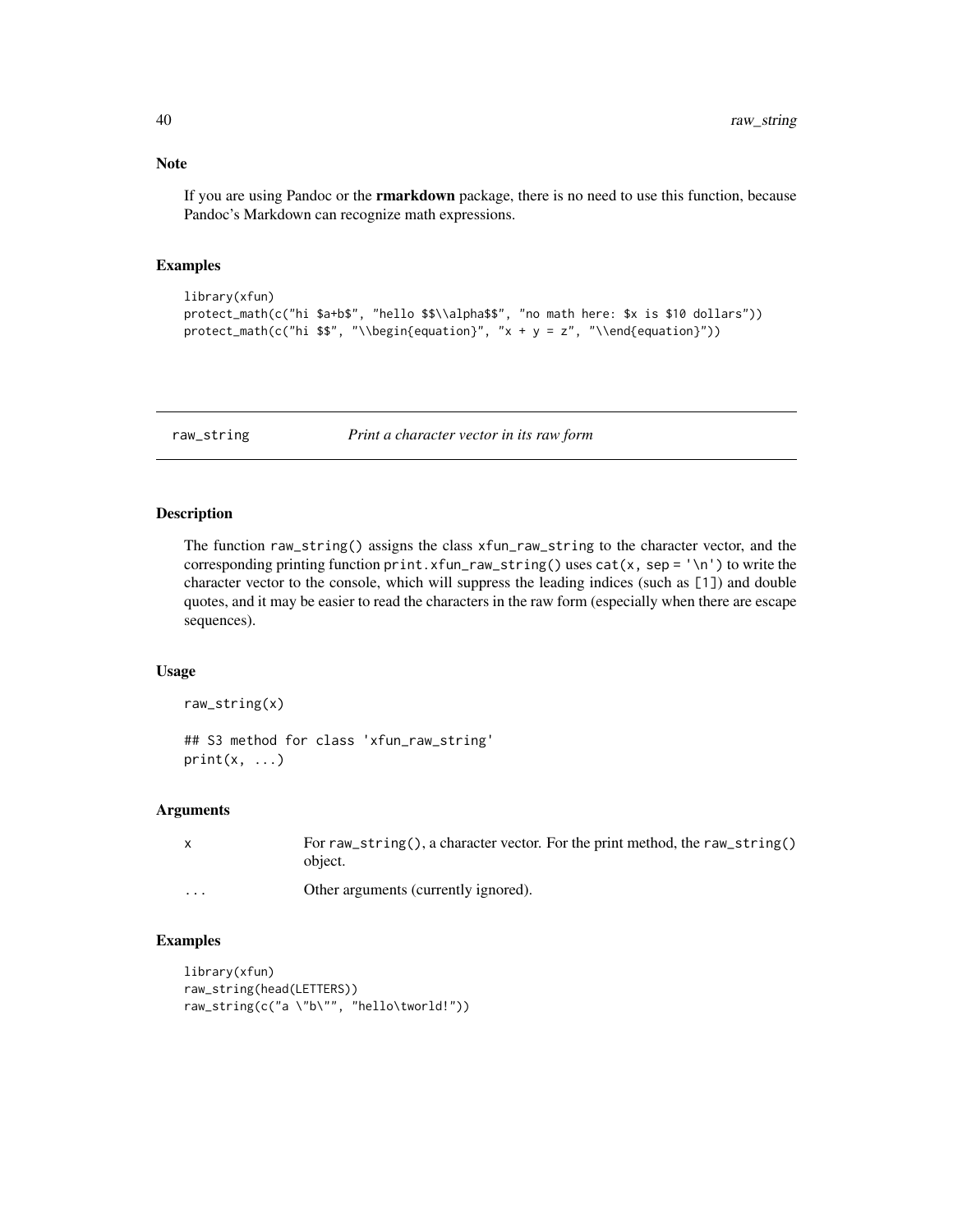<span id="page-40-0"></span>

Read files one by one, and optionally add text before/after the content. Then combine all content into one character vector.

# Usage

```
read_all(files, before = function(f) NULL, after = function(f) NULL)
```
#### Arguments

| files        | A vector of file paths.                                                                                                                                                                |
|--------------|----------------------------------------------------------------------------------------------------------------------------------------------------------------------------------------|
| before.after | A function that takes one file path as the input and returns values to be added<br>before or after the content of the file. Alternatively, they can be constant values<br>to be added. |

#### Value

A character vector.

#### Examples

```
# two files in this package
fs = system.file("scripts", c("call-fun.R", "child-pids.sh"), package = "xfun")
xfun::read_all(fs)
# add file paths before file content and an empty line after content
xfun::read\_all(fs, before = function(f) paste("#-----", f, "----"), after = "")# add constants
xfun::read_all(fs, before = \sqrt[n]{*}, after = c("*/", ""))
```
read\_bin *Read all records of a binary file as a raw vector by default*

#### Description

This is a wrapper function of [readBin\(](#page-0-0)) with default arguments what =  $"raw"$  and  $n = file.size(file)$  $n = file.size(file)$  $n = file.size(file)$ , which means it will read the full content of a binary file as a raw vector by default.

#### Usage

```
read_bin(file, what = "raw", n = file.info(file)$size, ...)
```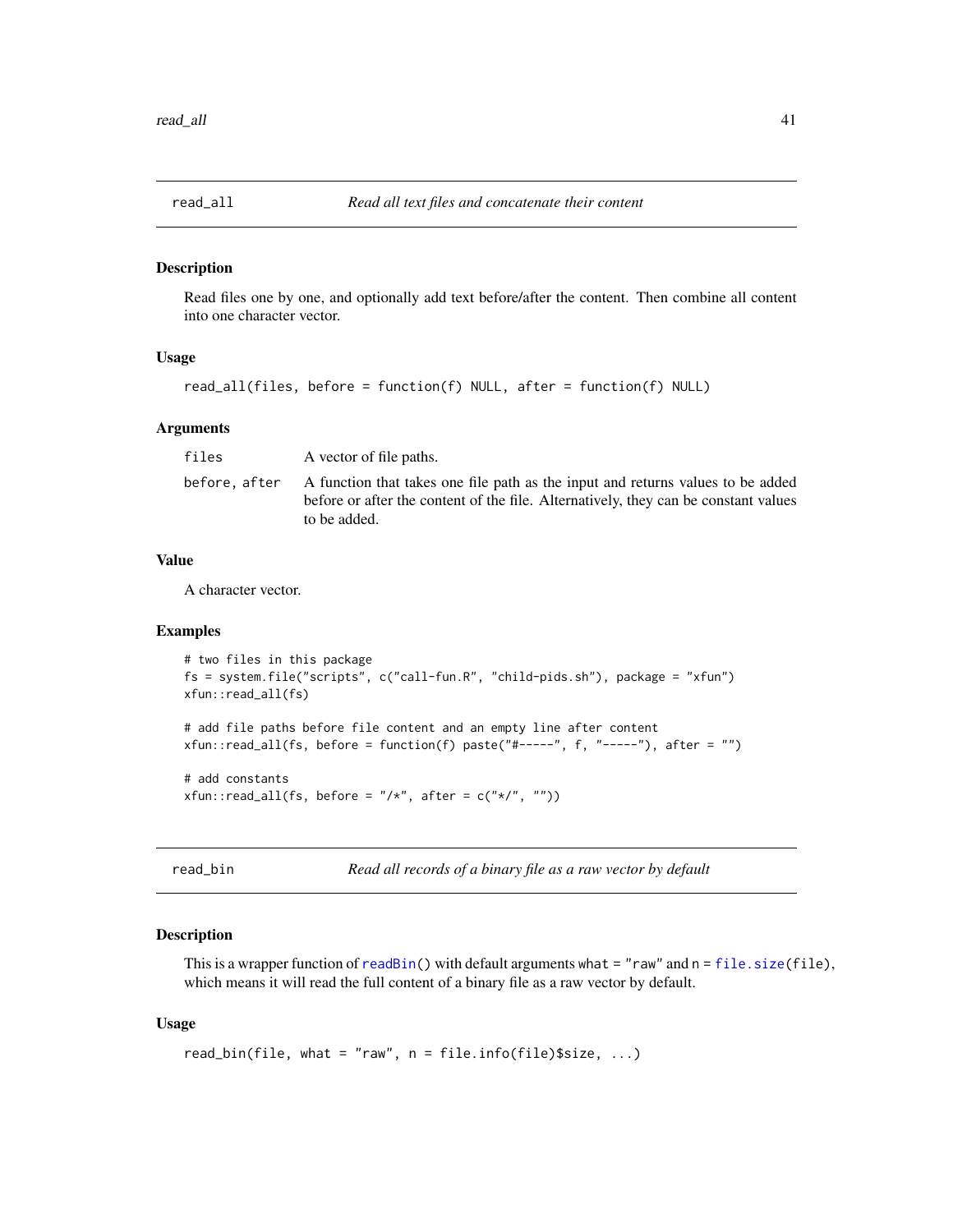#### Arguments

file, what, n, ...

Arguments to be passed to readBin().

# Value

A vector returned from readBin().

# Examples

```
f = tempfile()
cat("abc", file = f)
xfun::read_bin(f)
unlink(f)
```
<span id="page-41-1"></span>read\_utf8 *Read / write files encoded in UTF-8*

# Description

Read or write files, assuming they are encoded in UTF-8. read\_utf8() is roughly readLines (encoding = 'UTF-8') (a warning will be issued if non-UTF8 lines are found), and write\_utf8() calls writeLines(enc2utf8(text), useBytes = TRUE).

# Usage

```
read_utf8(con, error = FALSE)
```

```
write_utf8(text, con, ...)
```
append\_utf8(text, con, sort = TRUE)

 $append\_unique(text, con, sort = function(x) base::sort(unique(x)))$ 

| con      | A connection or a file path.                                                                                            |
|----------|-------------------------------------------------------------------------------------------------------------------------|
| error    | Whether to signal an error when non-UTF8 characters are detected (if FALSE,<br>only a warning message is issued).       |
| text     | A character vector (will be converted to UTF-8 via $enc2utf8()$ ).                                                      |
| $\ddots$ | Other arguments passed to writelines () (except use Bytes, which is TRUE in<br>$write\_utf8()$ ).                       |
| sort     | Logical (FALSE means not to sort the content) or a function to sort the content;<br>TRUE is equivalent to base: : sort. |

<span id="page-41-0"></span>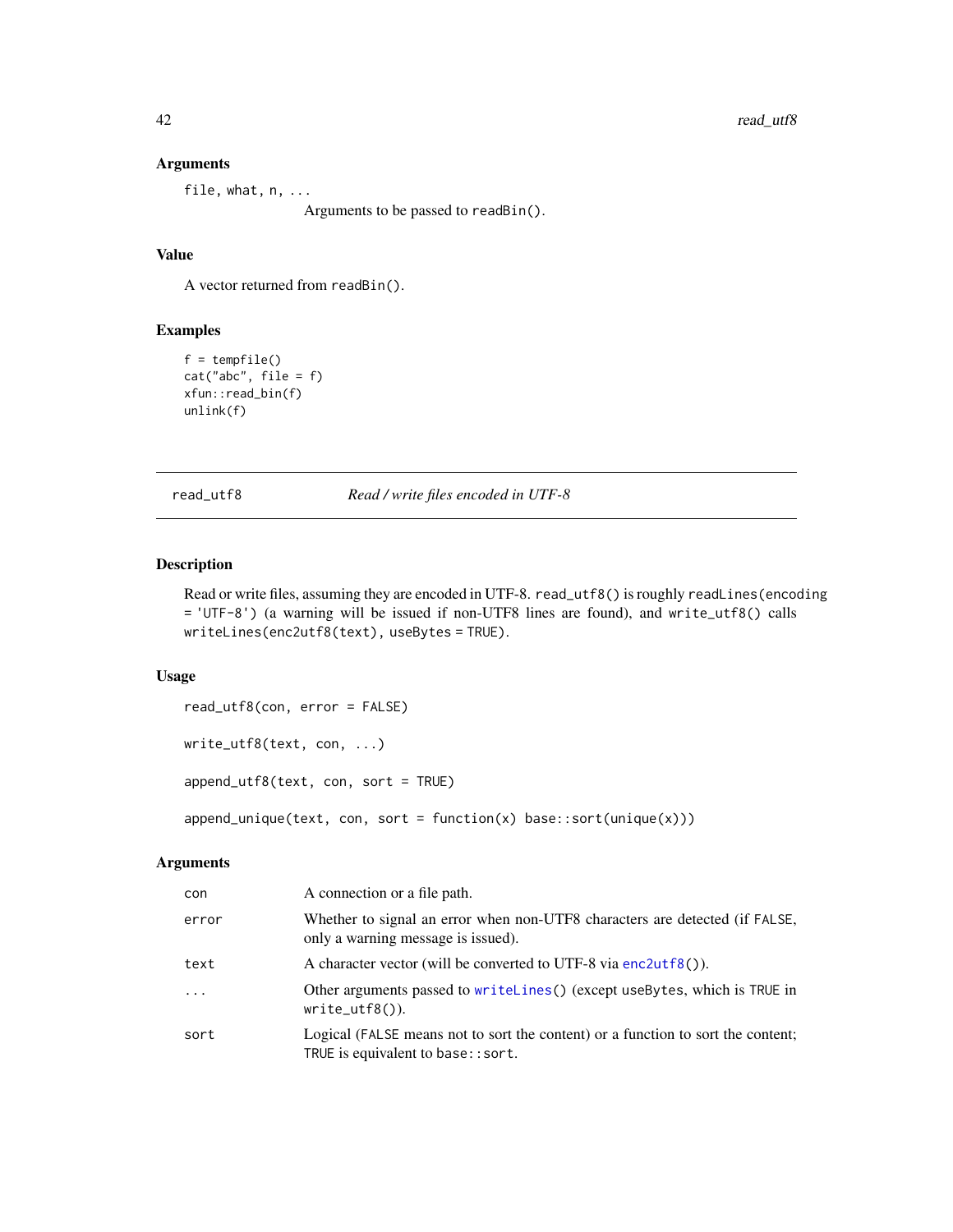# <span id="page-42-0"></span>relative\_path 43

#### Details

The function append\_utf8() appends UTF-8 content to a file or connection based on read\_utf8() and write\_utf8(), and optionally sort the content. The function append\_unique() appends unique lines to a file or connection.

<span id="page-42-1"></span>relative\_path *Get the relative path of a path relative to a directory*

# Description

Given a directory, return the relative path that is relative to this directory. For example, the path 'foo/bar.txt' relative to the directory 'foo/' is 'bar.txt', and the path '/a/b/c.txt' relative to '/d/e/' is '../../a/b/c.txt'.

#### Usage

relative\_path(x, dir =  $".".$ , use.. = TRUE, error = TRUE)

#### Arguments

| x     | A vector of paths to be converted to relative paths.                                                                                                                         |
|-------|------------------------------------------------------------------------------------------------------------------------------------------------------------------------------|
| dir   | Path to a directory.                                                                                                                                                         |
| use.  | Whether to use double-dots $(\cdot, \cdot)$ in the relative path. A double-dot indicates<br>the parent directory (starting from the directory provided by the dir argument). |
| error | Whether to signal an error if a path cannot be converted to a relative path.                                                                                                 |
|       |                                                                                                                                                                              |

# Value

A vector of relative paths if the conversion succeeded; otherwise the original paths when error = FALSE, and an error when error = TRUE.

```
xfun::relative_path("foo/bar.txt", "foo/")
xfun::relative_path("foo/bar/a.txt", "foo/haha/")
xfun::relative_path(getwd())
```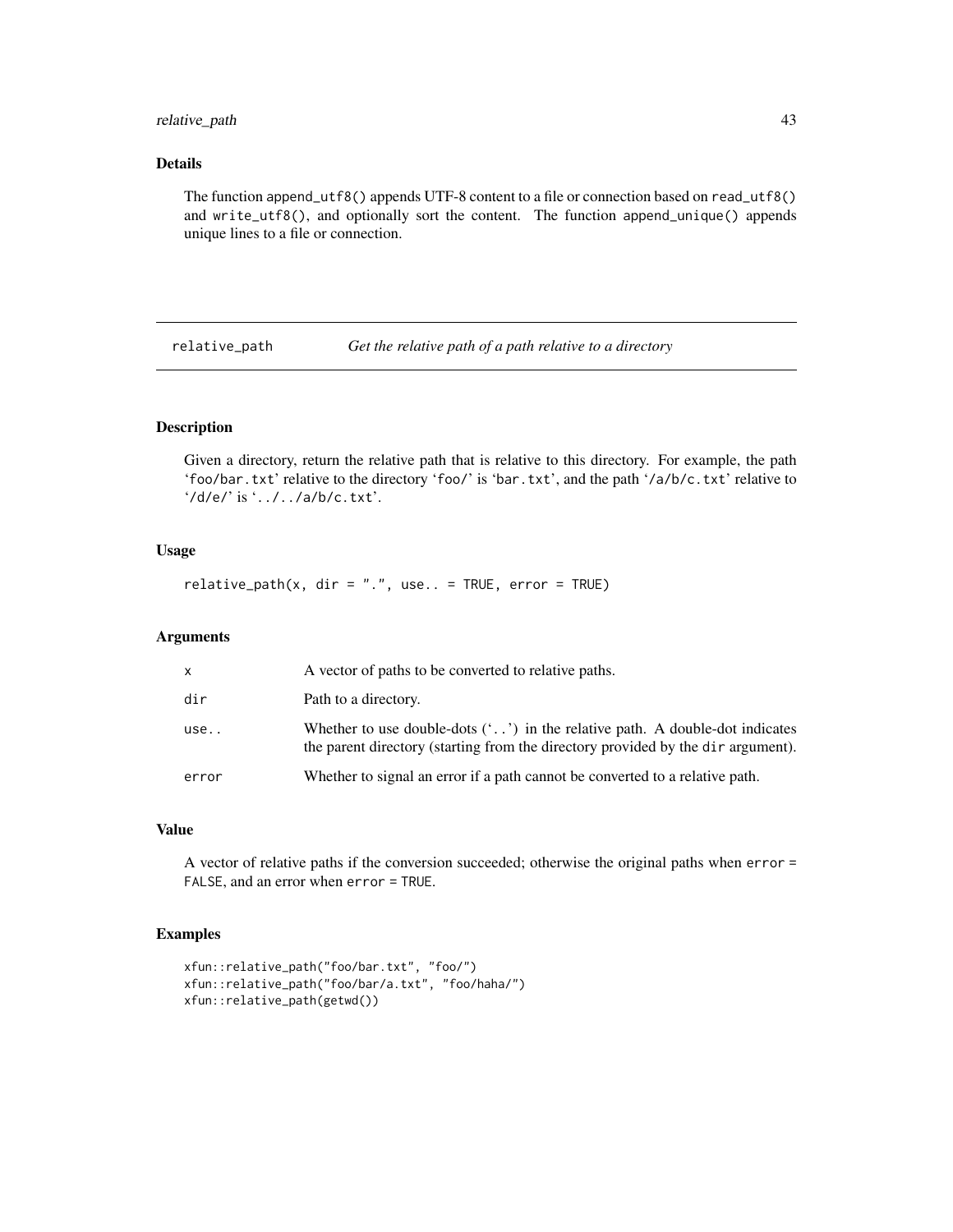<span id="page-43-0"></span>

Rename a series of files and add an incremental numeric prefix to the filenames. For example, files 'a.txt', 'b.txt', and 'c.txt' can be renamed to '1-a.txt', '2-b.txt', and '3-c.txt'.

#### Usage

```
rename_seq(
 pattern = "^[0-9]+-.+[.]Rmd$",
  format = "auto",replace = TRUE,
  start = 1,dry_run = TRUE
\mathcal{L}
```
# Arguments

| pattern | A regular expression for list. files () to obtain the files to be renamed. For<br>example, to rename. jpeg files, use pattern = $"$ [.] jpeg\$".                                                                                                                                                                                                           |
|---------|------------------------------------------------------------------------------------------------------------------------------------------------------------------------------------------------------------------------------------------------------------------------------------------------------------------------------------------------------------|
| format  | The format for the numeric prefix. This is passed to $spring(f)$ . The default<br>format is "%0Nd" where $N = \text{floor}(\log 10(n)) + 1$ and n is the number of files,<br>which means the prefix may be padded with zeros. For example, if there are 150<br>files to be renamed, the format will be "%03d" and the prefixes will be 001, 002,<br>, 150. |
| replace | Whether to remove existing numeric prefixes in filenames.                                                                                                                                                                                                                                                                                                  |
| start   | The starting number for the prefix (it can start from 0).                                                                                                                                                                                                                                                                                                  |
| dry_run | Whether to not really rename files. To be safe, the default is TRUE. If you have<br>looked at the new filenames and are sure the new names are what you want, you<br>may rerun rename_seq() with $\frac{dy}{dx}$ run = FALSE) to actually rename files.                                                                                                    |

# Value

A named character vector. The names are original filenames, and the vector itself is the new filenames.

```
xfun::rename_seq()
xfun::rename_seq("[.](jpeg|png)$", format = "%04d")
```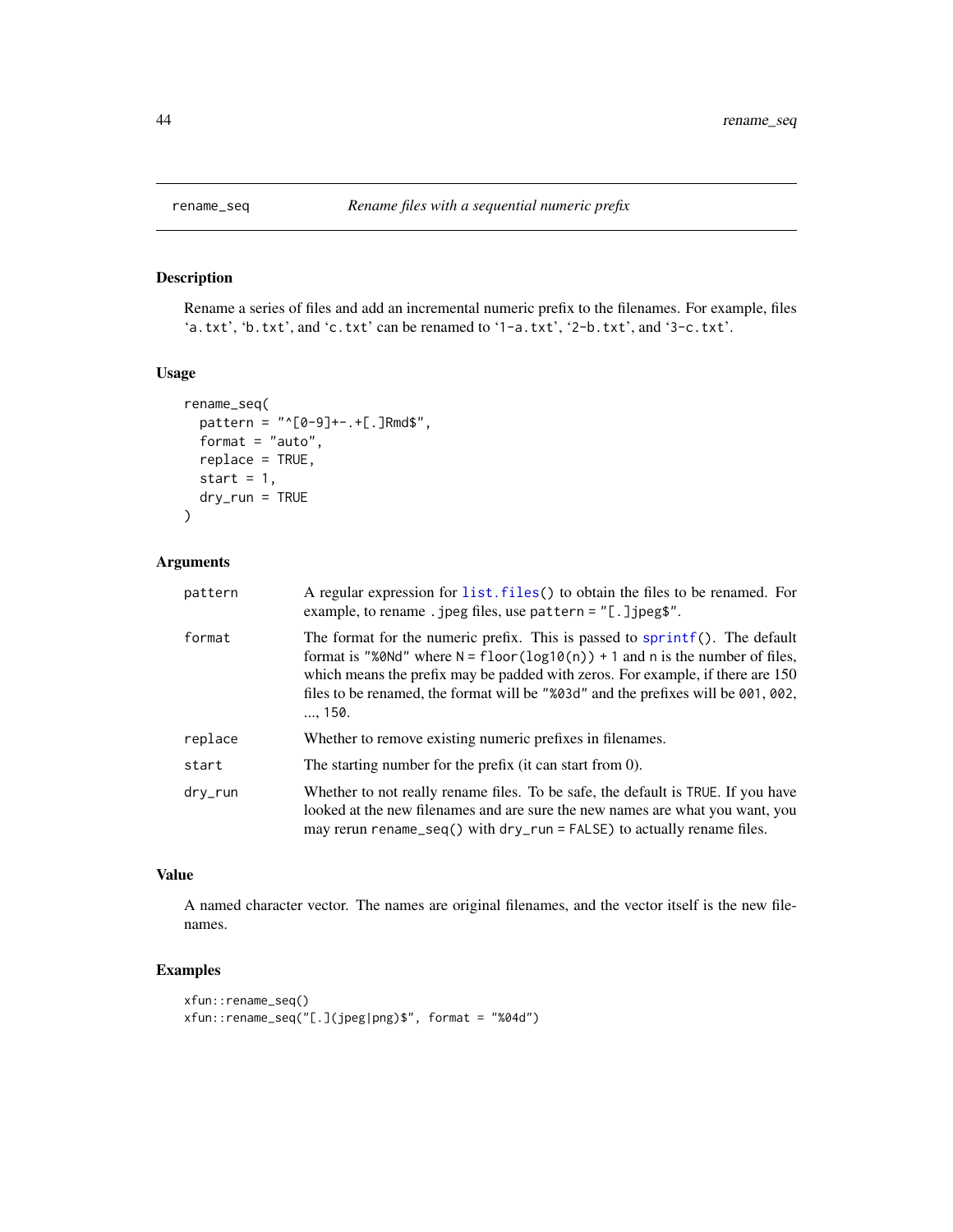<span id="page-44-1"></span><span id="page-44-0"></span>

Read data from a REST API and optionally with an authorization token in the request header. The function rest\_api\_raw() returns the raw text of the response, and rest\_api() will parse the response with jsonlite::fromJSON() (assuming that the response is in the JSON format).

#### Usage

```
rest_api(...)
rest_api_raw(root, endpoint, token = "", params = list(), headers = NULL)
github_api(
  endpoint,
  token = ",
  params = list(),headers = NULL,
  raw = !loadable("jsonlite")
)
```
#### Arguments

| $\ddots$ . | Arguments to be passed to rest_api_raw().                                                                                                                                                                                                                                                                                        |
|------------|----------------------------------------------------------------------------------------------------------------------------------------------------------------------------------------------------------------------------------------------------------------------------------------------------------------------------------|
| root       | The API root URL.                                                                                                                                                                                                                                                                                                                |
| endpoint   | The API endpoint.                                                                                                                                                                                                                                                                                                                |
| token      | A named character string (e.g., $c$ (token = "xxxx")), which will be used to cre-<br>ate an authorization header of the form 'Authorization: NAME TOKEN' for the<br>API call, where 'NAME' is the name of the string and 'TOKEN' is the string. If the<br>string does not have a name, 'Basic' will be used as the default name. |
| params     | A list of query parameters to be sent with the API call.                                                                                                                                                                                                                                                                         |
| headers    | A named character vector of HTTP headers, e.g., c(Accept = "application/vnd.github.v3+json").                                                                                                                                                                                                                                    |
| raw        | Whether to return the raw response or parse the response with <i>jsonlite</i> .                                                                                                                                                                                                                                                  |

#### Details

These functions are simple wrappers based on [url\(](#page-0-0)) and [read\\_utf8\(](#page-41-1)). Specifically, the headers argument is passed to url(), and read\_utf8() will send a 'GET' request to the API server. This means these functions only support the 'GET' method. If you need to use other HTTP methods (such as 'POST'), you have to use other packages such as curl and httr.

github\_api() is a wrapper function based on rest\_api\_raw() to obtain data from the Github API: <https://docs.github.com/en/rest>. You can provide a personal access token (PAT) via the token argument, or via one of the environment variables GITHUB\_PAT, GITHUB\_TOKEN, GH\_TOKEN. A PAT allows for a much higher rate limit in API calls. Without a token, you can only make 60 calls in an hour.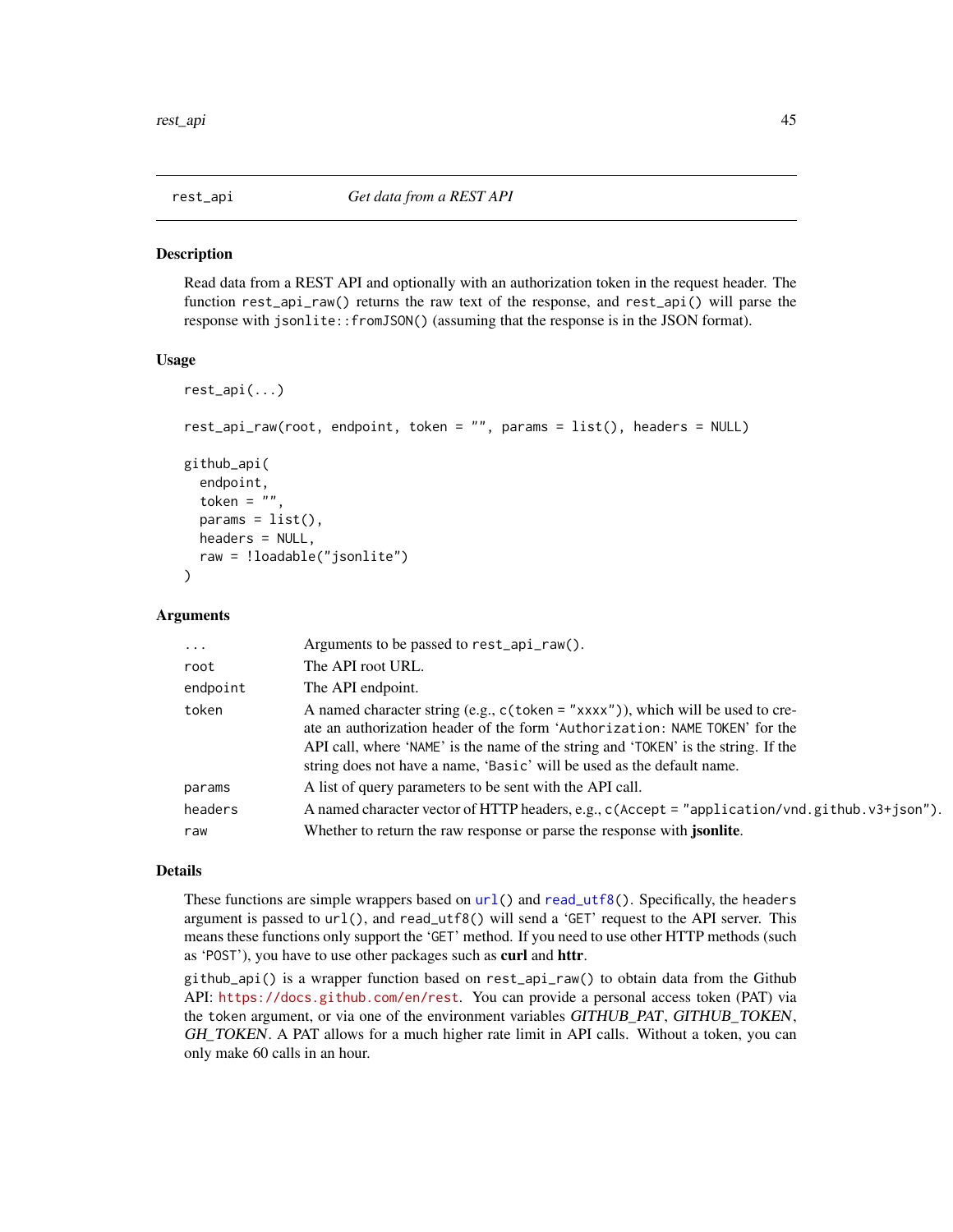# <span id="page-45-0"></span>Value

A character vector (the raw JSON response) or an R object parsed from the JSON text.

#### Examples

```
# a normal GET request
xfun::rest_api("https://httpbin.org", "/get")
xfun::rest_api_raw("https://httpbin.org", "/get")
# send the request with an auth header
xfun::rest_api("https://httpbin.org", "/headers", "OPEN SESAME!")
# with query parameters
xfun::rest_api("https://httpbin.org", "/response-headers", params = list(foo = "bar"))
# get the rate limit info from Github
xfun::github_api("/rate_limit")
```
#### retry *Retry calling a function for a number of times*

#### Description

If the function returns an error, retry it for the specified number of times, with a pause between attempts.

#### Usage

retry(fun, ..., .times = 3, .pause = 5)

#### Arguments

| fun    | A function.                                            |
|--------|--------------------------------------------------------|
| .      | Arguments to be passed to the function.                |
| times. | The number of times.                                   |
| .pause | The number of seconds to wait before the next attempt. |

# Details

One application of this function is to download a web resource. Since the download might fail sometimes, you may want to retry it for a few more times.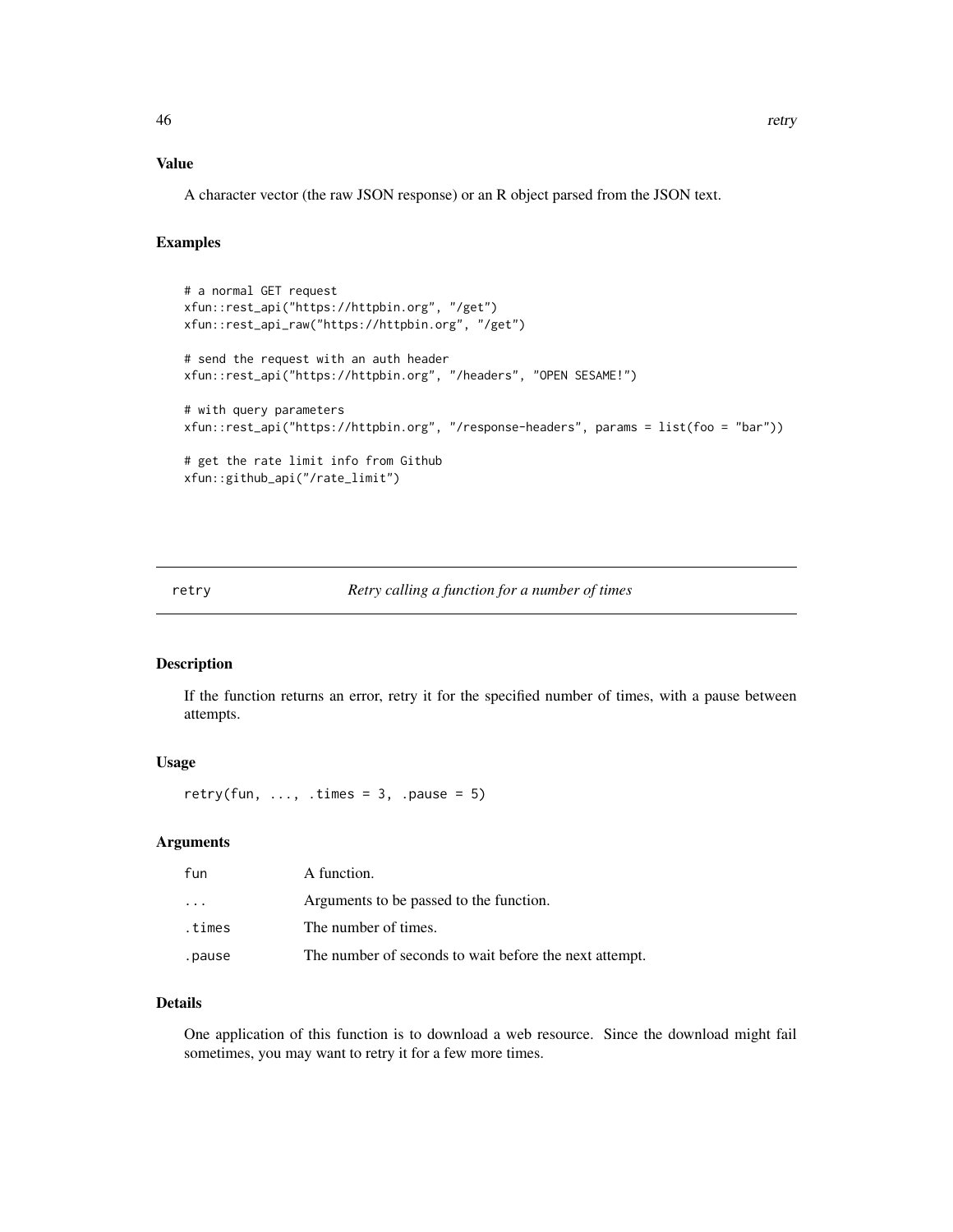<span id="page-46-0"></span>rev\_check 47

# Examples

```
# read the Github releases info of the repo yihui/xfun
xfun::retry(xfun::github_releases, "yihui/xfun")
```
<span id="page-46-1"></span>rev\_check *Run* R CMD check *on the reverse dependencies of a package*

# Description

Install the source package, figure out the reverse dependencies on CRAN, download all of their source packages, and run R CMD check on them in parallel.

# Usage

```
rev_check(
 pkg,
 which = "all",recheck = NULL,
  ignore = NULL,
 update = TRUE,timeout = getOption("xfun.rev_check.timeout", 15 * 60),
 src = file.path(src_dir, pkg),
 src_dir = getOption("xfun.rev_check.src_dir")
\mathcal{E}
```
compare\_Rcheck(status\_only = TRUE, output = "00check\_diffs.md")

| pkg     | The package name.                                                                                                                                                                                                                                                                                                                                                                                                                                                                                                                             |
|---------|-----------------------------------------------------------------------------------------------------------------------------------------------------------------------------------------------------------------------------------------------------------------------------------------------------------------------------------------------------------------------------------------------------------------------------------------------------------------------------------------------------------------------------------------------|
| which   | Which types of reverse dependencies to check. See tools::package_dependencies()<br>for possible values. The special value 'hard' means the hard dependencies, i.e.,<br>c('Depends', 'Imports', 'LinkingTo').                                                                                                                                                                                                                                                                                                                                  |
| recheck | A vector of package names to be (re)checked. If not provided and there are any<br>'*. Rcheck' directories left by certain packages (this often means these packages<br>failed the last time), recheck will be these packages; if there are no '*. Rcheck'<br>directories but a text file 'recheck' exists, recheck will be the character vector<br>read from this file. This provides a way for you to manually specify the packages<br>to be checked. If there are no packages to be rechecked, all reverse dependencies<br>will be checked. |
| ignore  | A vector of package names to be ignored in RCMD check. If this argument is<br>missing and a file '00 ignore' exists, the file will be read as a character vector<br>and passed to this argument.                                                                                                                                                                                                                                                                                                                                              |
| update  | Whether to update all packages before the check.                                                                                                                                                                                                                                                                                                                                                                                                                                                                                              |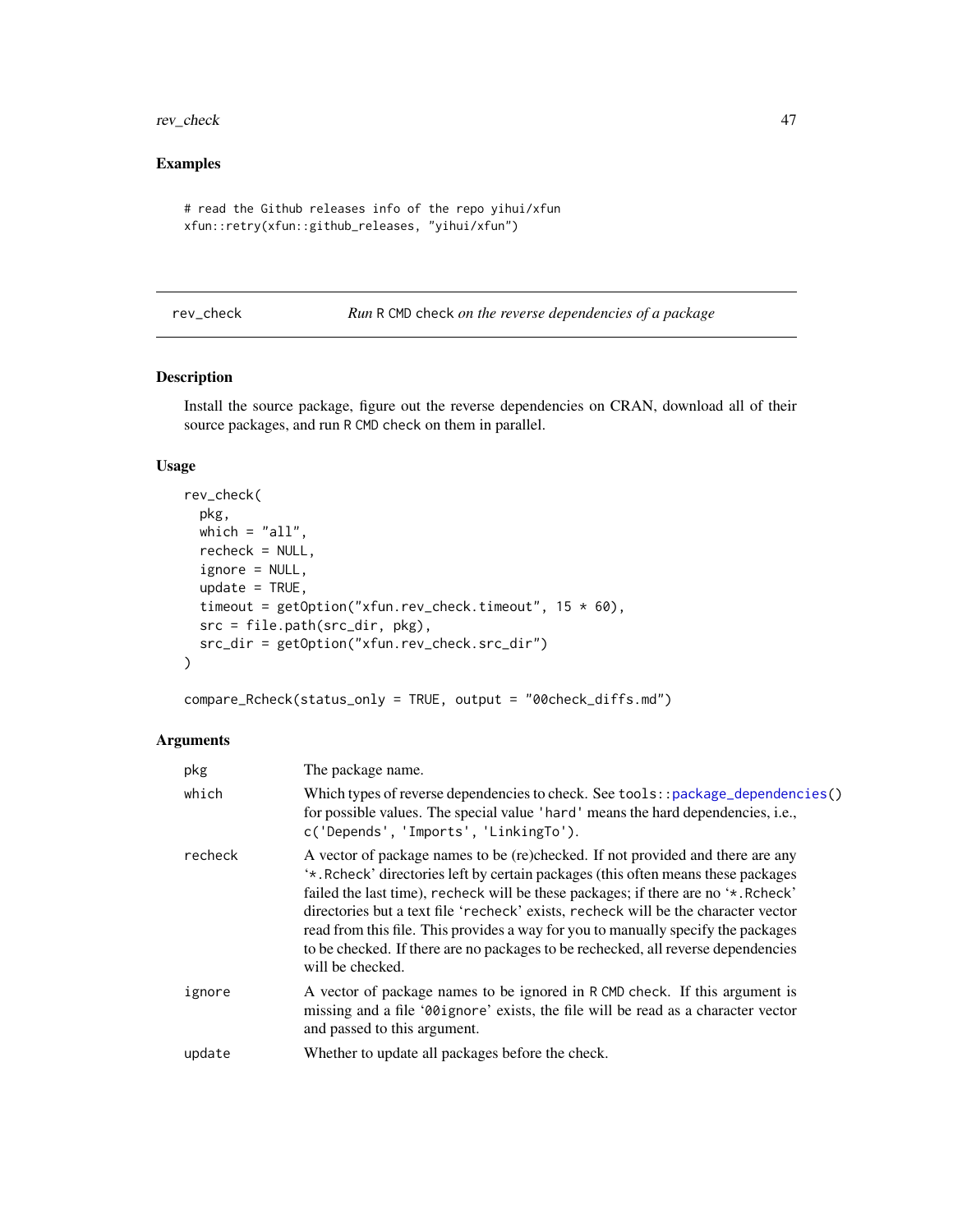<span id="page-47-0"></span>

| Timeout in seconds for R CMD check to check each package. The (approximate)<br>total time can be limited by the global option xfun.rev_check.timeout_total.                                                                                                                                       |
|---------------------------------------------------------------------------------------------------------------------------------------------------------------------------------------------------------------------------------------------------------------------------------------------------|
| The path of the source package directory.                                                                                                                                                                                                                                                         |
| The parent directory of the source package directory. This can be set in a global<br>option if all your source packages are under a common parent directory.                                                                                                                                      |
| If TRUE, only compare the final statuses of the checks (the last line of '00 check. $log'$ ),<br>and delete '*. Rcheck' and '*. Rcheck2' if the statuses are identical, otherwise<br>write out the full diffs of the logs. If FALSE, compare the full logs under '*. Reheck'<br>and '*, Rcheck2'. |
| The output Markdown file to which the diffs in check logs will be written. If the<br>markdown package is available, the Markdown file will be converted to HTML,<br>so you can see the diffs more clearly.                                                                                        |
|                                                                                                                                                                                                                                                                                                   |

#### Details

Everything occurs under the current working directory, and you are recommended to call this function under a designated directory, especially when the number of reverse dependencies is large, because all source packages will be downloaded to this directory, and all '\*.Rcheck' directories will be generated under this directory, too.

If a source tarball of the expected version has been downloaded before (under the 'tarball' directory), it will not be downloaded again (to save time and bandwidth).

After a package has been checked, the associated '\*.Rcheck' directory will be deleted if the check was successful (no warnings or errors or notes), which means if you see a '\*.Rcheck' directory, it means the check failed, and you need to take a look at the log files under that directory.

The time to finish the check is recorded for each package. As the check goes on, the total remaining time will be roughly estimated via  $n \times \text{mean}(\text{times})$ , where n is the number of packages remaining to be checked, and times is a vector of elapsed time of packages that have been checked.

If a check on a reverse dependency failed, its '\*.Rcheck' directory will be renamed to '\*.Rcheck2', and another check will be run against the CRAN version of the package unless options (xfun.rev\_check.compare = FALSE) is set. If the logs of the two checks are the same, it means no new problems were introduced in the package, and you can probably ignore this particular reverse dependency. The function compare\_Rcheck() can be used to create a summary of all the differences in the check logs under '\*.Rcheck' and '\*.Rcheck2'. This will be done automatically if options(xfun.rev\_check.summary = TRUE) has been set.

A recommended workflow is to use a special directory to run rev\_check(), set the global [options](#page-0-0) xfun.rev\_check.src\_dir and repos in the R startup (see [?Startup](#page-0-0)) profile file .Rprofile under this directory, and (optionally) set R\_LIBS\_USER in '.Renviron' to use a special library path (so that your usual library will not be cluttered). Then run xfun::rev\_check(pkg) once, investigate and fix the problems or (if you believe it was not your fault) ignore broken packages in the file '00ignore', and run xfun::rev\_check(pkg) again to recheck the failed packages. Repeat this process until all '\*.Rcheck' directories are gone.

As an example, I set options(repos = c(CRAN = 'https://cran.rstudio.com'), xfun.rev\_check.src\_dir = '~/Dropbox/repo') in '.Rprofile', and R\_LIBS\_USER=~/R-tmp in '.Renviron'. Then I can run, for example, xfun::rev\_check('knitr') repeatedly under a special directory '~/Downloads/revcheck'. Reverse dependencies and their dependencies will be installed to  $\sim$ /R-tmp', and knitr will be installed from '~/Dropbox/repo/kintr'.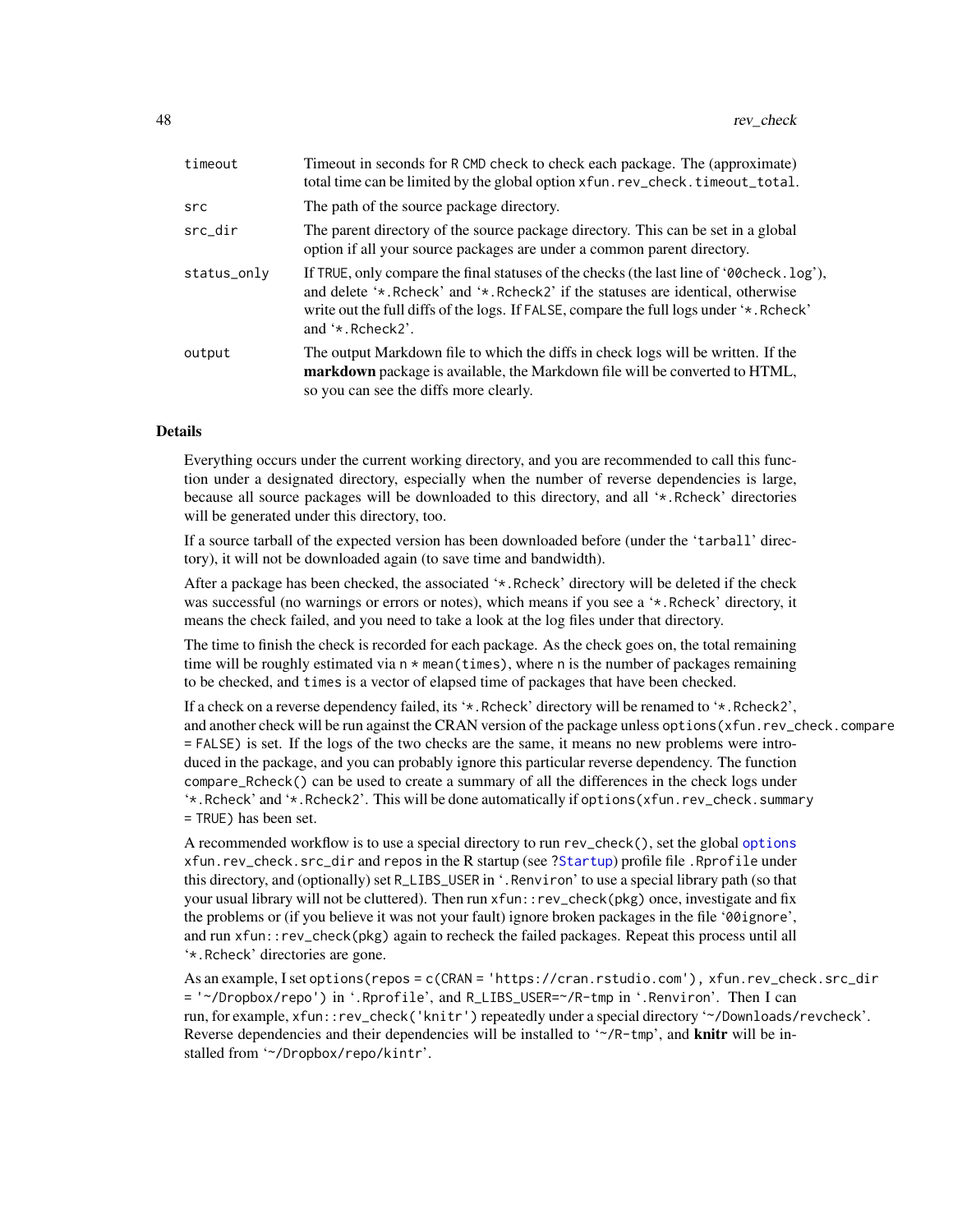#### <span id="page-48-0"></span>Rscript 49

#### Value

A named numeric vector with the names being package names of reverse dependencies; 0 indicates check success, 1 indicates failure, and 2 indicates that a package was not checked due to global timeout.

#### See Also

devtools::revdep\_check() is more sophisticated, but currently has a few major issues that affect me: (1) It always deletes the '\*.Rcheck' directories ([https://github.com/r-lib/devtools/](https://github.com/r-lib/devtools/issues/1395) [issues/1395](https://github.com/r-lib/devtools/issues/1395)), which makes it difficult to know more information about the failures; (2) It does not fully install the source package before checking its reverse dependencies ([https://github.](https://github.com/r-lib/devtools/pull/1397) [com/r-lib/devtools/pull/1397](https://github.com/r-lib/devtools/pull/1397)); (3) I feel it is fairly difficult to iterate the check (ignore the successful packages and only check the failed packages); by comparison, xfun::rev\_check() only requires you to run a short command repeatedly (failed packages are indicated by the existing '\*.Rcheck' directories, and automatically checked again the next time).

xfun::rev\_check() borrowed a very nice feature from devtools::revdep\_check(): estimating and displaying the remaining time. This is particularly useful for packages with huge numbers of reverse dependencies.

<span id="page-48-1"></span>Rscript *Run the commands* Rscript *and* R CMD

# **Description**

Wrapper functions to run the commands Rscript and R CMD.

#### Usage

```
Rscript(args, ...)
```
Rcmd(args, ...)

#### Arguments

| args     | A character vector of command-line arguments. |
|----------|-----------------------------------------------|
| $\cdots$ | Other arguments to be passed to system2().    |

# Value

A value returned by system2().

```
library(xfun)
Rscript(c("-e", "1+1"))
Rcmd(c("build", "--help"))
```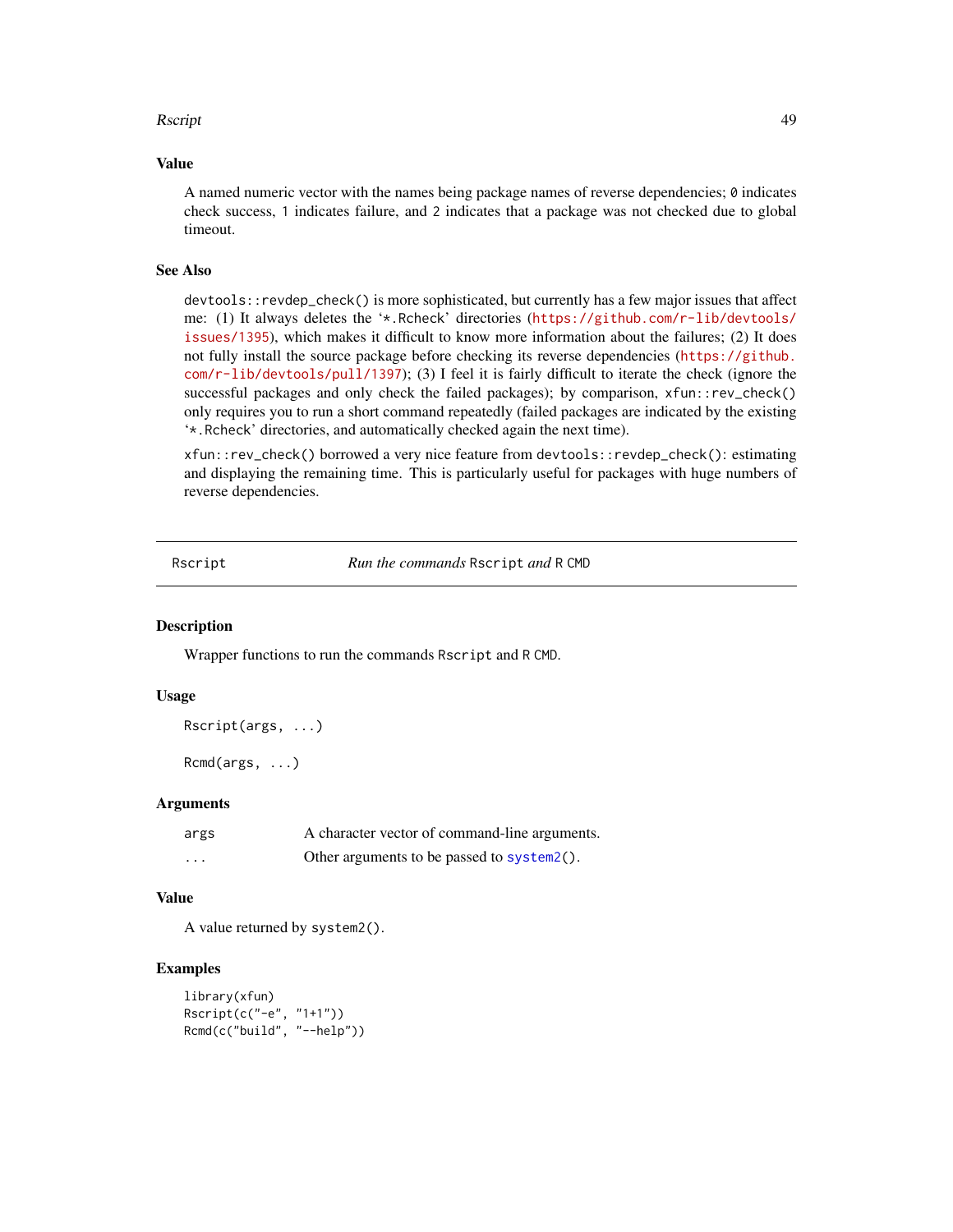<span id="page-49-0"></span>

Save the argument values of a function in a temporary RDS file, open a new R session via [Rscript\(](#page-48-1)), read the argument values, call the function, and read the returned value back to the current R session.

# Usage

```
Rscript_call(
  fun,
  args = list(),
 options = NULL,
  ...,
 wait = TRUE,
  fail = sprintf("Failed to run '%s' in a new R session.",
    deparse(substitute(fun))[1])
\lambda
```
#### Arguments

| fun     | A function, or a character string that can be parsed and evaluated to a function. |
|---------|-----------------------------------------------------------------------------------|
| args    | A list of argument values.                                                        |
| options | A character vector of options to passed to Rscript, e.g., "--vanilla".            |
| , wait  | Arguments to be passed to system2().                                              |
| fail    | The desired error message when an error occurred in calling the function.         |

# Value

The returned value of the function in the new R session.

```
factorial(10)
# should return the same value
xfun::Rscript_call("factorial", list(10))
# the first argument can be either a character string or a function
xfun::Rscript_call(factorial, list(10))
# Run Rscript starting a vanilla R session
xfun::Rscript_call(factorial, list(10), options = c("--vanilla"))
```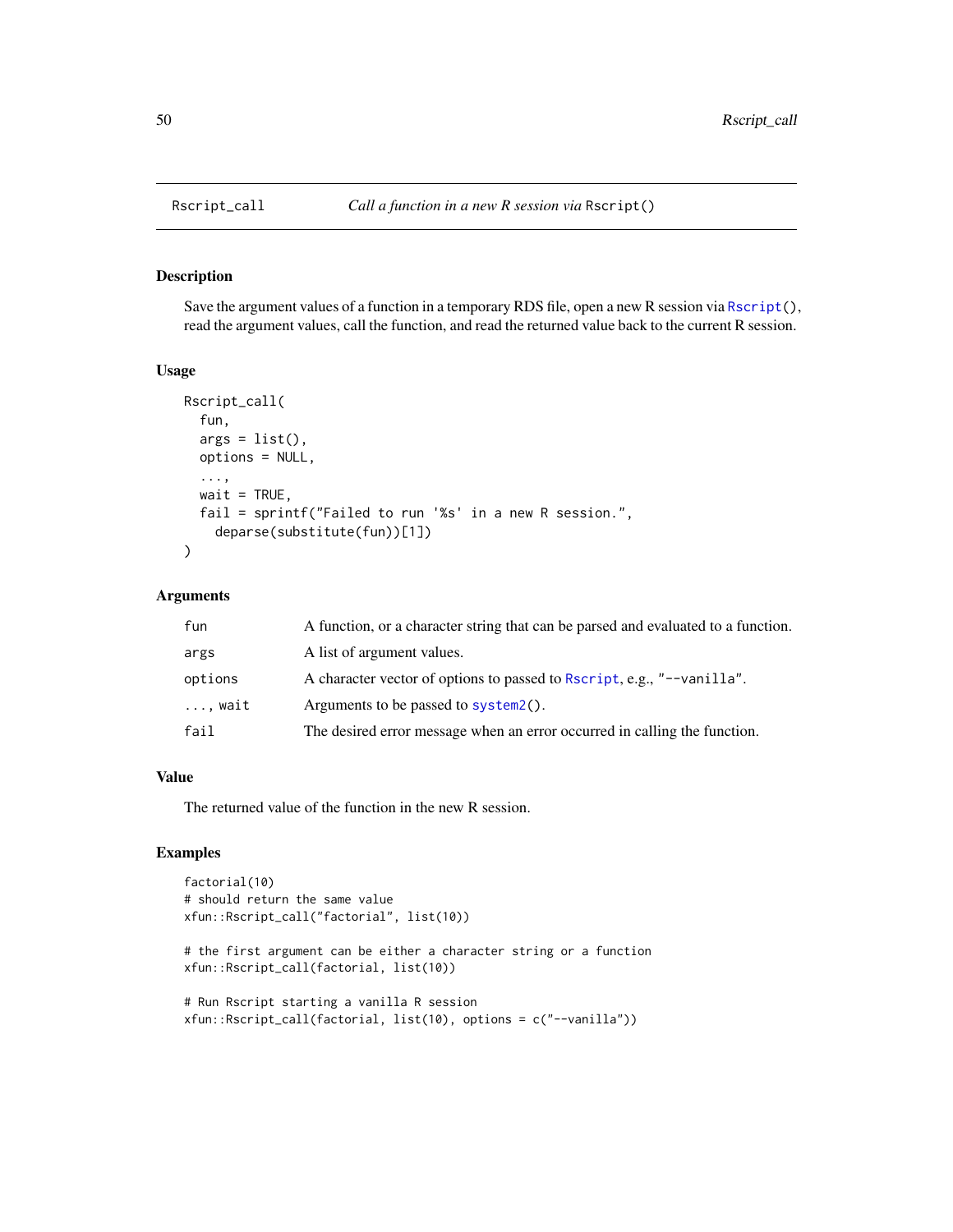<span id="page-50-0"></span>

Use the rstudioapi package to insert characters one by one into the RStudio source editor, as if they were typed by a human.

# Usage

```
rstudio_type(x, pause = function() 0.1, mistake = 0, save = 0)
```
#### Arguments

| $\mathsf{x}$ | A character vector.                                                                                                                                             |
|--------------|-----------------------------------------------------------------------------------------------------------------------------------------------------------------|
| pause        | A function to return a number in seconds to pause after typing each character.                                                                                  |
| mistake      | The probability of making random mistakes when typing the next character. A<br>random mistake is a random string typed into the editor and deleted immediately. |
| save         | The probability of saving the document after typing each character. Note that If<br>a document is not opened from a file, it will never be saved.               |

# Examples

```
library(xfun)
if (loadable("rstudioapi") && rstudioapi::isAvailable()) {
    rstudio_type("Hello, RStudio! xfun::rstudio_type() looks pretty cool!",
       pause = function() runif(1, 0, 0.5), mistake = 0.1)
}
```
<span id="page-50-1"></span>

same\_path *Test if two paths are the same after they are normalized*

# Description

Compare two paths after normalizing them with the same separator (/).

#### Usage

same\_path( $p1$ ,  $p2$ ,  $\ldots$ )

| p1, p2   | Two vectors of paths.                       |
|----------|---------------------------------------------|
| $\cdots$ | Arguments to be passed to normalize_path(). |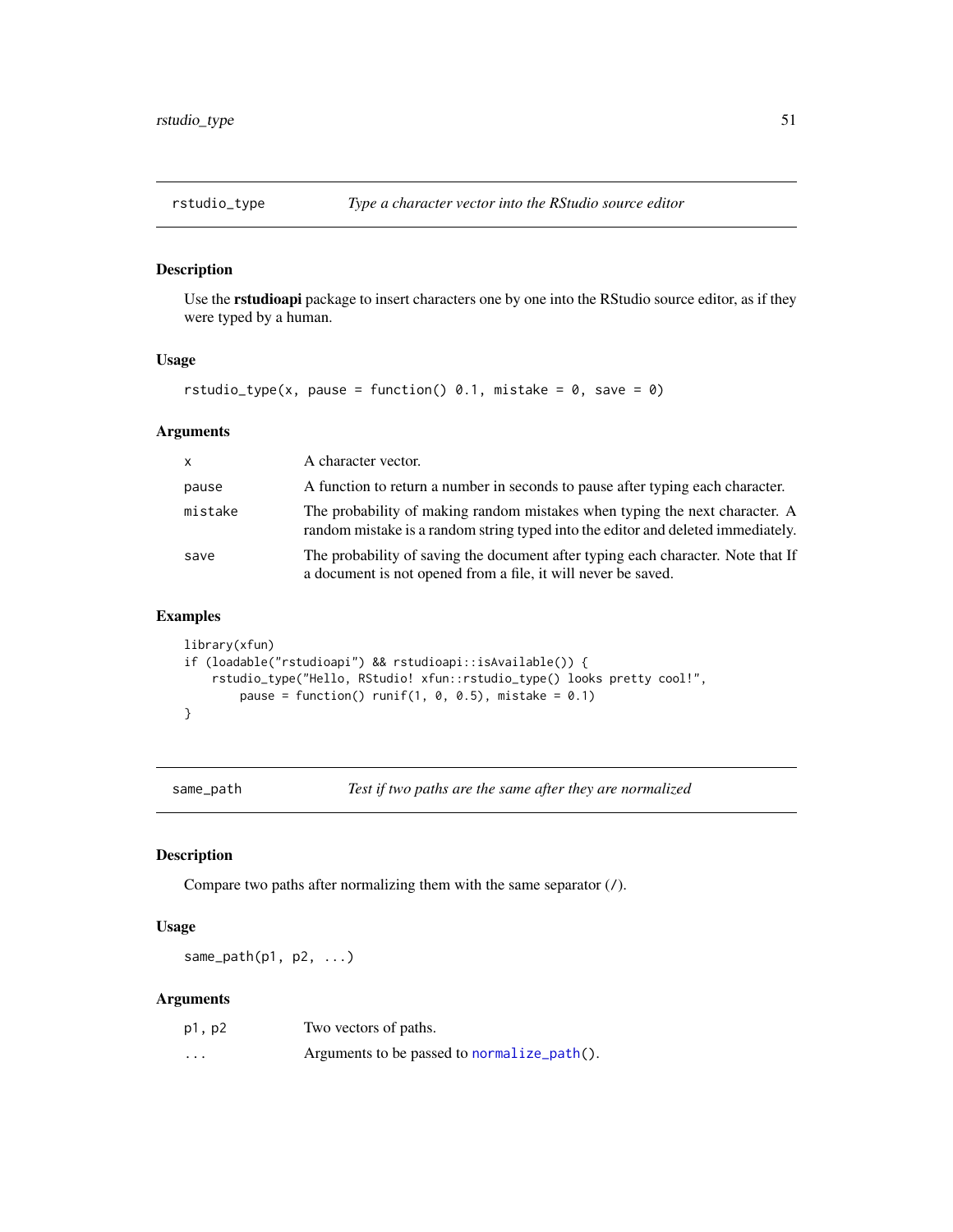#### Examples

```
library(xfun)
same_path("~/foo", file.path(Sys.getenv("HOME"), "foo"))
```
session\_info *An alternative to sessionInfo() to print session information*

#### Description

This function tweaks the output of [sessionInfo\(](#page-0-0)): (1) It adds the RStudio version information if running in the RStudio IDE; (2) It removes the information about matrix products, BLAS, and LAPACK; (3) It removes the names of base R packages; (4) It prints out package versions in a single group, and does not differentiate between loaded and attached packages.

#### Usage

```
session_info(packages = NULL, dependencies = TRUE)
```
#### Arguments

| packages     | A character vector of package names, of which the versions will be printed. If     |
|--------------|------------------------------------------------------------------------------------|
|              | not specified, it means all loaded and attached packages in the current R session. |
| dependencies | Whether to print out the versions of the recursive dependencies of packages.       |

#### Details

It also allows you to only print out the versions of specified packages (via the packages argument) and optionally their recursive dependencies. For these specified packages (if provided), if a function xfun\_session\_info() exists in a package, it will be called and expected to return a character vector to be appended to the output of session\_info(). This provides a mechanism for other packages to inject more information into the session\_info output. For example, **rmarkdown** ( $>=$ 1.20.2) has a function xfun\_session\_info() that returns the version of Pandoc, which can be very useful information for diagnostics.

#### Value

A character vector of the session information marked as [raw\\_string\(](#page-39-1)).

```
xfun::session_info()
if (xfun::loadable("MASS")) xfun::session_info("MASS")
```
<span id="page-51-0"></span>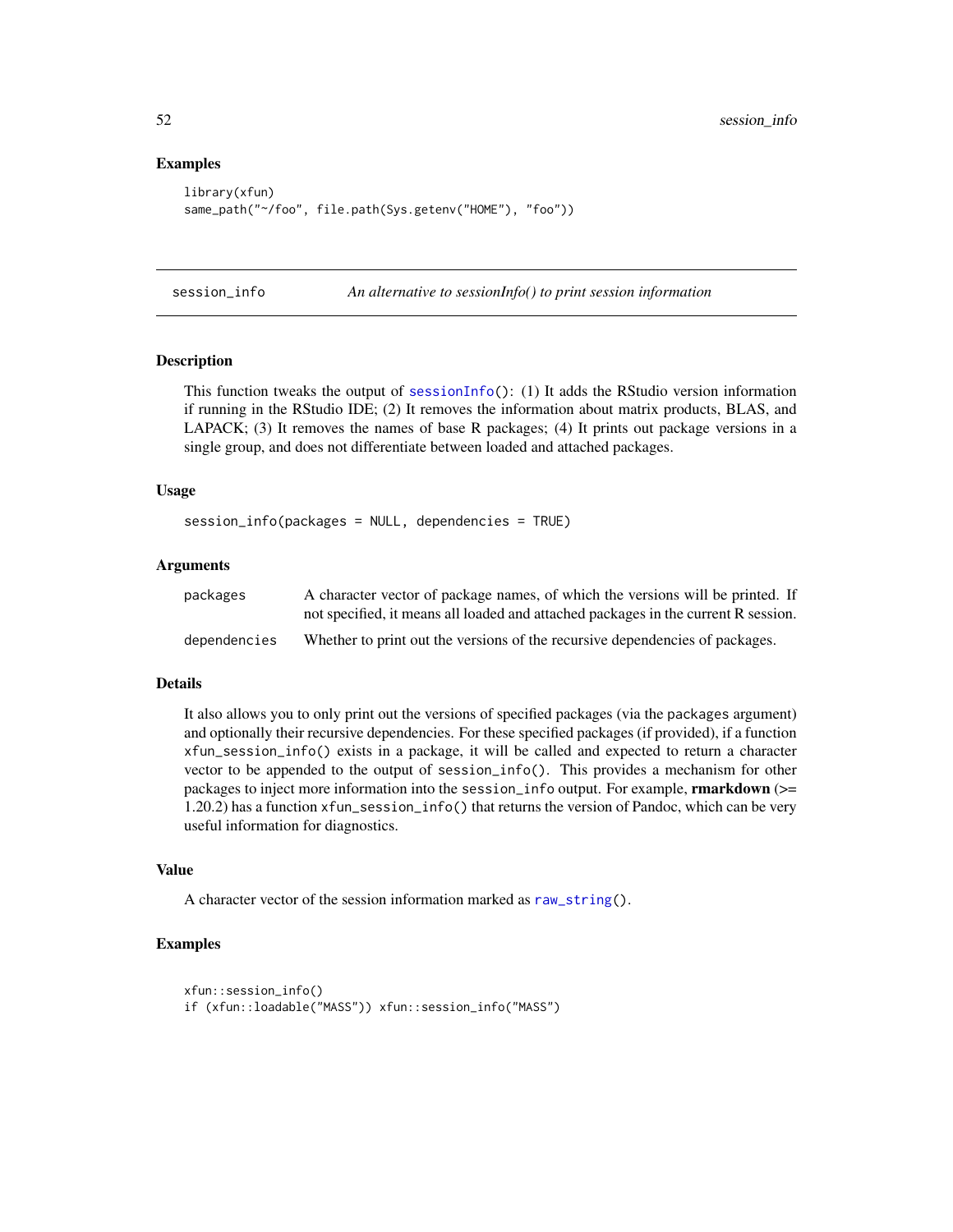<span id="page-52-0"></span>

Set environment variables from a named character vector, and return the old values of the variables, so they could be restored later.

#### Usage

set\_envvar(vars)

# Arguments

vars A named character vector of the form c(VARIABLE = VALUE). If any value is NA, this function will try to unset the variable.

#### Details

The motivation of this function is that Sys. setenv() does not return the old values of the environment variables, so it is not straightforward to restore the variables later.

# Value

Old values of the variables (if not set, NA).

#### Examples

```
vars = xfun::set\_envvar(c(FO0 = "1234"))Sys.getenv("FOO")
xfun::set_envvar(vars)
Sys.getenv("FOO")
```
split\_lines *Split a character vector by line breaks*

# Description

Call unlist(strsplit(x, '\n')) on the character vector x and make sure it works in a few edge cases: split\_lines('') returns '' instead of character(0) (which is the returned value of strsplit('', '\n')); split\_lines('a\n') returns c('a','') instead of c('a') (which is the returned value of strsplit('a\n', '\n').

#### Usage

split\_lines(x)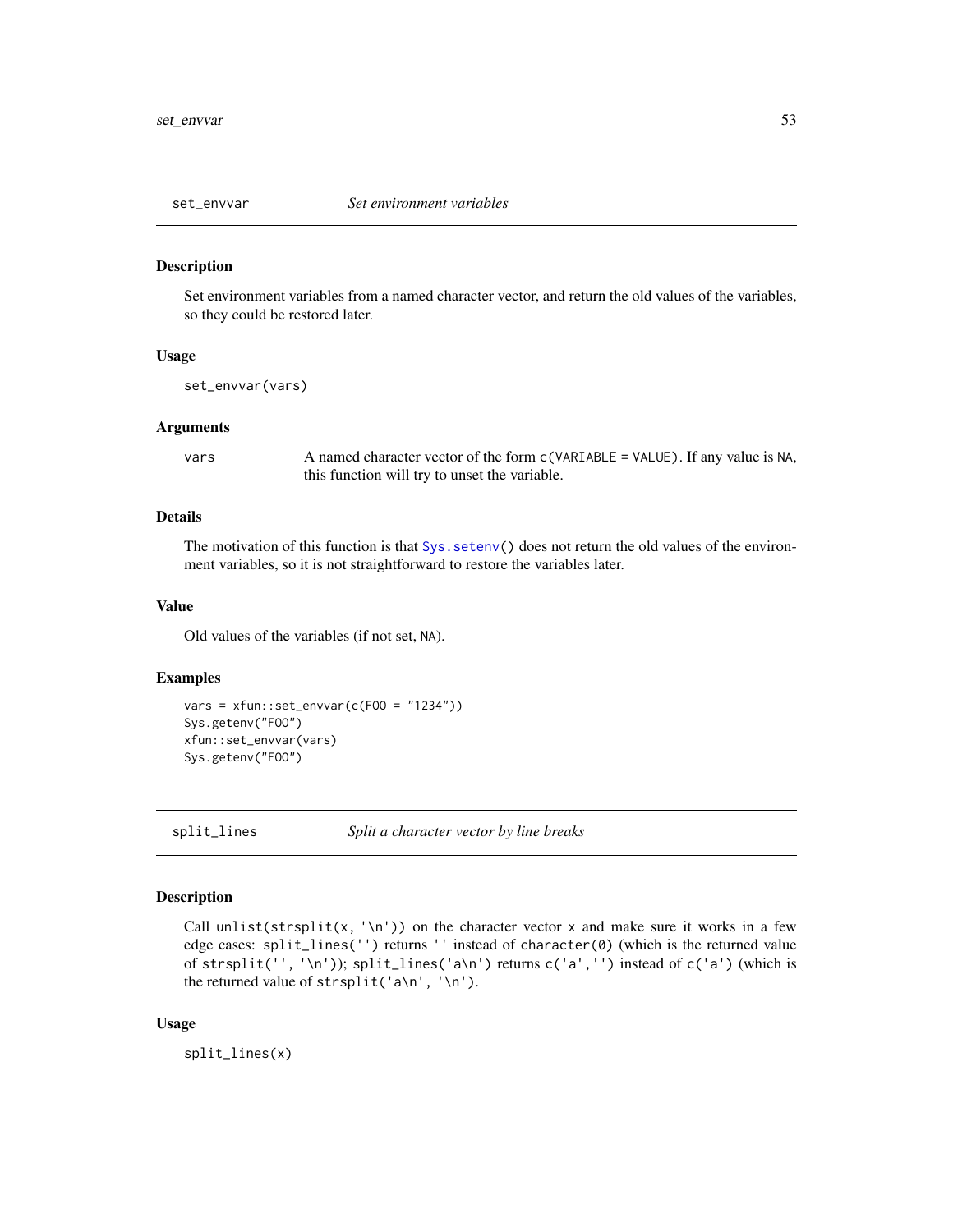# <span id="page-53-0"></span>Arguments

x A character vector.

# Value

All elements of the character vector are split by '\n' into lines.

#### Examples

xfun::split\_lines(c("a", "b\nc"))

# split\_source *Split source lines into complete expressions*

# Description

Parse the lines of code one by one to find complete expressions in the code, and put them in a list.

# Usage

split\_source(x)

#### Arguments

x A character vector of R source code.

# Value

A list of character vectors, and each vector contains a complete R expression.

```
xfun::split\_source(c("if (TRUE) {", "1 + 1", "}", "print(1:5)"))
```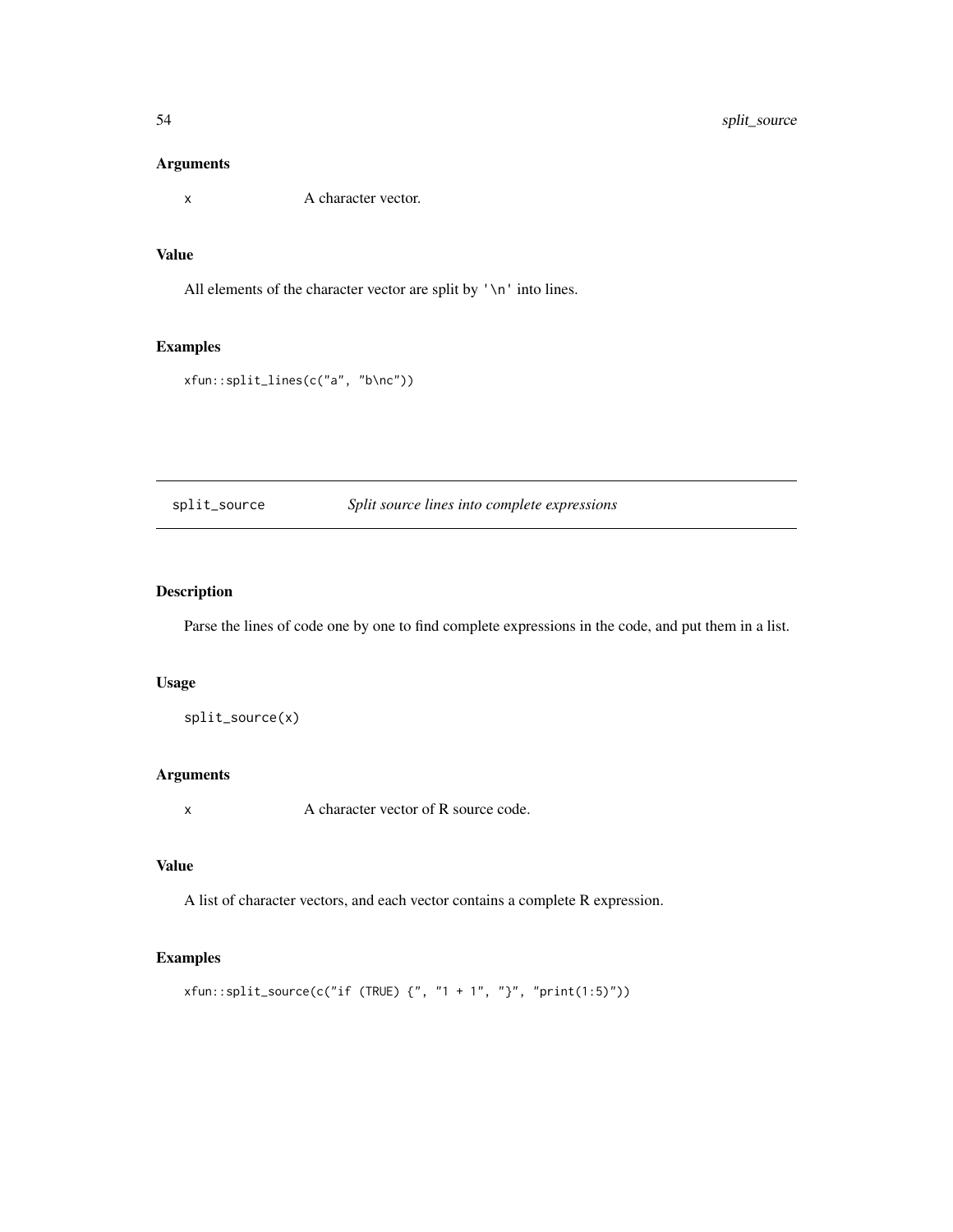<span id="page-54-0"></span>A strict list is essentially a normal [list\(](#page-0-0)) but it does not allow partial matching with \$.

#### Usage

```
strict_list(...)
as_strict_list(x)
## S3 method for class 'xfun_strict_list'
x$name
## S3 method for class 'xfun_strict_list'
print(x, \ldots)
```
#### Arguments

| $\cdots$ | Objects (list elements), possibly named. Ignored in the print () method. |
|----------|--------------------------------------------------------------------------|
| X        | For as_strict_list(), the object to be coerced to a strict list.         |
|          | For $print()$ , a strict list.                                           |
| name     | The name (a character string) of the list element.                       |

# Details

To me, partial matching is often more annoying and surprising than convenient. It can lead to bugs that are very hard to discover, and I have been bitten by it many times. When I write x\$name, I always mean precisely name. You should use a modern code editor to autocomplete the name if it is too long to type, instead of using partial names.

# Value

Both strict\_list() and as\_strict\_list() return a list with the class xfun\_strict\_list. Whereas as\_strict\_list() attempts to coerce its argument x to a list if necessary, strict\_list() just wraps its argument . . . in a list, i.e., it will add another list level regardless if . . . already is of type list.

```
library(xfun)
(z = strict_list(aaa = "I am aaa", b = 1:5))z$a # NULL!
z$aaa # I am aaa
z$b
```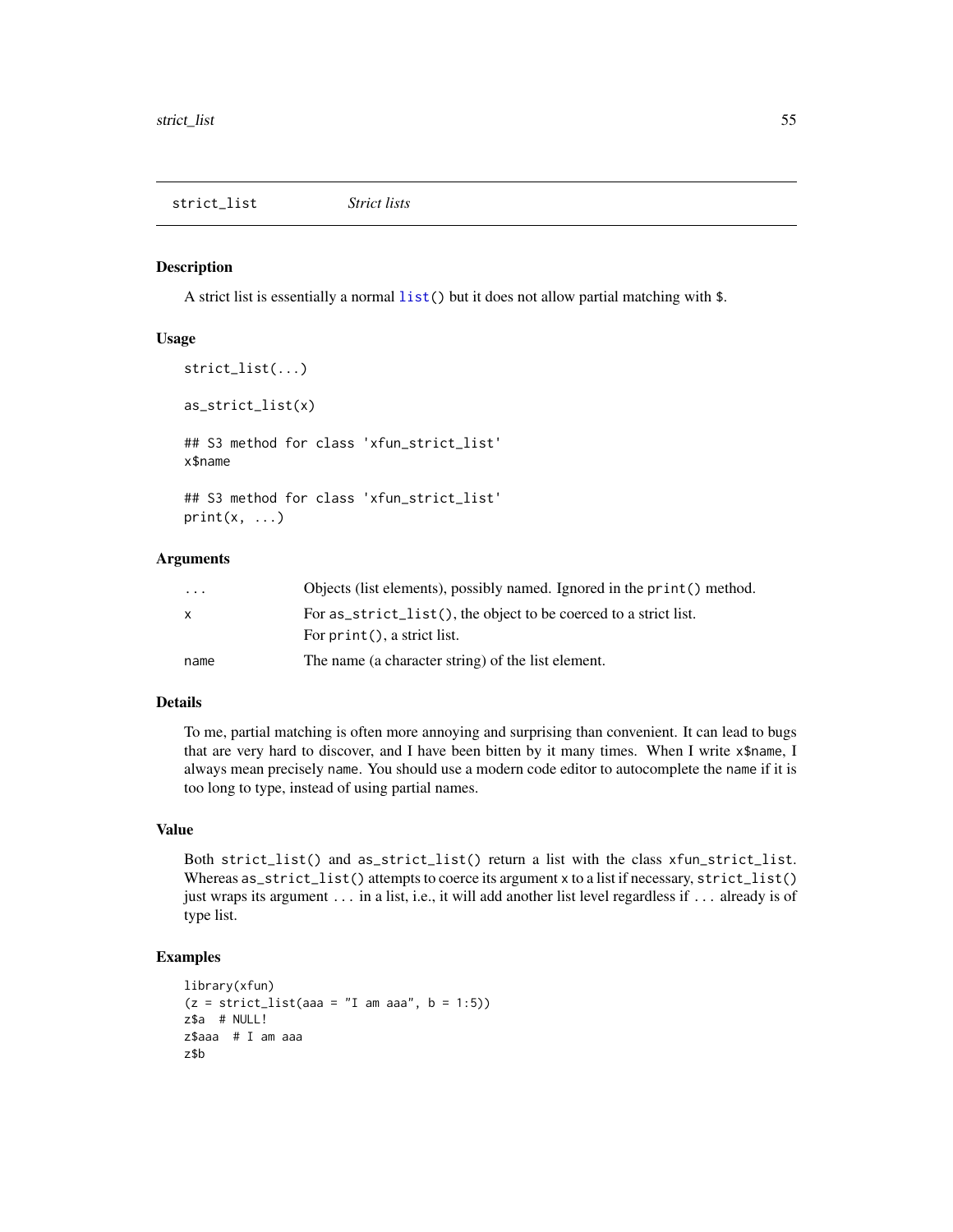```
z$c = "create a new element"
z2 = unclass(z) # a normal list
z2$a # partial matching
z3 = as_strict_list(z2) # a strict list again
z3$a # NULL again!
```
stringsAsStrings *Set the global option* [options\(](#page-0-0)stringsAsFactors = FALSE) *inside a parent function and restore the option after the parent function exits*

# Description

This is a shorthand of opts = options(stringsAsFactors = FALSE); on.exit(options(opts), add = TRUE); strings\_please() is an alias of stringsAsStrings().

# Usage

```
stringsAsStrings()
```
strings\_please()

# Examples

```
f = function() {
   xfun::strings_please()
   data.frame(x = letters[1:4], y = factor(leftters[1:4]))}
str(f()) # the first column should be character
```
submit\_cran *Submit a source package to CRAN*

# **Description**

Build a source package and submit it to CRAN with the curl package.

#### Usage

```
submit_ccran(file = pkg_build(), comment = "")
```
<span id="page-55-0"></span>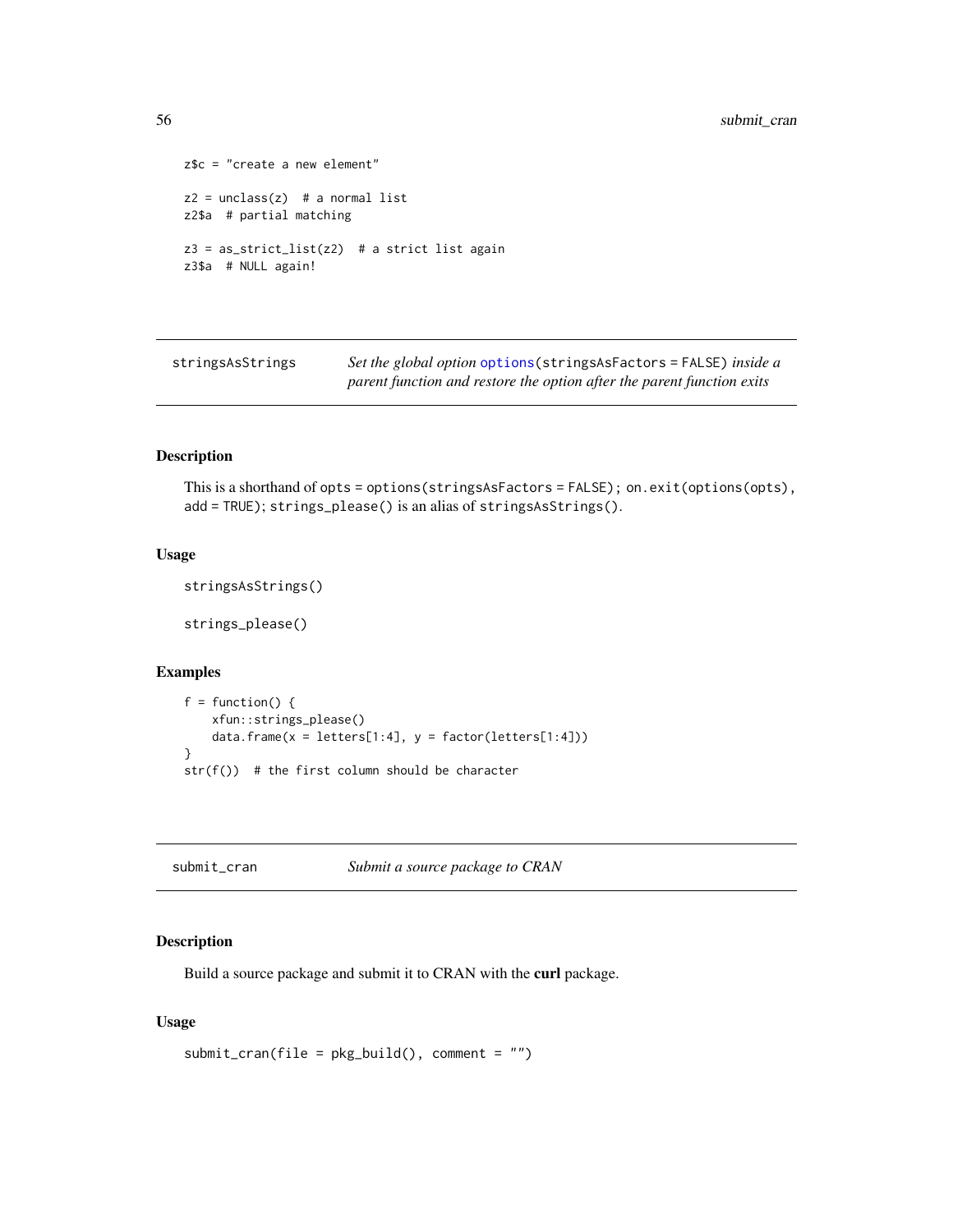#### <span id="page-56-0"></span>system3 57

# Arguments

| file    | The path to the source package tarball. By default, the current working direc-<br>tory is treated as the package root directory, and automatically built into a tarball,<br>which is deleted after submission. This means you should run $xfun:submit_ciran()$<br>in the root directory of a package project, unless you want to pass a path explic-<br>itly to the file argument. |
|---------|------------------------------------------------------------------------------------------------------------------------------------------------------------------------------------------------------------------------------------------------------------------------------------------------------------------------------------------------------------------------------------|
| comment | Submission comments for CRAN. By default, if a file 'cran-comments.md'<br>exists, its content will be read and used as the comment.                                                                                                                                                                                                                                                |

# See Also

devtools::submit\_cran() does the same job, with a few more dependencies in addition to curl (such as cli); xfun::submit\_cran() only depends on curl.

| Run system2() and mark its character output as UTF-8 if appropriate<br>system3 |  |
|--------------------------------------------------------------------------------|--|
|--------------------------------------------------------------------------------|--|

# Description

This is a wrapper function based on system2(). If system2() returns character output (e.g., with the argument stdout = TRUE), check if the output is encoded in UTF-8. If it is, mark it with UTF-8 explicitly.

#### Usage

system3(...)

#### Arguments

... Passed to [system2\(](#page-0-0)).

#### Value

The value returned by system2().

```
a = shQuote(c("-e", "print(intToUtf8(c(20320, 22909)))"))
x2 = system2("Rscript", a, stdout = TRUE)
Encoding(x2) # unknown
x3 = xfun::system3("Rscript", a, stdout = TRUE)
# encoding of x3 should be UTF-8 if the current locale is UTF-8
!l10n_info()[["UTF-8"]] || Encoding(x3) == "UTF-8" # should be TRUE
```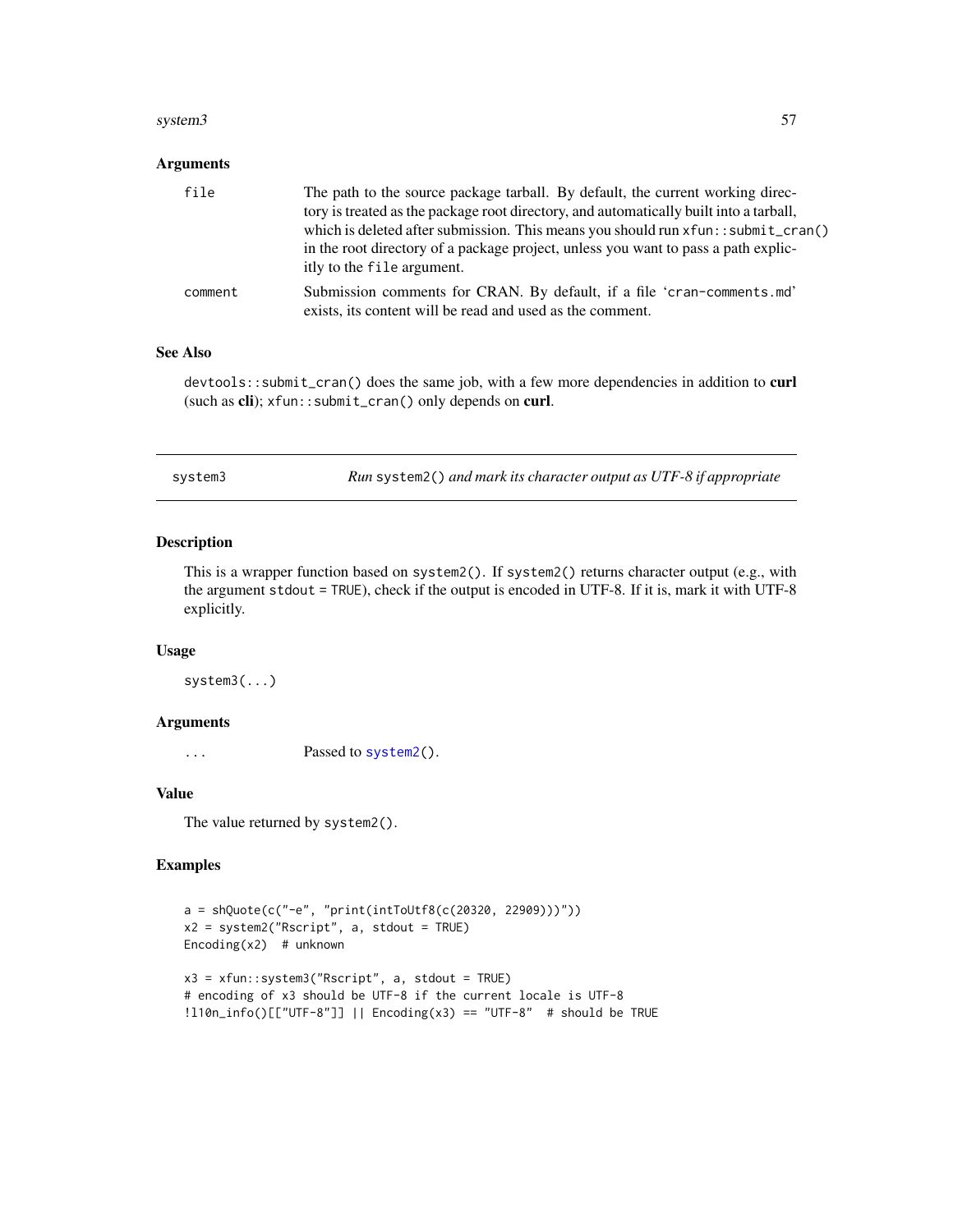<span id="page-57-0"></span>

Compress PNG/JPEG images with 'api.tinify.com', and download the compressed images. This function requires R packages curl and jsonlite.

#### Usage

```
tinify(
  input,
 output,
 quiet = FALSE,
 force = FALSE,
 key = getOption("xfun.tinify.key", Sys.getenv("R_XFUN_TINIFY_KEY")),
 history = getOption("xfun.tinify.history", Sys.getenv("R_XFUN_TINIFY_HISTORY"))
)
```

| input   | A vector of input paths of images.                                                                                                                                                                                                                                                                                                                                                                                |
|---------|-------------------------------------------------------------------------------------------------------------------------------------------------------------------------------------------------------------------------------------------------------------------------------------------------------------------------------------------------------------------------------------------------------------------|
| output  | A vector of output paths or a function that takes input and returns a vector of<br>output paths (e.g., output = identity means output = input). By default, if<br>the history argument is not a provided, output is input with a suffix -min<br>(e.g., when input = $'$ foo.png', output = $'$ foo-min.png'), otherwise output<br>is the same as input, which means the original image files will be overwritten. |
| quiet   | Whether to suppress detailed information about the compression, which is of the<br>form 'input.png (10 Kb) ==> output.png (5 Kb, 50%); compression count:<br>42'. The percentage after output png stands for the compression ratio, and<br>the compression count shows the number of compressions used for the current<br>month.                                                                                  |
| force   | Whether to compress an image again when it appears to have been compressed<br>before. This argument only makes sense when the history argument is pro-<br>vided.                                                                                                                                                                                                                                                  |
| key     | The Tinify API key. It can be set via either the global option xfun. tinify. key<br>(you may set it in '~/. Rprofile') or the environment variable R_XFUN_TINIFY_KEY<br>(you may set it in '~/. Renviron').                                                                                                                                                                                                       |
| history | Path to a history file to record the MD5 checksum of compressed images. If the<br>checksum of an expected output image exists in this file and force = FALSE, the<br>compression will be skipped. This can help you avoid unnecessary API calls.                                                                                                                                                                  |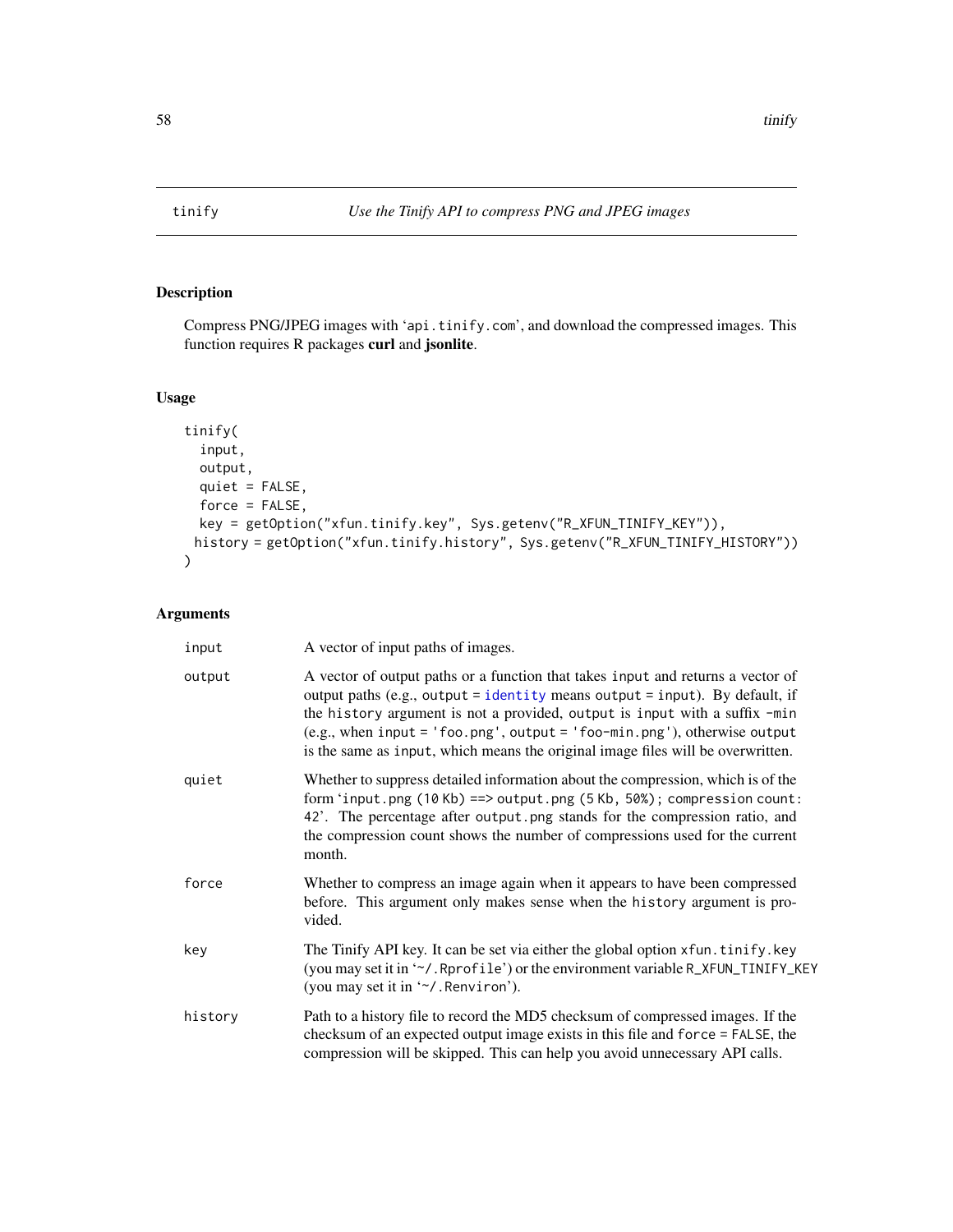#### <span id="page-58-0"></span>tojson 59

# Details

You are recommended to set the API key in '.Rprofile' or '.Renviron'. After that, the only required argument of this function is input. If the original images can be overwritten by the compressed images, you may either use output = identity, or set the value of the history argument in '.Rprofile' or '.Renviron'.

# Value

The output file paths.

#### References

Tinify API: <https://tinypng.com/developers>.

# See Also

The tinieR package (<https://github.com/jmablog/tinieR/>) is a more comprehensive implementation of the Tinify API, whereas  $xfun$ ::tinify() has only implemented the feature of shrinking images.

# Examples

```
f = file.path(R.home("doc"), "html", "logo.jpg")xfun::tinify(f) # remember to set the API key before trying this
```
tojson *A simple JSON serializer*

#### Description

A JSON serializer that only works on a limited types of R data (NULL, lists, logical scalars, character/numeric vectors). A character string of the class JS\_EVAL is treated as raw JavaScript, so will not be quoted. The function json\_vector() converts an atomic R vector to JSON.

#### Usage

tojson(x)

 $json\_vector(x, to_array = FALSE, quote = TRUE)$ 

| x        | An R object.                                                          |
|----------|-----------------------------------------------------------------------|
| to_array | Whether to convert a vector to a JSON array (use $\lbrack \rbrack$ ). |
| quote    | Whether to double quote the elements.                                 |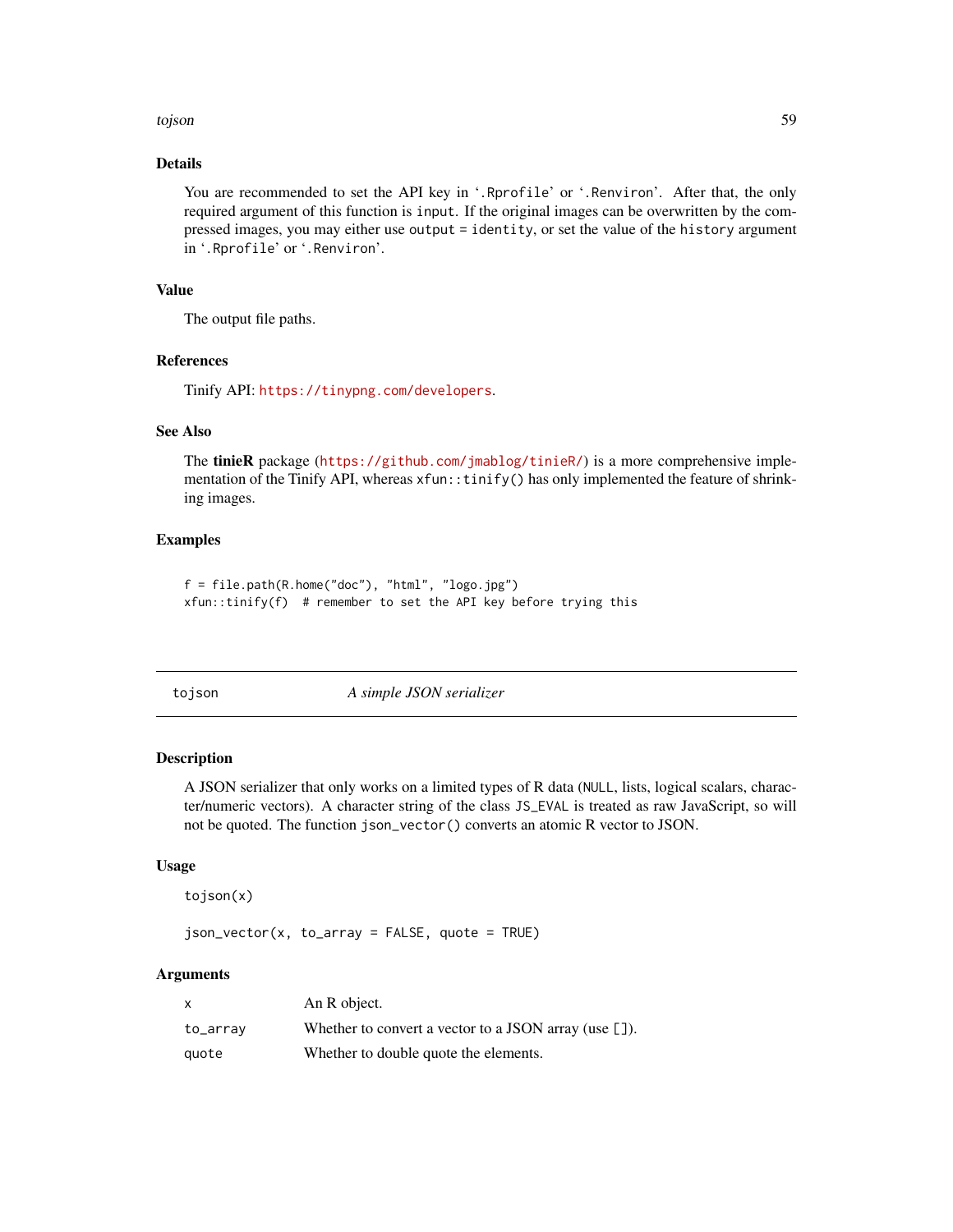# Value

A character string.

# See Also

The jsonlite package provides a full JSON serializer.

# Examples

```
library(xfun)
tojson(NULL)
tojson(1:10)
tojson(TRUE)
tojson(FALSE)
cat(tojson(list(a = 1, b = list(c = 1:3, d = "abc"))))cat(tojson(list(c("a", "b"), 1:5, TRUE)))
# the class JS_EVAL is originally from htmlwidgets::JS()
JS = function(x) structure(x, class = "JS_EVAL")cat(tojson(list(a = 1:5, b = JS("function() {return true;}"))))
```
tree *Turn the output of* [str\(](#page-0-0)) *into a tree diagram*

# Description

The super useful function str() uses .. to indicate the level of sub-elements of an object, which may be difficult to read. This function uses vertical pipes to connect all sub-elements on the same level, so it is clearer which elements belong to the same parent element in an object with a nested structure (such as a nested list).

# Usage

tree(...)

#### Arguments

... Arguments to be passed to [str\(](#page-0-0)) (note that the comp.str is hardcoded inside this function, and it is the only argument that you cannot customize).

#### Value

A character string as a [raw\\_string\(](#page-39-1)).

<span id="page-59-0"></span>60 tree to the state of the state of the state of the state of the state of the state of the state of the state of the state of the state of the state of the state of the state of the state of the state of the state of the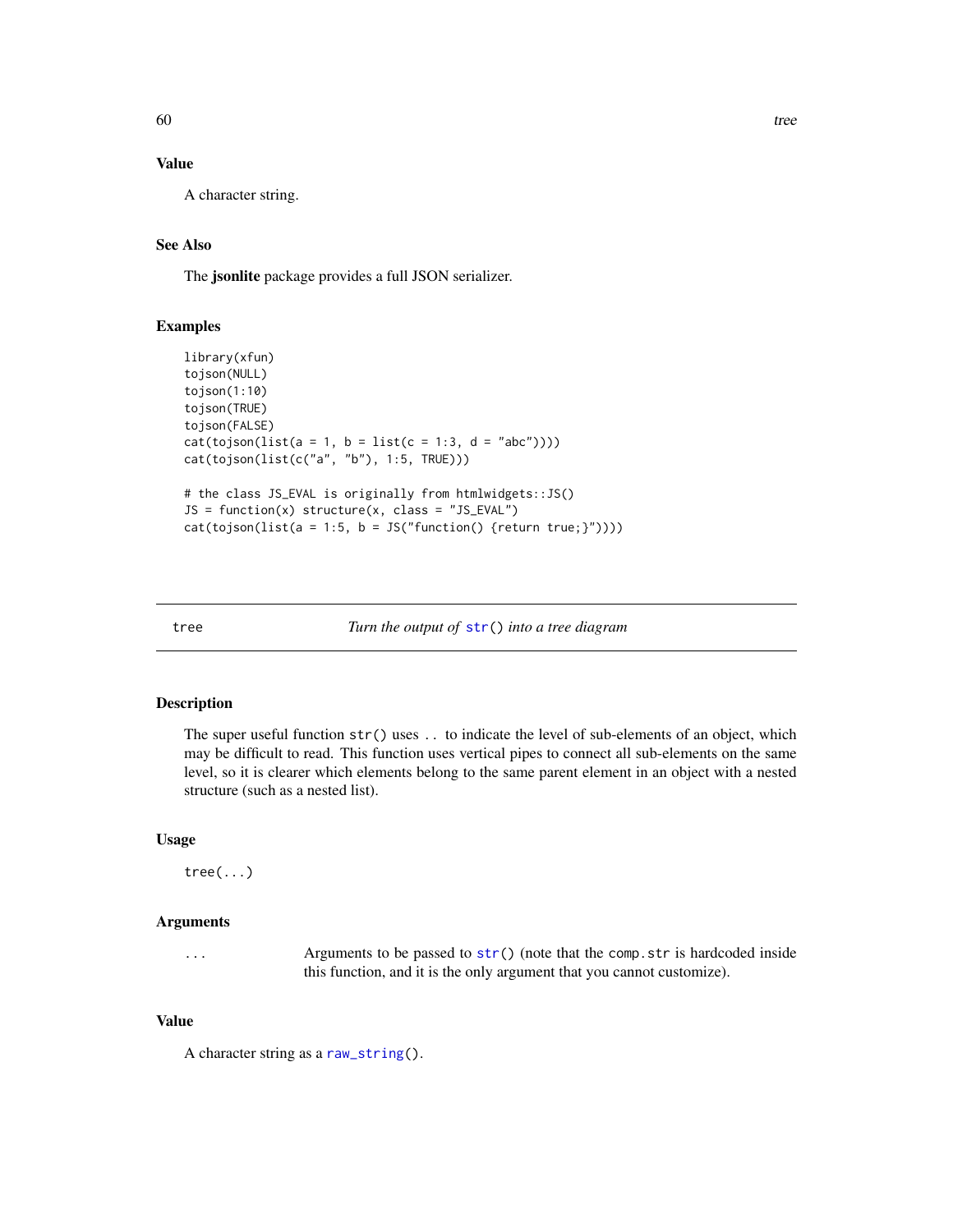#### <span id="page-60-0"></span>try\_error 61

# Examples

```
fit = lsfit(1:9, 1:9)
str(fit)
xfun::tree(fit)
fit = lm(dist \sim speed, data = cars)str(fit)
xfun::tree(fit)
# some trivial examples
xfun::tree(1:10)
xfun::tree(iris)
```
# try\_error *Try an expression and see if it throws an error*

# Description

Use [tryCatch\(](#page-0-0)) to check if an expression throws an error.

# Usage

try\_error(expr)

#### Arguments

expr An R expression.

#### Value

TRUE (error) or FALSE (success).

```
xfun::try_error(stop("foo")) # TRUE
xfun::try_error(1:10) # FALSE
```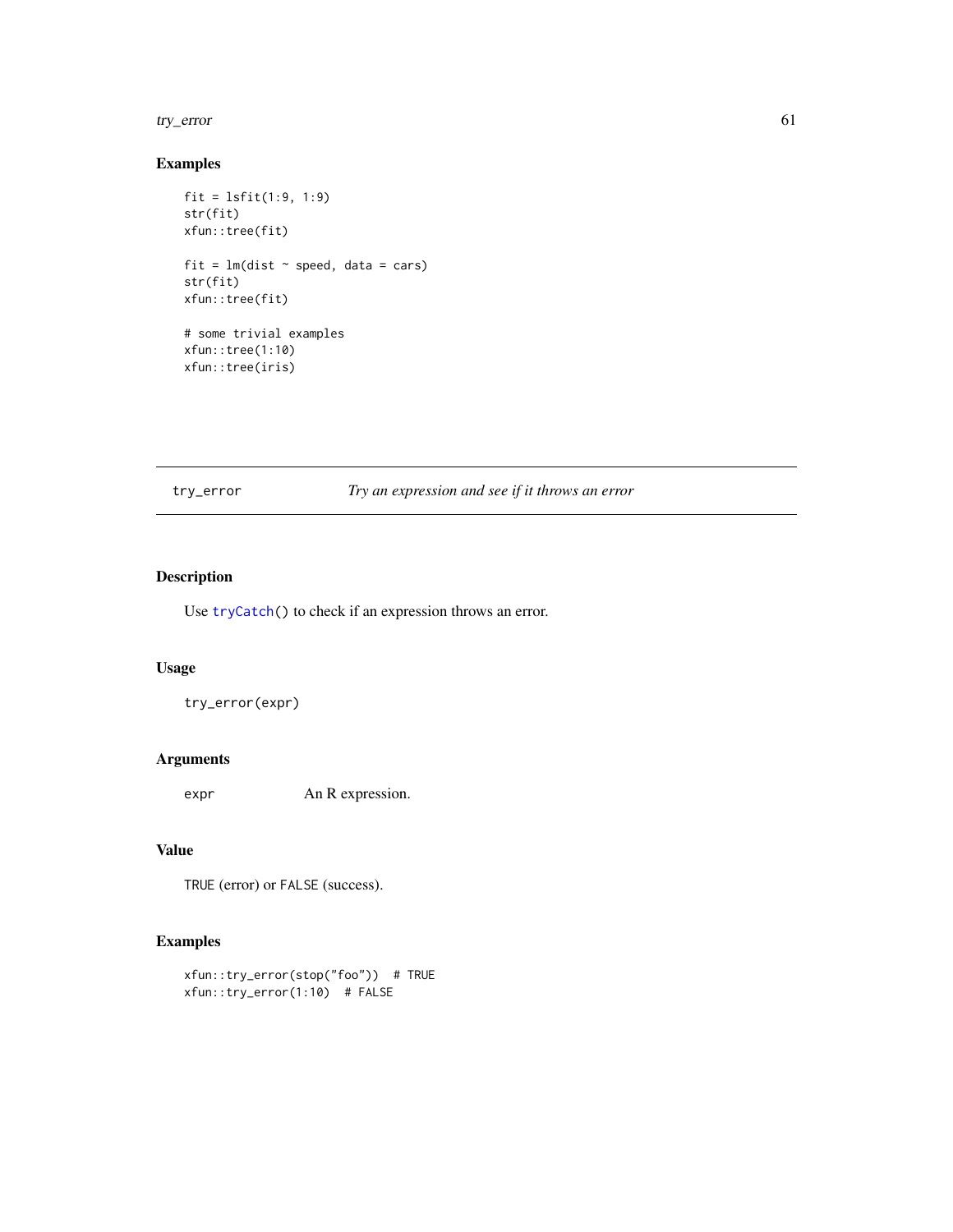<span id="page-61-0"></span>

An abbreviation of try(silent = TRUE).

# Usage

try\_silent(expr)

#### Arguments

expr An R expression.

# Examples

```
library(xfun)
z = try_silent(stop("Wrong!"))
inherits(z, "try-error")
```
upload\_ftp *Upload to an FTP server via* curl

#### Description

The function upload\_ftp() runs the command curl -T file server to upload a file to an FTP server if the system command curl is available, otherwise it uses the R package curl. The function upload\_win\_builder() uses upload\_ftp() to upload packages to the win-builder server.

# Usage

```
upload_ftp(file, server, dir = "")
upload_win_builder(
  file = pkg_buid(),
  version = c("R-devel", "R-release", "R-oldrelease"),
  server = c("ftp", "https"),
  solaris = pkg_available("rhub")
\mathcal{E}
```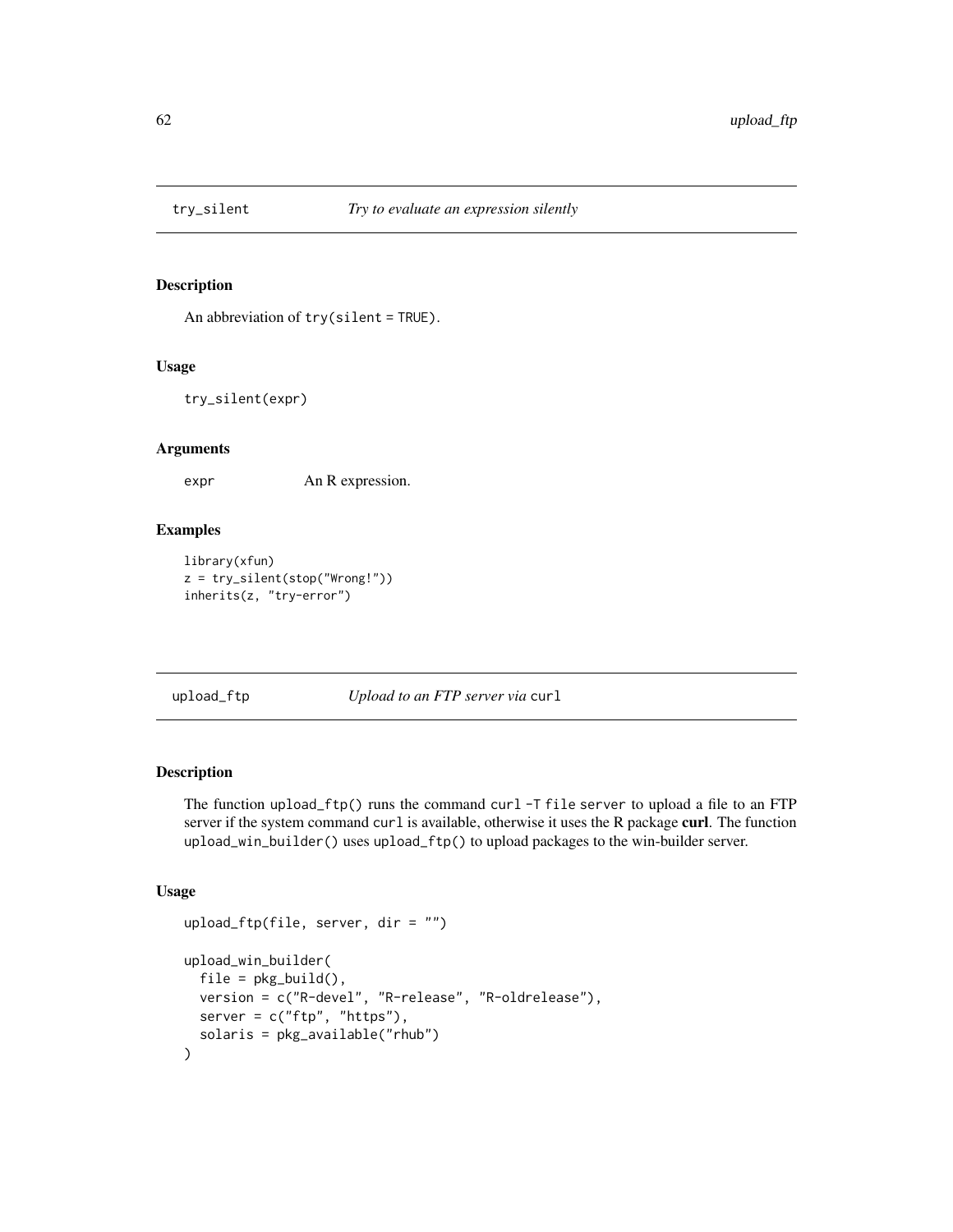# <span id="page-62-0"></span>url\_accessible 63

#### Arguments

| file    | Path to a local file.                                                                                                                            |
|---------|--------------------------------------------------------------------------------------------------------------------------------------------------|
| server  | The address of the FTP server. For upload win builder(), server = 'https'<br>means uploading to 'https://win-builder.r-project.org/upload.aspx'. |
| dir     | The remote directory to which the file should be uploaded.                                                                                       |
| version | The R version(s) on win-builder.                                                                                                                 |
| solaris | Whether to also upload the package to the Rhub server to check it on Solaris.                                                                    |

# Details

These functions were written mainly to save package developers the trouble of going to the winbuilder web page and uploading packages there manually.

# Value

Status code returned from [system2\(](#page-0-0)) or curl::curl\_fetch\_memory().

|--|

# Description

Try to send a HEAD request to a URL using [curlGetHeaders\(](#page-0-0)) or the curl package, and see if it returns a successful status code.

# Usage

```
url_accessible(x, use_curl = !capabilities("libcurl"), ...)
```
# Arguments

| $\mathsf{x}$ | A URL as a character string.                                                                                                                                                                                                     |
|--------------|----------------------------------------------------------------------------------------------------------------------------------------------------------------------------------------------------------------------------------|
| use_curl     | Whether to use the <b>curl</b> package or the curl GetHeaders () function in base R<br>to send the request to the URL. By default, curl will be used when base R does<br>not have the libcurl capability (which should be rare). |
| $\ddotsc$    | Arguments to be passed to curl GetHeaders().                                                                                                                                                                                     |

# Value

TRUE or FALSE.

# Examples

xfun::url\_accessible("https://yihui.org")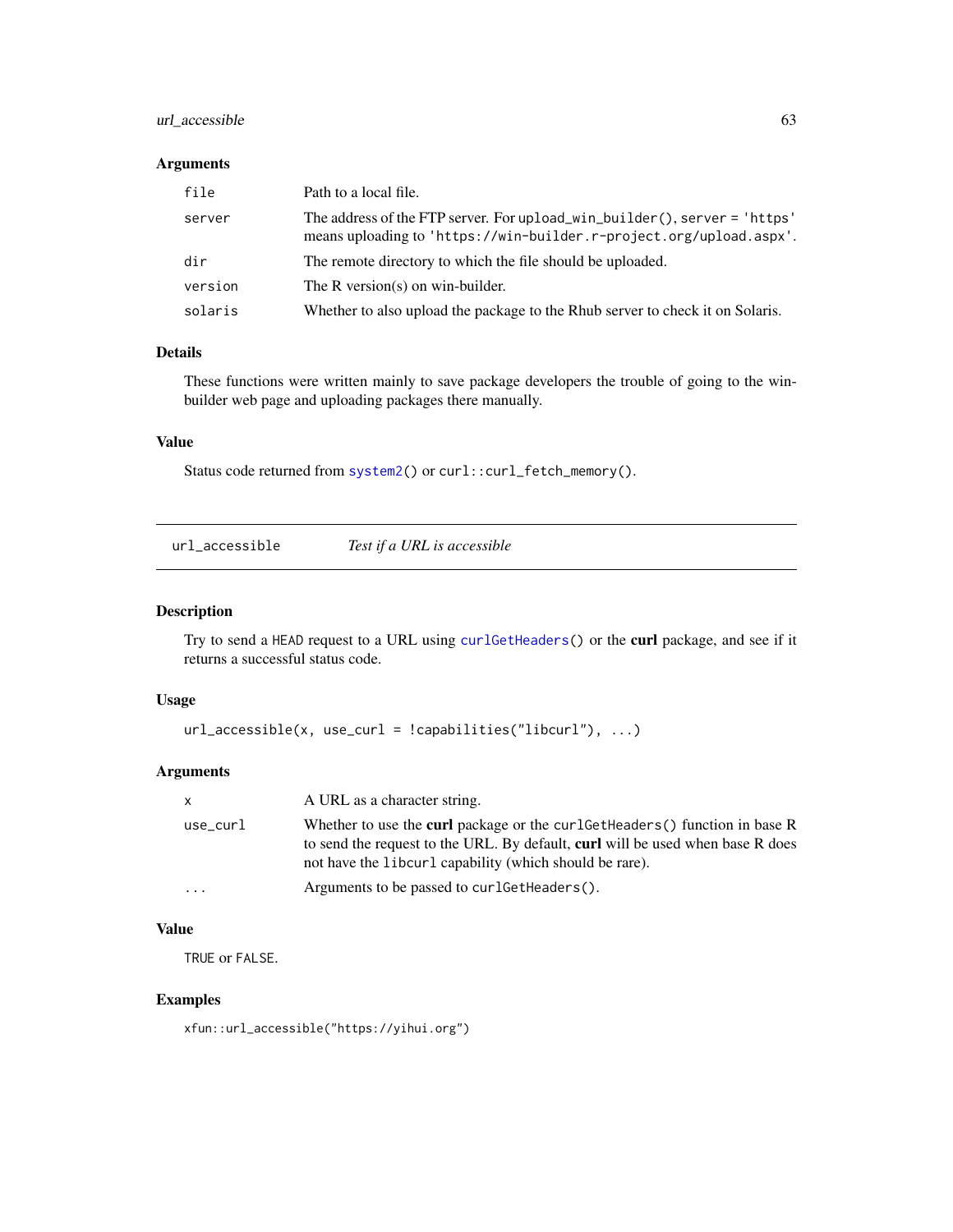<span id="page-63-1"></span><span id="page-63-0"></span>

Get the base names of URLs via [basename\(](#page-0-0)), and remove the possible query parameters or hash from the names.

#### Usage

url\_filename(x)

# Arguments

x A character vector of URLs.

# Value

A character vector of filenames at the end of URLs.

# Examples

```
xfun::url_filename("https://yihui.org/images/logo.png")
xfun::url_filename("https://yihui.org/index.html")
xfun::url_filename("https://yihui.org/index.html?foo=bar")
xfun::url_filename("https://yihui.org/index.html#about")
```
valid\_syntax *Check if the syntax of the code is valid*

# Description

Try to [parse\(](#page-0-0)) the code and see if an error occurs.

#### Usage

```
valid_syntax(code, silent = TRUE)
```
#### Arguments

| code   | A character vector of R source code.                              |
|--------|-------------------------------------------------------------------|
| silent | Whether to suppress the error message when the code is not valid. |

# Value

TRUE if the code could be parsed, otherwise FALSE.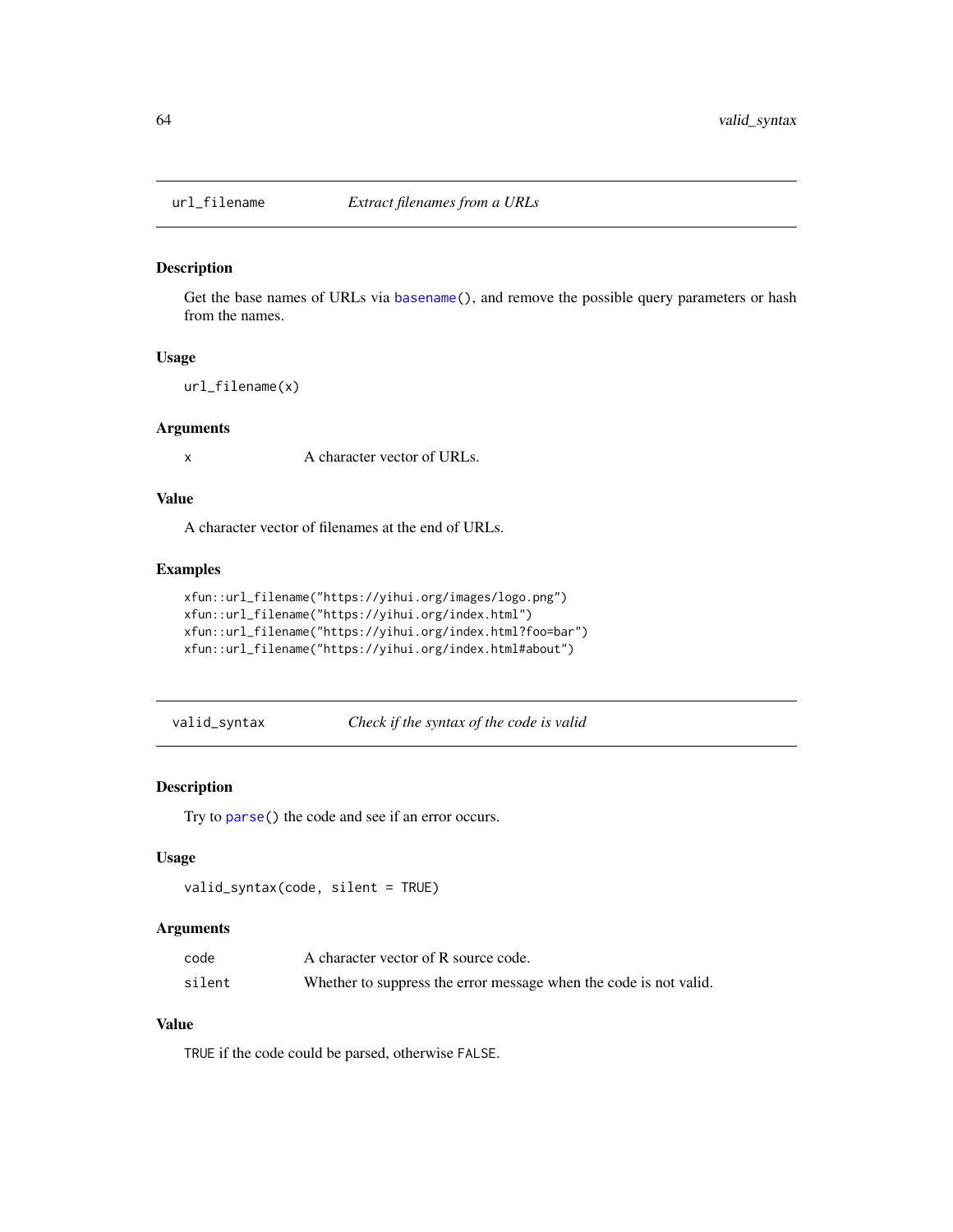# valid\_syntax 65

```
xfun::valid_syntax("1+1")
xfun::valid_syntax("1+")
xfun::valid_syntax(c("if(T){1+1}", "else {2+2}"), silent = FALSE)
```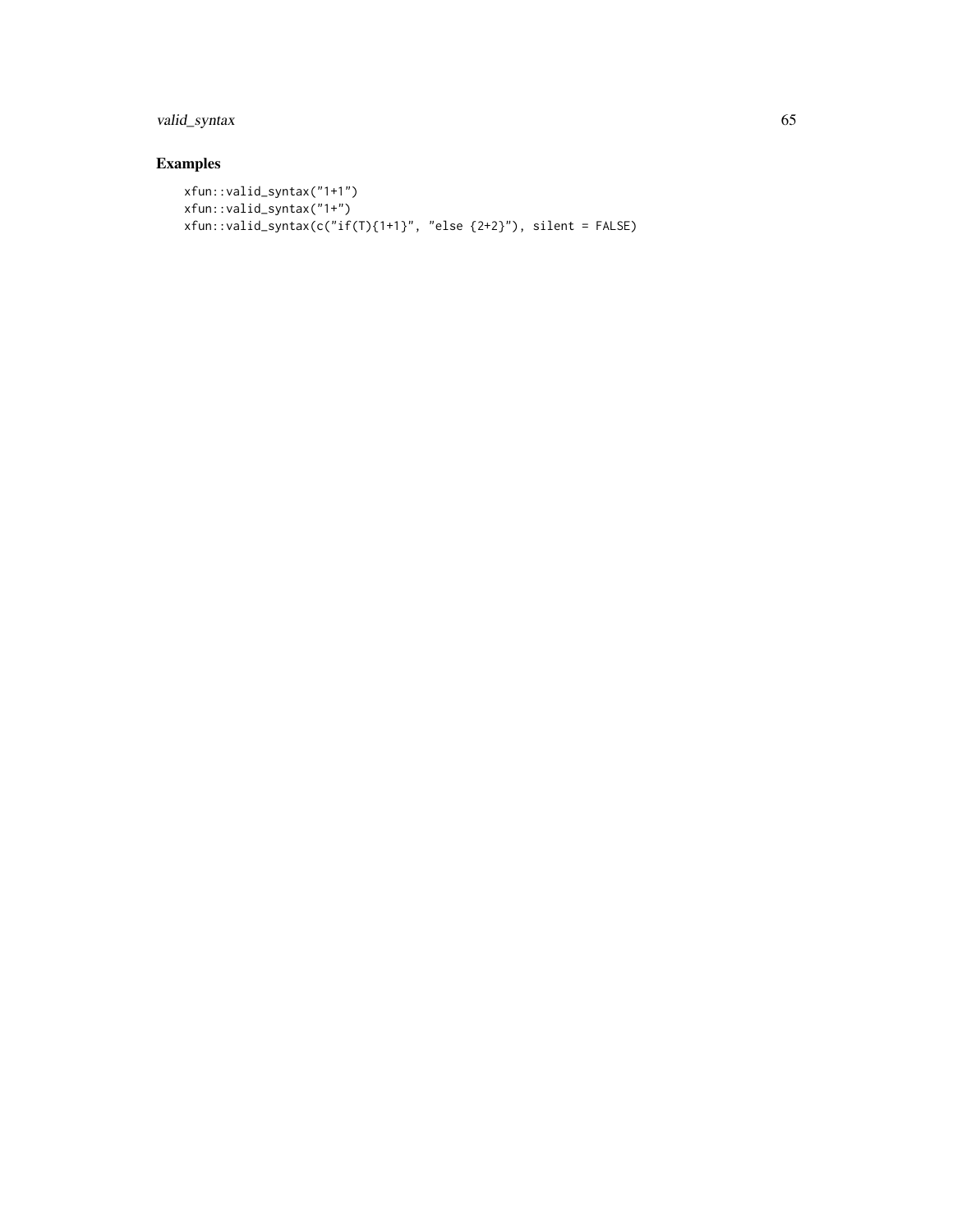# <span id="page-65-0"></span>Index

exit\_call, [16](#page-15-0)

∗ datasets proj\_root, [37](#page-36-0) .packages, *[35](#page-34-0)* \$.xfun\_strict\_list *(*strict\_list*)*, [55](#page-54-0) append\_unique *(*read\_utf8*)*, [42](#page-41-0) append\_utf8 *(*read\_utf8*)*, [42](#page-41-0) as\_strict\_list *(*strict\_list*)*, [55](#page-54-0) attr, *[3](#page-2-0)*, [3](#page-2-0) base64\_decode *(*base64\_encode*)*, [4](#page-3-0) base64\_encode, [4](#page-3-0) base64\_uri, [5](#page-4-0) base\_pkgs, [5](#page-4-0) basename, *[64](#page-63-0)* bg\_process, [6](#page-5-0) broken\_packages, [7](#page-6-0) bump\_version, [7](#page-6-0) cache\_rds, [8](#page-7-0) cat, *[29](#page-28-0)* compare\_Rcheck *(*rev\_check*)*, [47](#page-46-0) crandalf\_check, [10](#page-9-0) crandalf\_results *(*crandalf\_check*)*, [10](#page-9-0) curlGetHeaders, *[63](#page-62-0)* del\_empty\_dir, [11](#page-10-0) dir.create, *[11](#page-10-0)* dir.exists, *[12](#page-11-0)* dir\_create, [11](#page-10-0) dir\_exists, [12](#page-11-0) do\_once, [13](#page-12-0) download.file, *[12,](#page-11-0) [13](#page-12-0)* download\_file, [12](#page-11-0) embed\_dir *(*embed\_file*)*, [14](#page-13-0) embed\_file, [14](#page-13-0) embed\_files *(*embed\_file*)*, [14](#page-13-0) enc2utf8, *[42](#page-41-0)* existing\_files, [15](#page-14-0)

expression, *[34](#page-33-0)* file.exists, *[12](#page-11-0)* file.path, *[19](#page-18-0)* file.size, *[41](#page-40-0)* file\_exists *(*dir\_exists*)*, [12](#page-11-0) file\_ext, *[17](#page-16-0)*, [17](#page-16-0) file\_path\_sans\_ext, *[17](#page-16-0)* file\_string, [18](#page-17-0) file\_test, *[12](#page-11-0)* format, *[18](#page-17-0)* format\_bytes, [18](#page-17-0) from\_root, [19](#page-18-0) github\_api, *[20](#page-19-0)* github\_api *(*rest\_api*)*, [45](#page-44-0) github\_releases, [20](#page-19-0) grep, *[21](#page-20-0)* grep\_sub, [20](#page-19-0) gsub, *[21](#page-20-0)* gsub\_dir *(*gsub\_file*)*, [21](#page-20-0) gsub\_ext *(*gsub\_file*)*, [21](#page-20-0) gsub\_file, [21](#page-20-0) gsub\_files *(*gsub\_file*)*, [21](#page-20-0) identity, *[58](#page-57-0)* in\_dir, [23,](#page-22-0) *[29](#page-28-0)* install.packages, *[35](#page-34-0)* install\_dir, [22](#page-21-0) install\_github, *[23](#page-22-0)*, [23](#page-22-0) installed.packages, *[5](#page-4-0)* is\_abs\_path, [24](#page-23-0) is\_ascii, [25](#page-24-0) is\_blank, [25](#page-24-0) is\_linux *(*is\_windows*)*, [27](#page-26-0) is\_macos *(*is\_windows*)*, [27](#page-26-0) is\_rel\_path *(*is\_abs\_path*)*, [24](#page-23-0) is\_sub\_path, [26](#page-25-0) is\_unix *(*is\_windows*)*, [27](#page-26-0) is\_web\_path, [27](#page-26-0)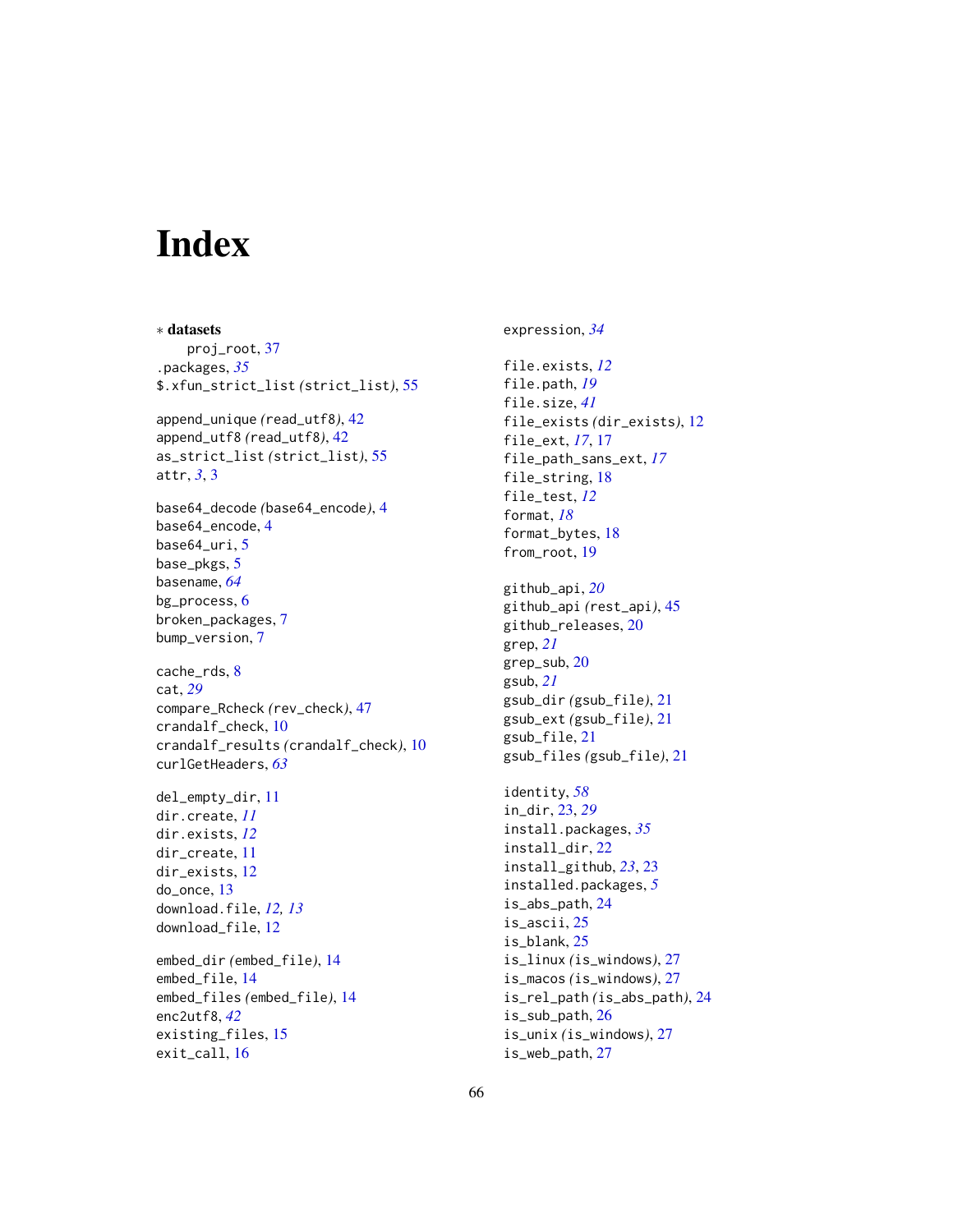#### INDEX  $67$

is\_windows, [27](#page-26-0) isFALSE, [24](#page-23-0) json\_vector *(*tojson*)*, [59](#page-58-0) l10n\_info, *[30](#page-29-0)* library, *[34](#page-33-0)* list, *[55](#page-54-0)* list.files, *[44](#page-43-0)* loadable, *[7](#page-6-0)* loadable *(*pkg\_attach*)*, [34](#page-33-0) magic\_path, [28](#page-27-0) mark\_dirs, [29](#page-28-0) message, *[29](#page-28-0)* msg\_cat, [29](#page-28-0) n2w *(*numbers\_to\_words*)*, [32](#page-31-0) native\_encode, [30](#page-29-0) news, *[31](#page-30-0)* news2md, [31](#page-30-0) normalize\_path, *[26](#page-25-0)*, [32,](#page-31-0) *[51](#page-50-0)* normalizePath, *[32](#page-31-0)* numbers\_to\_words, [32](#page-31-0) on.exit, *[16](#page-15-0)* options, *[13](#page-12-0)*, *[35](#page-34-0)*, *[48](#page-47-0)*, *[56](#page-55-0)* optipng, [33](#page-32-0) package\_dependencies, *[47](#page-46-0)* parse, *[9](#page-8-0)*, *[64](#page-63-0)* parse\_only, [34](#page-33-0) pkg\_attach, [34](#page-33-0) pkg\_attach2 *(*pkg\_attach*)*, [34](#page-33-0) pkg\_available *(*pkg\_attach*)*, [34](#page-33-0) pkg\_load *(*pkg\_attach*)*, [34](#page-33-0) pkg\_load2 *(*pkg\_attach*)*, [34](#page-33-0) print.xfun\_raw\_string *(*raw\_string*)*, [40](#page-39-0) print.xfun\_strict\_list *(*strict\_list*)*, [55](#page-54-0) proc\_kill, *[6](#page-5-0)*, [37](#page-36-0) process\_file, [36](#page-35-0) proj\_root, [37](#page-36-0) prose\_index, [38](#page-37-0) protect\_math, [39](#page-38-0) raw\_string, [40,](#page-39-0) *[52](#page-51-0)*, *[60](#page-59-0)* Rcmd *(*Rscript*)*, [49](#page-48-0) read\_all, [41](#page-40-0) read\_bin, [41](#page-40-0) read\_utf8, [42,](#page-41-0) *[45](#page-44-0)*

readBin, *[41](#page-40-0)* relative\_path, *[19](#page-18-0)*, [43](#page-42-0) rename\_seq, [44](#page-43-0) requireNamespace, *[34,](#page-33-0) [35](#page-34-0)* rest\_api, [45](#page-44-0) rest\_api\_raw *(*rest\_api*)*, [45](#page-44-0) retry, [46](#page-45-0) rev\_check, *[10](#page-9-0)*, [47](#page-46-0) root\_rules *(*proj\_root*)*, [37](#page-36-0) Rscript, [49,](#page-48-0) *[50](#page-49-0)* Rscript\_call, [50](#page-49-0) rstudio\_type, [51](#page-50-0) same\_path, *[24](#page-23-0)*, [51](#page-50-0) sans\_ext *(*file\_ext*)*, [17](#page-16-0) saveRDS, *[8](#page-7-0)* session\_info, [52](#page-51-0) sessionInfo, *[52](#page-51-0)* set\_envvar, [53](#page-52-0) shQuote, *[6](#page-5-0)* sort, *[36](#page-35-0)* sort\_file *(*process\_file*)*, [36](#page-35-0) split\_lines, [53](#page-52-0) split\_source, [54](#page-53-0) sprintf, *[44](#page-43-0)* Startup, *[48](#page-47-0)* stderr, *[29](#page-28-0)* stdout, *[29](#page-28-0)* str, *[60](#page-59-0)* strict\_list, [55](#page-54-0) strings\_please *(*stringsAsStrings*)*, [56](#page-55-0) stringsAsStrings, [56](#page-55-0) submit\_cran, [56](#page-55-0) suppressMessages, *[29](#page-28-0)* Sys.setenv, *[53](#page-52-0)* system2, *[6](#page-5-0)*, *[37](#page-36-0)*, *[49,](#page-48-0) [50](#page-49-0)*, *[57](#page-56-0)*, *[63](#page-62-0)* system3, [57](#page-56-0) tinify, [58](#page-57-0)

tojson, [59](#page-58-0) tree, [60](#page-59-0) try\_error, [61](#page-60-0) try\_silent, [62](#page-61-0) tryCatch, *[61](#page-60-0)*

upload\_ftp, [62](#page-61-0) upload\_win\_builder *(*upload\_ftp*)*, [62](#page-61-0) url, *[45](#page-44-0)* url\_accessible, [63](#page-62-0)